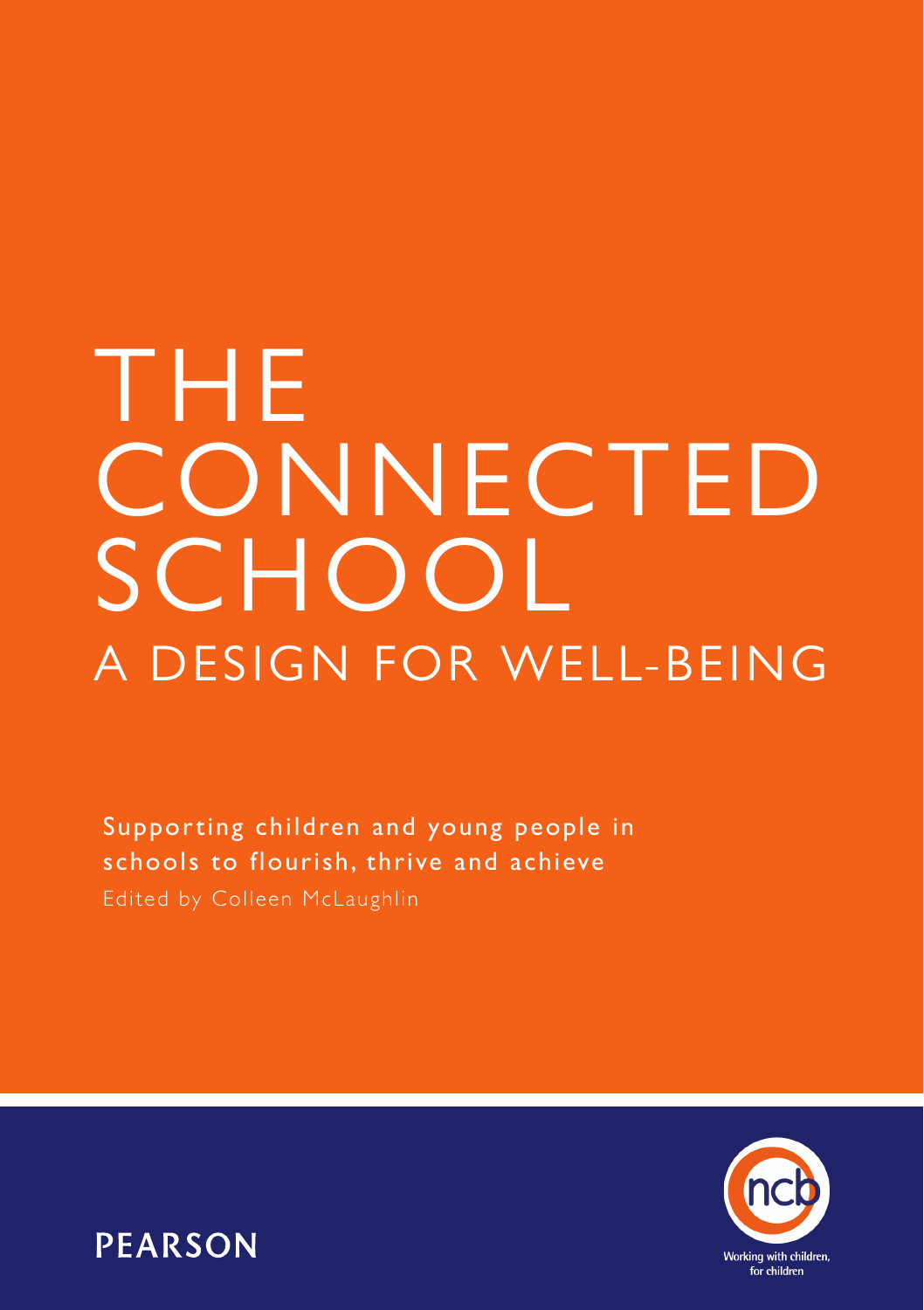# THE CONNECTED SCHOOL

A Design for Well-Being – Supporting Children and Young People in Schools to Flourish, Thrive and Achieve

Edited by Colleen McLaughlin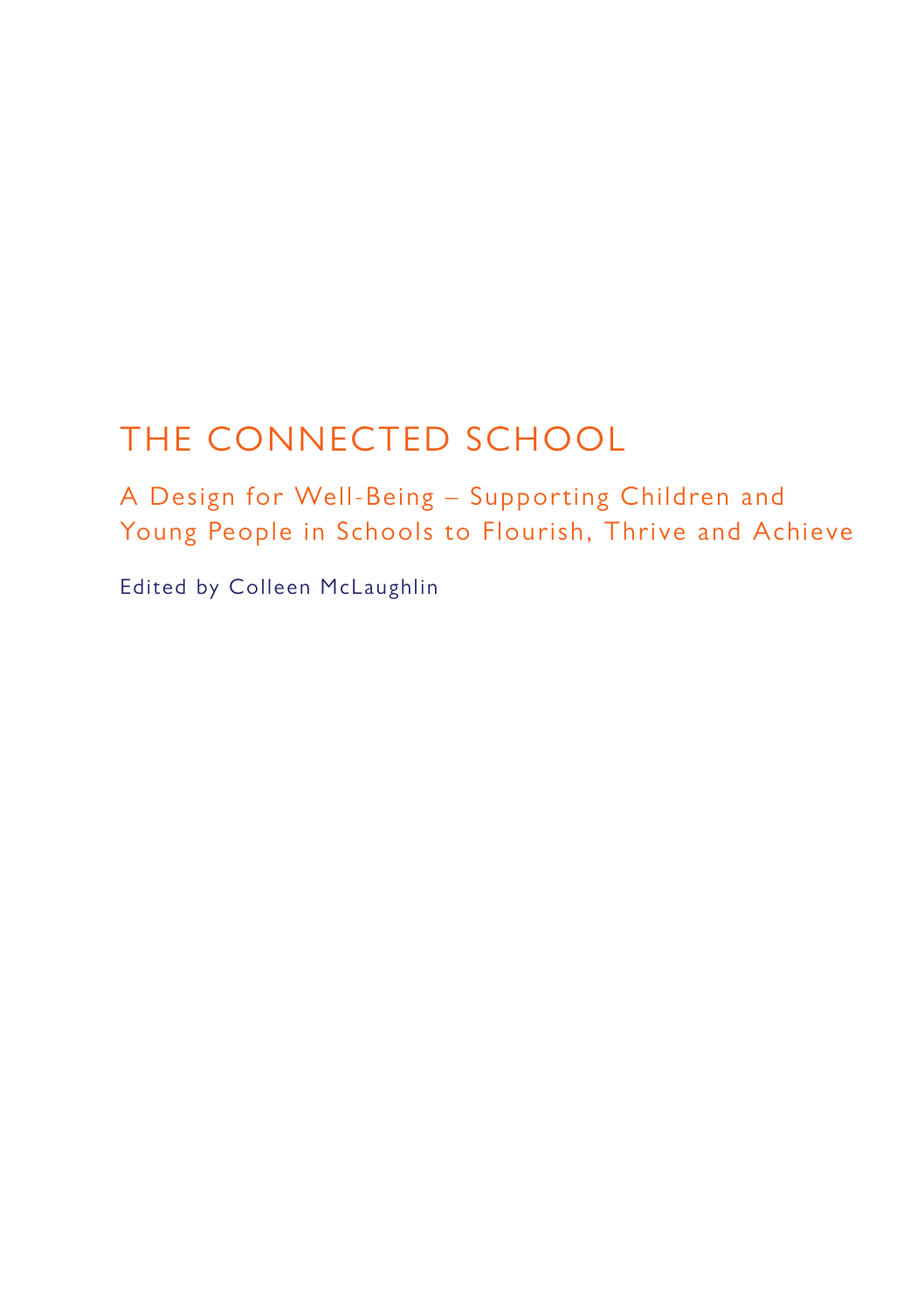#### ABOUT PEARSON

Pearson is the world's leading learning company. Our education business combines 150 years of experience in publishing with the latest learning technology and online support. We serve learners of all ages around the globe, employing 45,000 people in more than seventy countries, helping people to learn whatever, whenever and however they choose. Whether it's designing qualifications in the UK, supporting colleges in the USA, training school leaders in the Middle East or helping students in China learn English, we aim to help people make progress in their lives through learning.

#### INTRODUCTION TO THE SERIES

The Chief Education Advisor, Sir Michael Barber, on behalf of Pearson, is commissioning a series of independent, open and practical publications containing new ideas and evidence about what works in education. The publications contribute to the global

discussion about education and debate the big 'unanswered' questions in education by focusing on the following eight themes: Learning Science, Knowledge and Skills, Pedagogy and Educator Effectiveness, Measurement and Assessment, Digital and Adaptive Learning, Institutional Improvement, System Reform and Innovation, and Access for All. We hope the series will be useful to policy-makers, educators and all those interested in learning.

#### CREATIVE COMMONS

Permission is granted under a Creative Commons Attribution 3.0 Unported (CC by 3.0) licence to replicate, copy, distribute, transmit or adapt all content freely provided that attribution is provided as illustrated in the reference below. To view a copy of this licence, visit http://creativecommons.org/ licenses/by/3.0 or send a letter to Creative Commons, 559 Nathan Abbott Way, Stanford, California 94305, USA.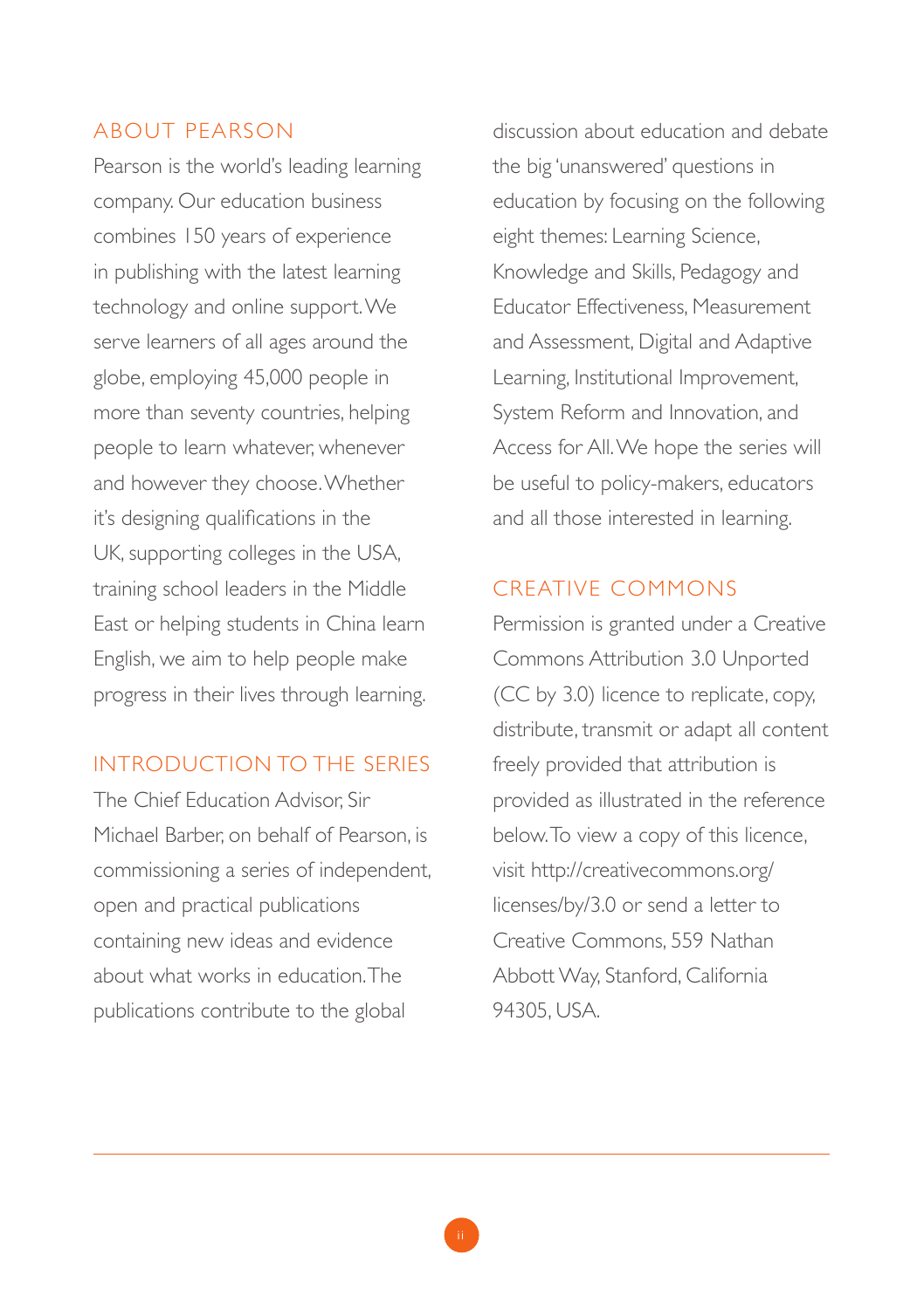Suggested reference: McLaughlin, C. (ed.) (2015) *The Connected School: A Design for Well-Being – Supporting Children and Young People in Schools to Flourish, Thrive and Achieve*, London: Pearson.

### ABOUT THE NATIONAL CHILDREN'S BUREAU

The National Children's Bureau (NCB) is a leading charity that for over fifty years has been improving the lives of children and young people, especially the most vulnerable. Working with children, and for children, the NCB strives to reduce the impact of inequalities by influencing government using extensive research and expertise, being a strong voice for young people and practitioners and inspiring creative solutions on issues including health, early years and social care. Every year the NCB reaches more than 100,000 children and young people through its membership scheme,

links with voluntary, statutory and private organisations, and the specialist membership programmes it hosts. For more information, visit www.ncb. org.uk, their Facebook page, www. facebook.com/ncbfb, or follow them on Twitter: @ncbtweets.

#### ACKNOWLEDGEMENTS

The NCB and Pearson would like to thank Colleen McLaughlin for her work and time editing the contributions. Without her input the publication would not have been possible. We are also very grateful to Louis Coiffait, Chief Executive of NAHT Edge, for his invaluable advice and support on the development on the report.

Pearson © 2015

The contents and opinions expressed in this report are those of the authors only.

ISBN: 978-0-992-42340-7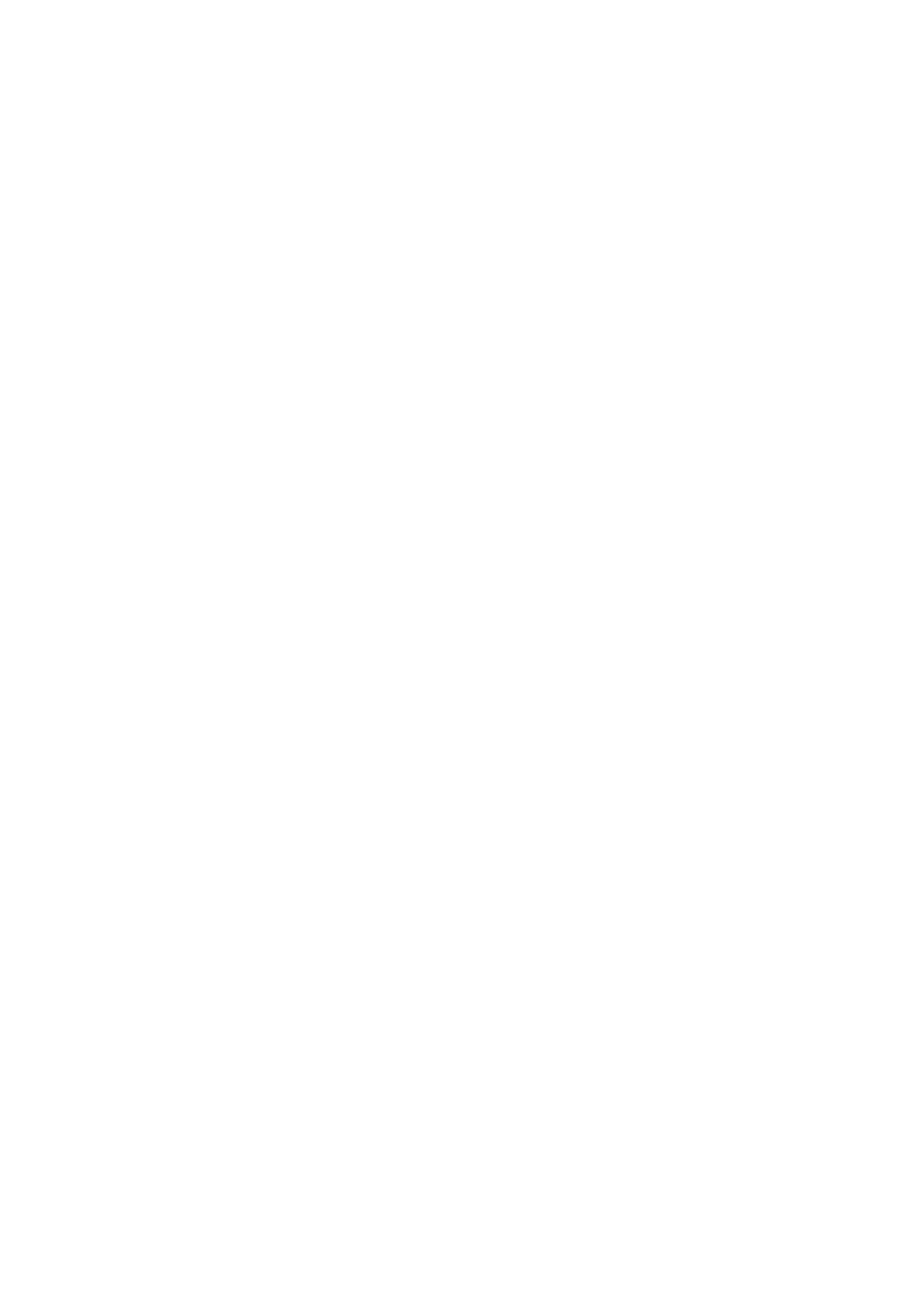# **CONTENTS**

Foreword | Page vii

Introduction | Page viii Colleen McLaughlin

1. Adolescent well-being and the relational school | Page 1 Colleen McLaughlin and John Gray

2. Children's Communities and equitable outcomes | Page 8 Alan Dyson and Kirstin Kerr, with Chris Wellings

3. Interprofessional working in and around schools | Page 17 Anne Edwards

4. Student voice as deep democracy | Page 26 Michael Fielding

5. The 'capability approach' and social justice in education | Page 33 Rosie Peppin Vaughan and Fergus Crow

6. Design for learning: using design principles to transform school | Page 43 Louise Thomas

7. Building connection through being present: the role of mindfulness in schools | Page 52 Katherine Weare

Principles for educational reform | Page 63 Enver Solomon and Fergus Crow

Reflective questions for school leaders and practitioners | Page 67 Tom Middlehurst and Chris Smith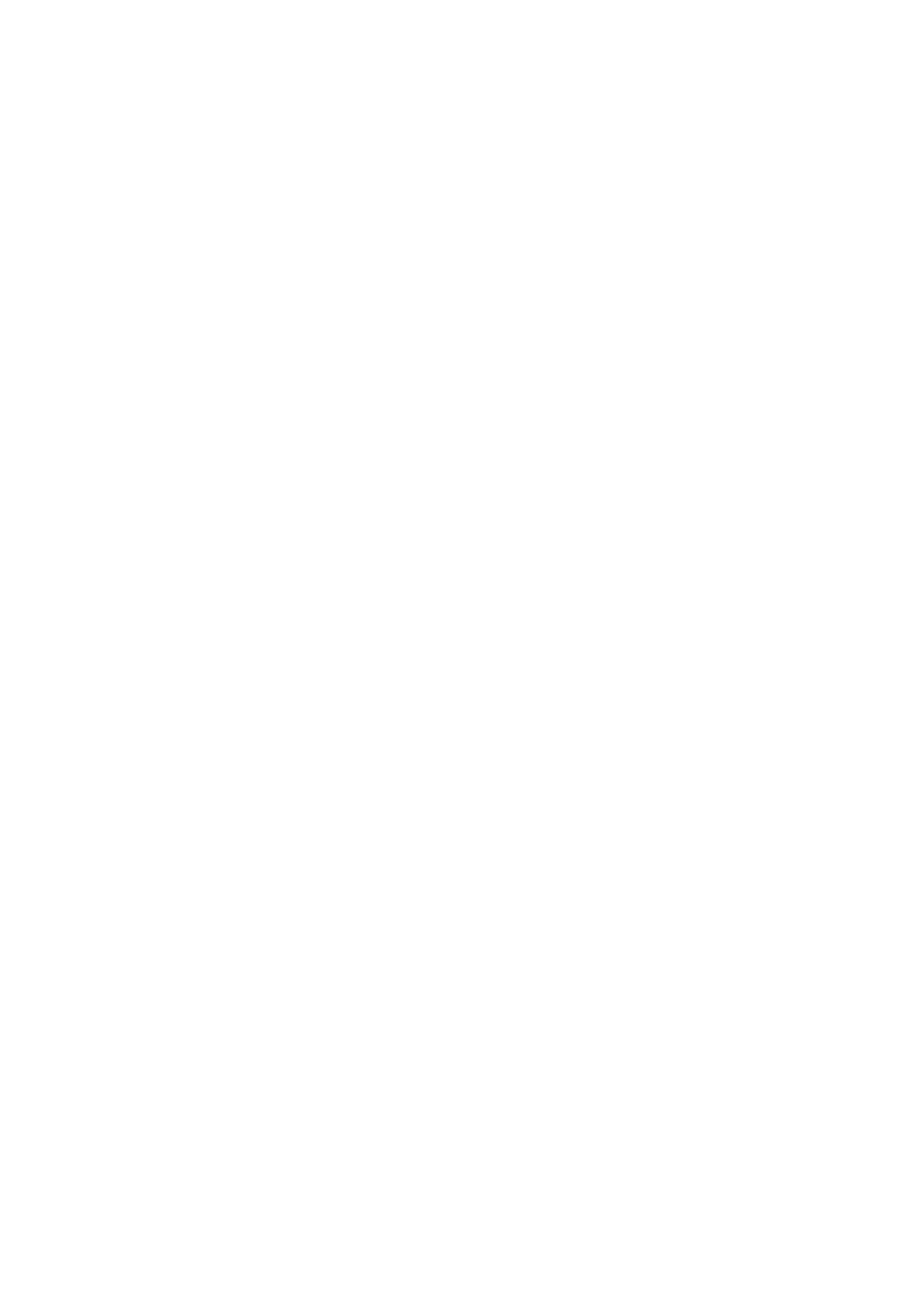## **FOREWORD**

In the twenty-first century, we need every young person to flourish and achieve their potential; the well-being of young people is certainly an issue of our time. We are proud to publish this collection of short essays brought thoughtfully together by the National Children's Bureau, which explore through seven think pieces the role of schools, educators and wider society in young people's lives.

The authors seek to answer the question, 'How can we improve the lives of children and young people?' and examine how these elements 'connect', putting forward compelling arguments for them working more closely with each other towards better well-being outcomes. The essays have a conversational tone yet retain a theoretical edge that

will stimulate debate. *The Connected School* is a must-read for everyone who wants a deeper understanding of the fragmentation and dislocation in young people's lives, especially the most vulnerable, and who want to see children's lives transformed.

The authors don't claim to have all the answers but they advance the case for greater focus on the 'wellbeing agenda'. We congratulate the National Children's Bureau for setting out bold guiding principles for reform and important questions for reflection, which have the potential to shape the contours of the next political cycle and the advancement of the 'well-being' agenda.

Pearson, April 2015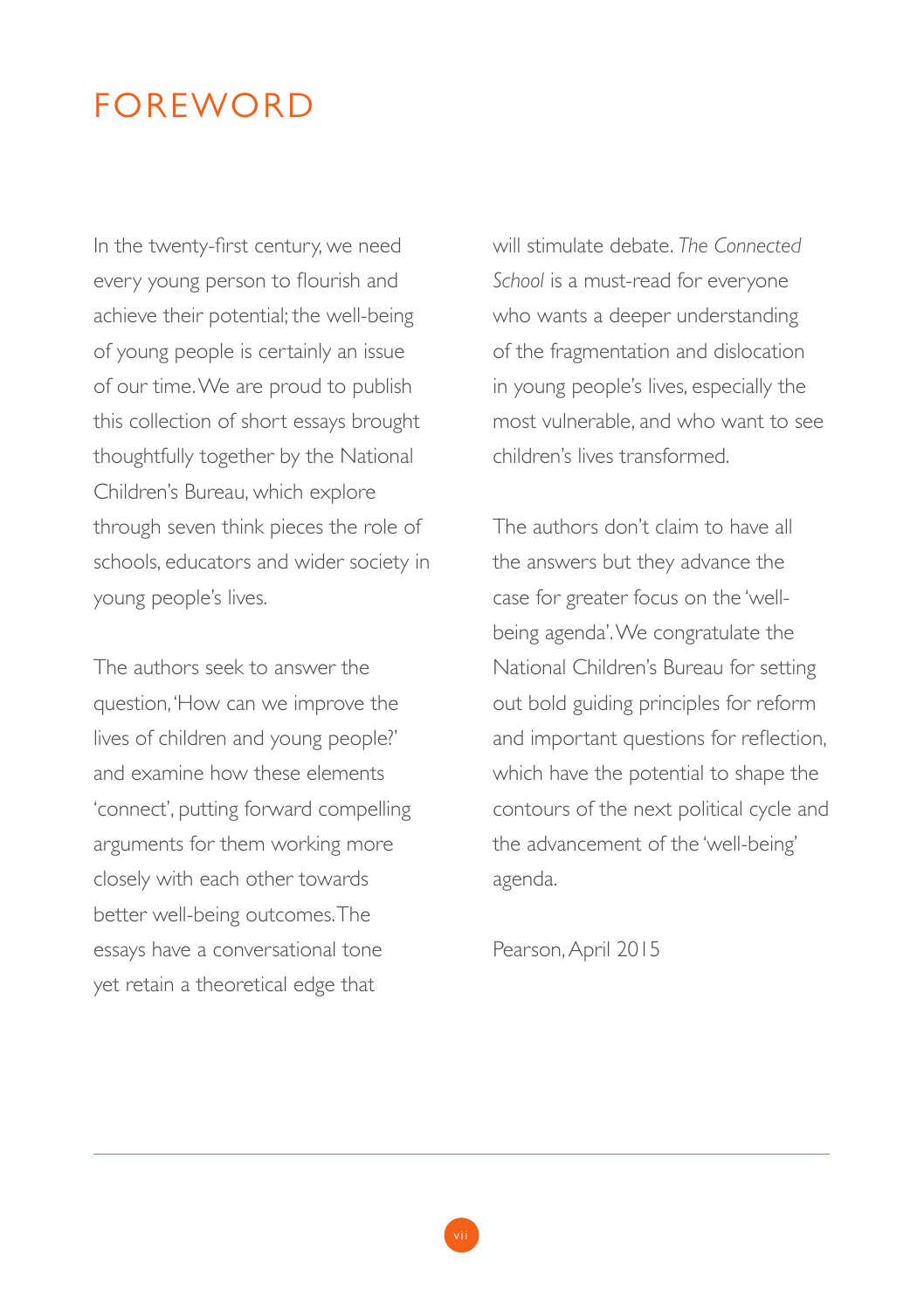## INTRODUCTION Colleen McLaughlin

The chapters in this collection are intended to stimulate debate about national and school policy by key thinkers writing and researching today. They are not about the finished translation of these ideas into practice, and hopefully they will be seen in that spirit and will be catalytic. We do hope that they will inform the development of new practice. The detail of what is being said can be followed up through the references after each chapter.

The authors are arguing against fragmentation and dislocation in young people's lives, particularly their schooling. This argument is for seeing the relationships and the significance of the links between the worlds of young people in their particular contexts. The connections explored are:

between social and educational complexity and schooling;

- between the economic context, poverty and school processes;
- between the community and the school;
- between those working outside of school and those working inside;
- between the early experiences of expression and decision-making in school and later practices and experience of democracy;
- between our frameworks for thinking and our practice;
- between the environment for learning, people and learning itself;
- and, finally, between the inner and outer worlds of young people or between body and mind.

The central argument is that everything is connected and that these connections matter greatly to education and to young people's development.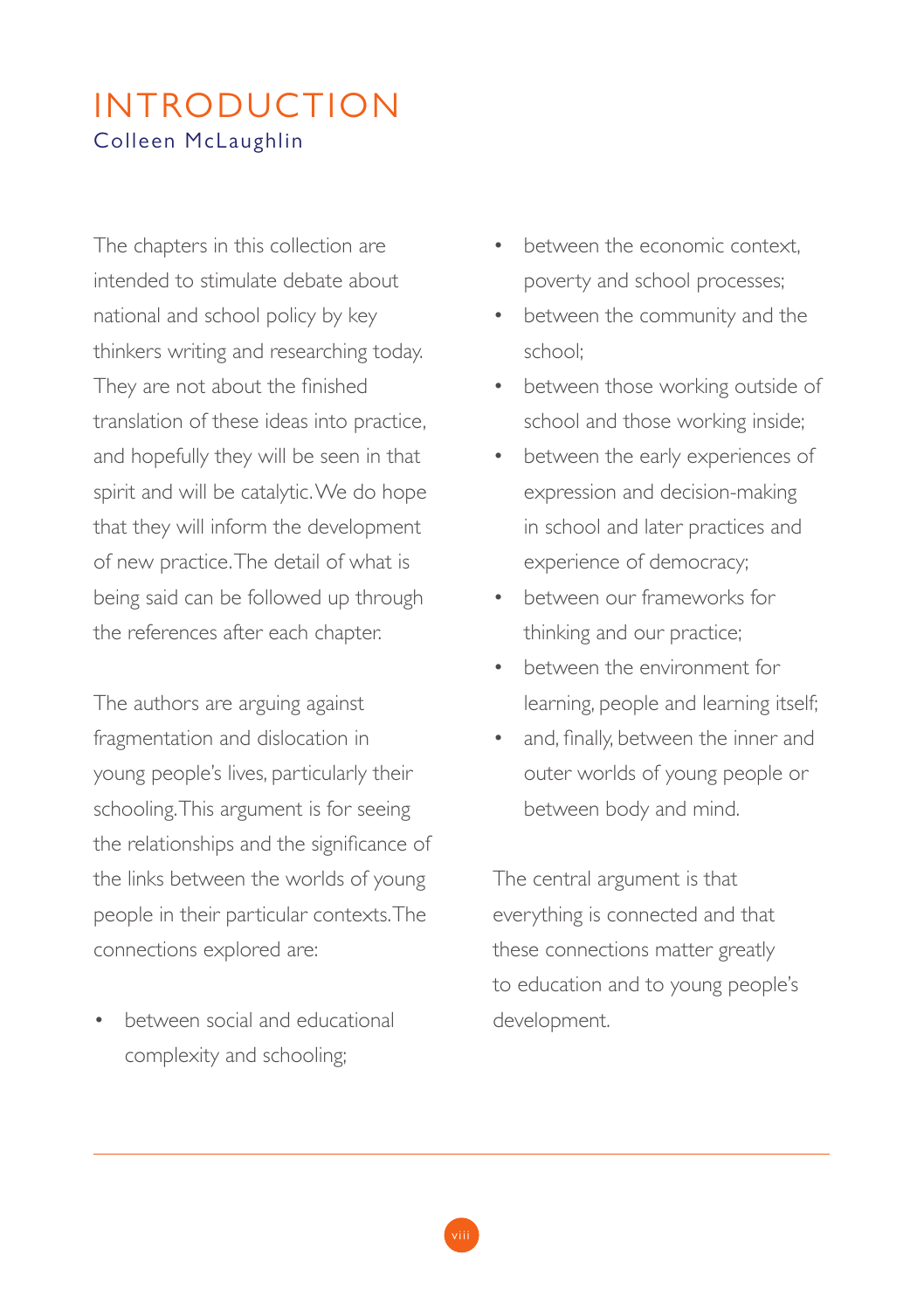The first chapter by Colleen McLaughlin and John Gray focuses upon the relational world of school and argues that the old frameworks for schooling do not engage with the complexity of young people's lives, poverty and complexity itself. Relational is used in two senses: (1) to emphasise the interconnection between elements such as assessment policy and practice and well-being, or between inspection, league tables and what attainment or measures are valued in schools; and (2) to emphasise the importance of the human. A new approach, one that emphasises relationships, connection, control and meaning is a better model for the social and educational world young people are in. 'If there is one overriding message …, however, it is that the most important factor affecting young people's wellbeing relates to the cultures of support their schools develop and sustain' (Gray et al. 2011: 107). The concerns about child well-being have been the subject of much discussion in this country through the Good Childhood Inquiry (Layard et al. 2009; Pople 2009) and the UNICEF

Innocenti reports (UNICEF 2007, 2013, 2014), where in international comparisons the UK does not fare at all well.

The next two chapters focus on aspects of the links between economics, inequality, poverty and education. Robert Shiller, Nobel Prize-winning economist, argued that 'the most important problem we are facing now, today, ... is rising inequality' (quoted in Wilkins 2013). This has been mirrored in a 2014 UNICEF study on the impact of the recession and the rise in poverty amongst children. The report shows that the number of children entering into poverty during the recession is, '2.6 million higher than the number that have been able to escape from it since 2008 (6.6 million, as against 4 million)' and that approximately, '76.5 million children live in poverty in the 41 most affluent countries' (UNICEF 2014: 9). 'Poorer children suffer most. The poorest and most vulnerable children have suffered disproportionately. Inequality has increased in some countries where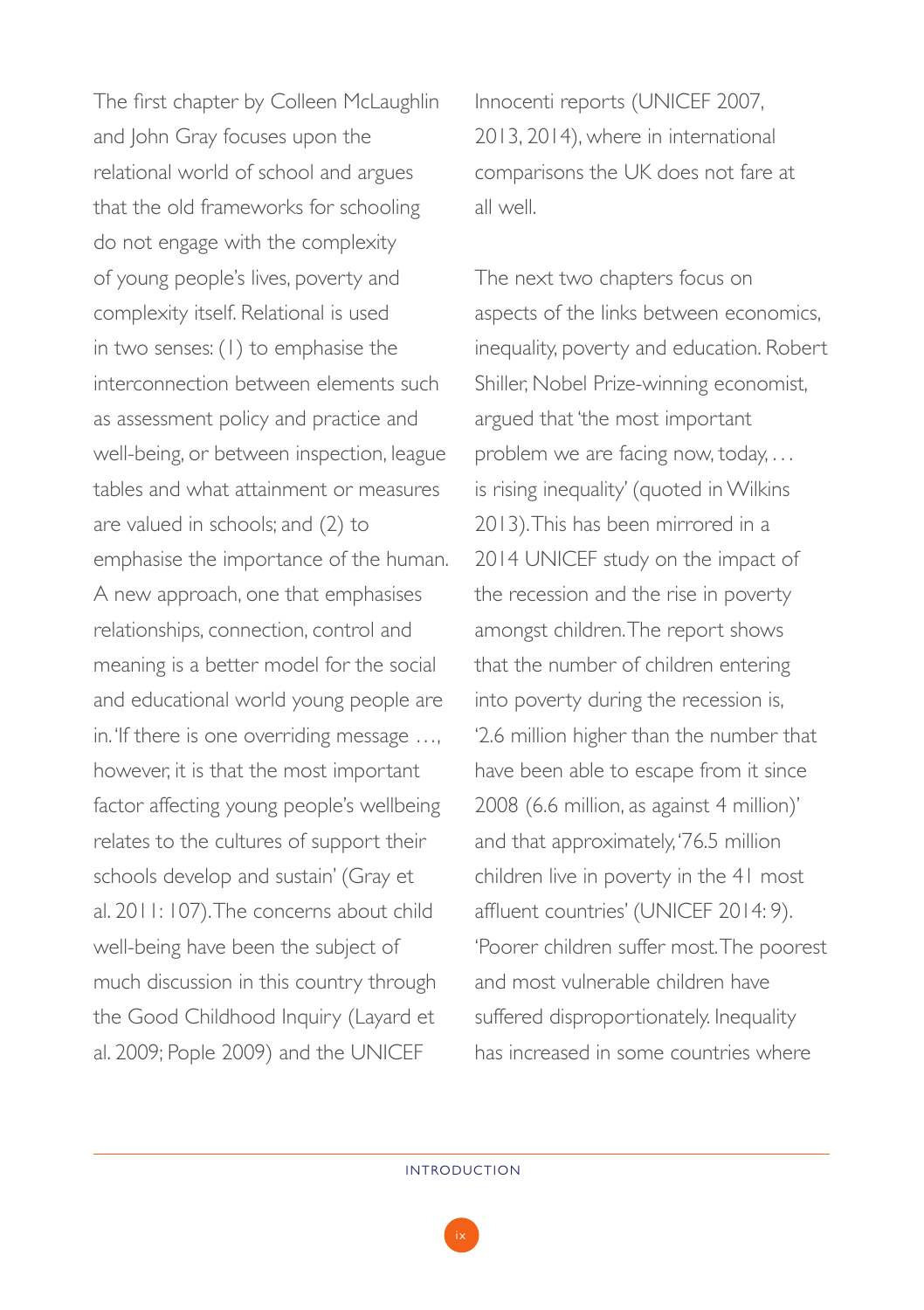overall child poverty has decreased, suggesting that tax changes and social transfers intended to help the poorest children have been relatively ineffective' (UNICEF 2014: 3).

Alan Dyson and his team remind us in Chapter 2 that it has long been known that children from economically poorer backgrounds do less well than their more advantaged peers in terms of educational (and many other) outcomes. Also,

while poverty can be found anywhere, there are concentrations in particular places … The risk in all of them, however, is that whatever disadvantages children face by reason of their economic circumstances will be further compounded by restricted opportunities, struggling schools and services, poor facilities, and issues around community safety and cohesion.

Therefore, they argue, we need 'a "connected" approach, one which

understands children's lives "in the round", which can connect schools and partner organisations and, equally, can connect children's lived experiences and professional knowledge.'

Anne Edwards (Chapter 3) gives examples of fragmentation that have implications for children and young people, captured in one study when a teacher described her work as 'passing on bits of the child' (Edwards et al. 2009). She shows that the complexity of disadvantage and its potential consequences (poor patterns of school attendance and lack of engagement as learners) necessitates professionals linking closely and that we need relational expertise and relational interprofessional responses to support 'the trajectories of vulnerable children and young people'.

The next two chapters are more philosophical in character and are about how we conceptualise our aims and aspirations as well as about the relationship between school processes,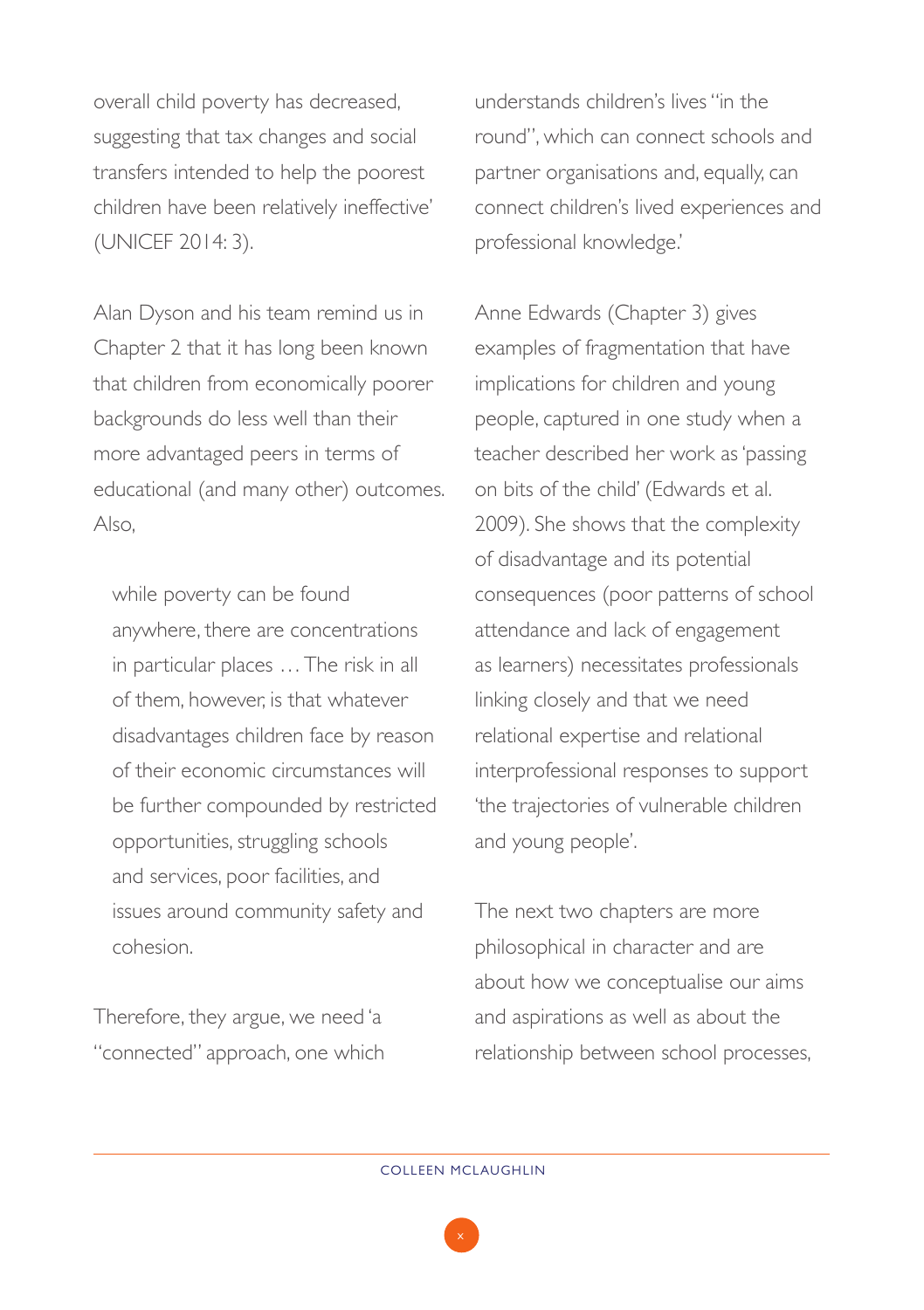our society and its processes of democracy. Michael Fielding (Chapter 4) advocates 'a richer and more varied partnership between adults and young people in schools'. It is, in essence, an argument for the need 'to place the participatory tradition of democracy at the heart of all that we do in schools: if democracy matters it must be seen to matter'. He too argues for a wider conception of the goals and aspirations of education. 'The nature, quality and legitimacy of the outcomes we seek within our education system must be linked demonstrably and insistently to democracy as the manner, means and humanly fulfilling aspiration of our way of life.'

Rosie Peppin Vaughan and Fergus Crow (Chapter 5) examine the capabilities approach as a 'distinctively relational' one, 'essentially connected to concepts of choice and meaning for children and young people'. They argue there is a need to think about how to develop policy and practice 'that speaks directly to … new approaches, and that has

value for children and young people themselves'. This would also involve a reexamination of the goals of education.

Chapters 6 and 7 look at connections between particular aspects of schools and education and how they connect to both well-being and learning. Louise Thomas (Chapter 6) writes of design and the learning environment: 'Schools are about more than learning: they are about connecting generations with one another, connecting young people to their futures, and ensuring that they are equipped with the fundamentals to live fully connected lives.' As she points out, the school building has not changed in centuries and is a disconnected environment. She argues for a redesign of the school in order to let students connect in different ways and for the benefit of learning: learning in ways that are fit for purpose in the twenty-first century. Katherine Weare (Chapter 7) focuses specifically on well-being and mindfulness. Her chapter shows the now-much-researched benefits of uniting our bodies and our minds. By focusing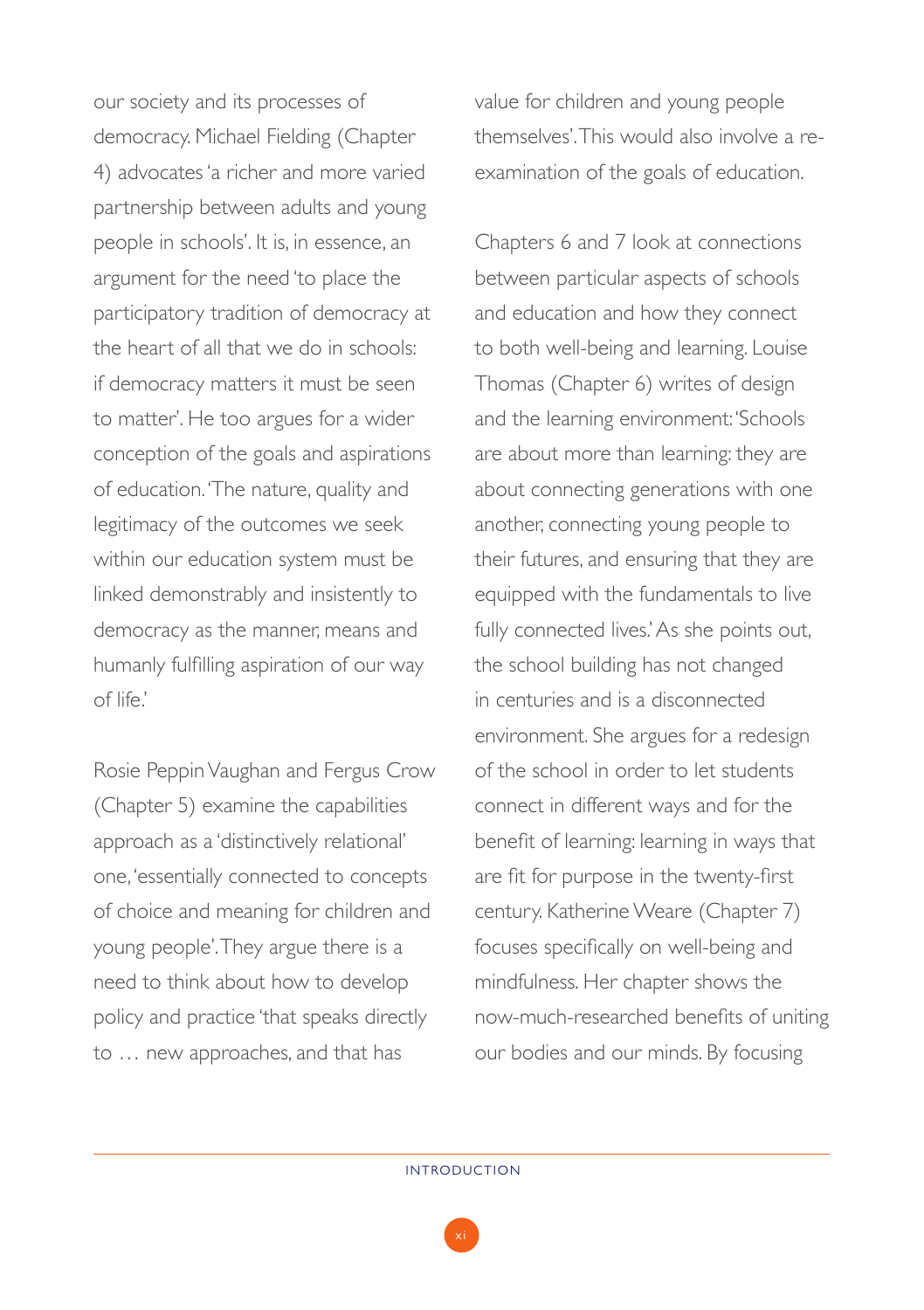on the present and the workings of our minds and bodies we can connect to ourselves and others in constructive ways that benefit our own and other people's well-being 'and with their own resources for surviving and thriving in the complex and challenging social world of the school'.

These different perspectives are an argument for a wide conception of education and schooling. They are about the notion of the curriculum and the aims of the school that were laid out in the opening clauses of the 1988 Education Act:

(2) The curriculum for a maintained school satisfies the requirements of this section if it is a balanced and broadly based curriculum which  $-$  (a) promotes the spiritual, moral, cultural, mental and physical development of pupils at the school and of society; and (b) prepares such pupils for the opportunities, responsibilities and experiences of adult life.

The argument is that only by reconnecting up the human, cognitive and relational aspects of education can we help young people to live in a world that requires a great deal of them socially, morally, personally and as learners and citizens. A narrow view of the purpose of schools and of the nature of school experience is to be resisted.

I end with a paraphrase of the three assumptions underpinning Michael Fielding's contribution and one that underpin all the chapters I think. First, that relationships matter; second, that, in its richest and most fully developed sense, learning is a deeply mutual undertaking; third, that what is enacted in schools and their surrounding communities on a daily basis matters and shapes the personal and social development of young people. We have concluded with specific principles for reform and policy-making and with reflective questions for school leaders and practitioners.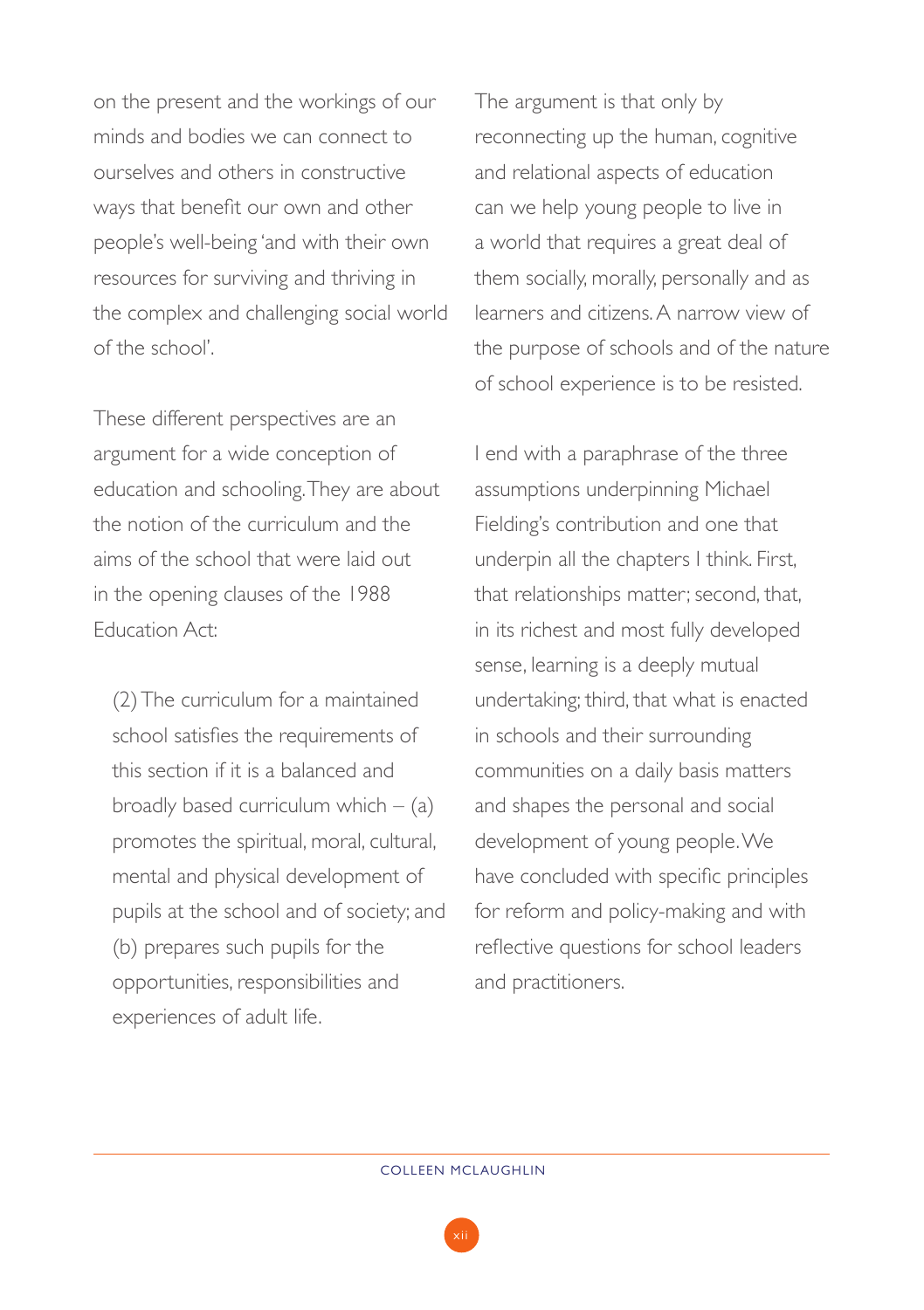#### REFERENCES

Edwards, A., H. Daniels, T. Gallagher, J. Leadbetter and P. Warmington (2009) *Improving Interprofessional Collaborations: Multi-Agency Working for Children's Wellbeing*, London and New York: Routledge.

Gray, J., M. Galton, C. McLaughlin, B. Clark and J. Symonds (2011) *The Supportive School: Wellbeing and the Young Adolescent*, Newcastle upon Tyne: Cambridge Scholars Publishing.

Layard, R., J. Dunn and the Panel of the Good Childhood Enquiry (2009) *A Good Childhood: Searching for Values in a Competitive Age*, London: Penguin Books.

Pople, L. (2009) *The Good Childhood Inquiry: What Children Told Us*, London: Children's Society.

UNICEF (2007) *An Overview of Child Well-Being in Rich Countries: A Comprehensive Assessment of the Lives and Well-Being of Children and Adolescents in the Economically Advanced Nations*, Geneva: UNICEF, Innocenti Research Centre.

—— (2013) *Child Well-Being in Rich Countries: A Comparative Overview*, Geneva: UNICEF, Innocenti Research Centre.

—— (2014) *Children of the Recession: The Impact of the Economic Crisis on Child Well-Being in Rich Countries*. Innocenti report card 12. Geneva: UNICEF.

Wilkins, B. (2013) 'Nobel Prize Winner Shiller: Inequality Biggest Problem Facing US', *Digital Journal*, 16 October. Available at http://www.digitaljournal.com/article/360347 (accessed 13 April 2015).

*Colleen McLaughlin is Professor of Education and Head of the Department of Education at the University of Sussex.*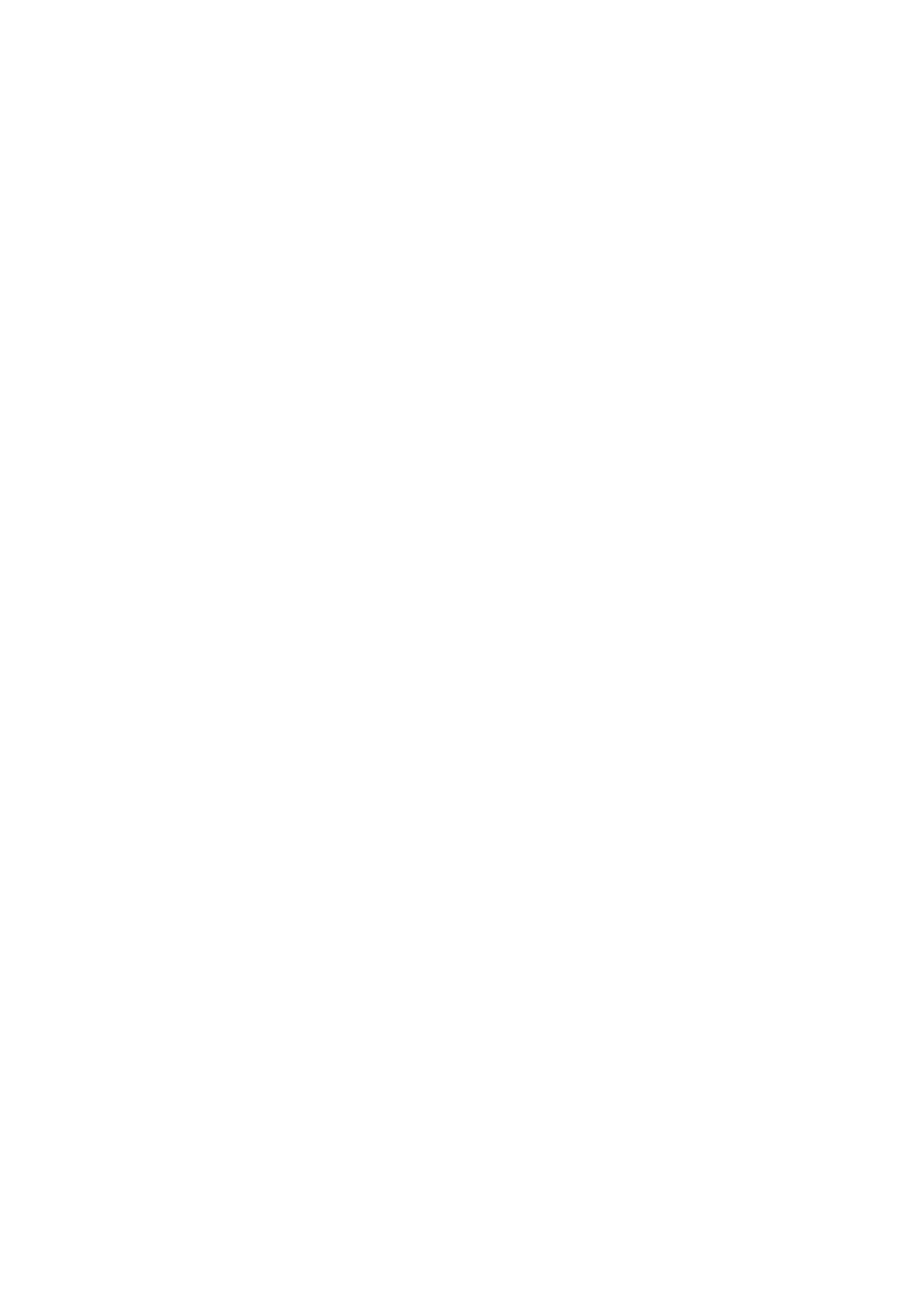## 1. ADOLESCENT WELL-BEING AND THE RELATIONAL SCHOOL Colleen McLaughlin and John Gray

A general compulsory education offers opportunities for emancipation and development and it is also a prerequisite to many other political and civic rights … Many students experience school failure … from which it may be difficult to recover. These failures are typically regarded as individual failures, but they should be seen as failures of the educational system, and the negative consequences which follow not only afflict the individuals, but the whole educational system and the entire society.

(Gustafsson et al. 2010: 156)

#### SUMMARY

This chapter examines the research on schools and their impact upon young people's lives and well-being. Studies of young people's lives today suggest

that the old frameworks for schooling do not engage with the complexity of young people's lives, poverty and complexity itself. A new approach, one that emphasises relationships, connection, control and meaning is a better model for the social and educational world young people are in.

#### INTRODUCTION

Trends in child and adolescent mental health can be seen as a barometer of the success of society's efforts to improve children's wellbeing and life chances.

(Collishaw 2012: 9)

Schools are powerful institutions in the lives of young people, and they impact on their present and future development. Much attention has been given to researching the effectiveness of schools in terms of their impact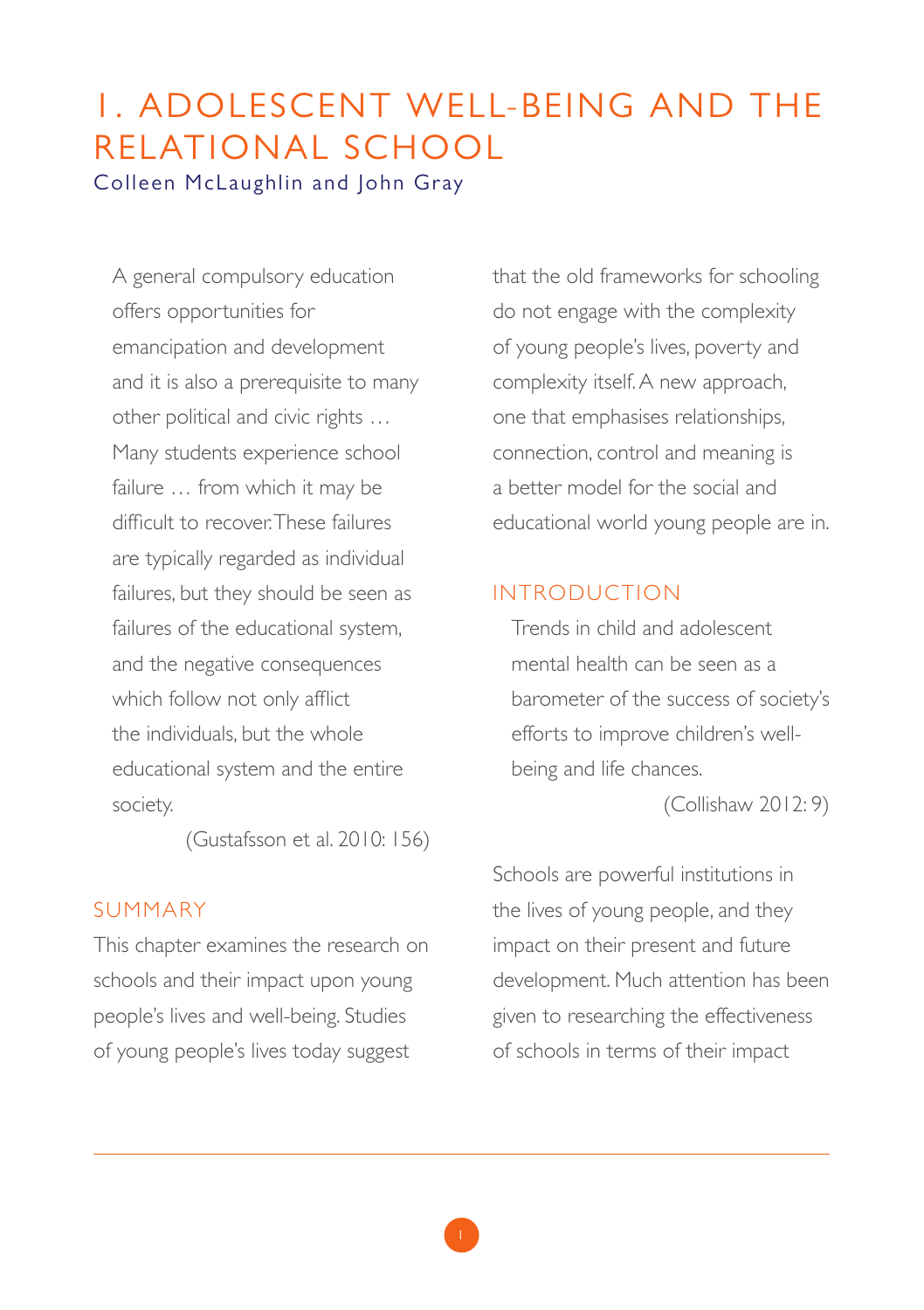on achievement but far less to the school's contribution to well-being and life chances. Young people today have higher levels of emotional and behavioural problems than in the past. The increase has begun to level off, but it is still significantly higher than in the 1970s and 1980s (Collishaw 2012), and the UK is rated sixteenth out of the world's twenty-nine richest countries in terms of well-being (UNICEF Office of Research 2013). About 10 per cent of young people will experience serious emotional or behavioural difficulties (and we know this group will struggle more in school than their peers), but even more of them (between 20 and 30 per cent) express worries about their school experiences which can affect their well-being and achievement. There is a growing body of research on these experiences and on the school's role, albeit not a large body of research-based knowledge. We will try to summarise and draw conclusions from that body of evidence and will examine the following questions:

- What is the school's contribution to well-being?
- Does it have sufficient prominence?
- Have schools as institutions kept up with the challenges of the changing and changed world, and are they meeting the needs of adolescents in terms of developing their well-being appropriately?

## THE CONNECTED RELATIONAL SCHOOL

The idea of the relational school comes from examining research on the factors in schools that contribute to well-being. The word 'relational' is being used in two different and important ways: first, to signal the centrality of relationships in well-being in schooling (and this includes relationships between adults and children, between children and their peers and between the school and its community); and, second, to signal that it is the relationship between the different elements of what the school does that is important, i.e. how do issues of assessment, reading policy, grouping policy or organisational structures affect wellbeing? We know they do.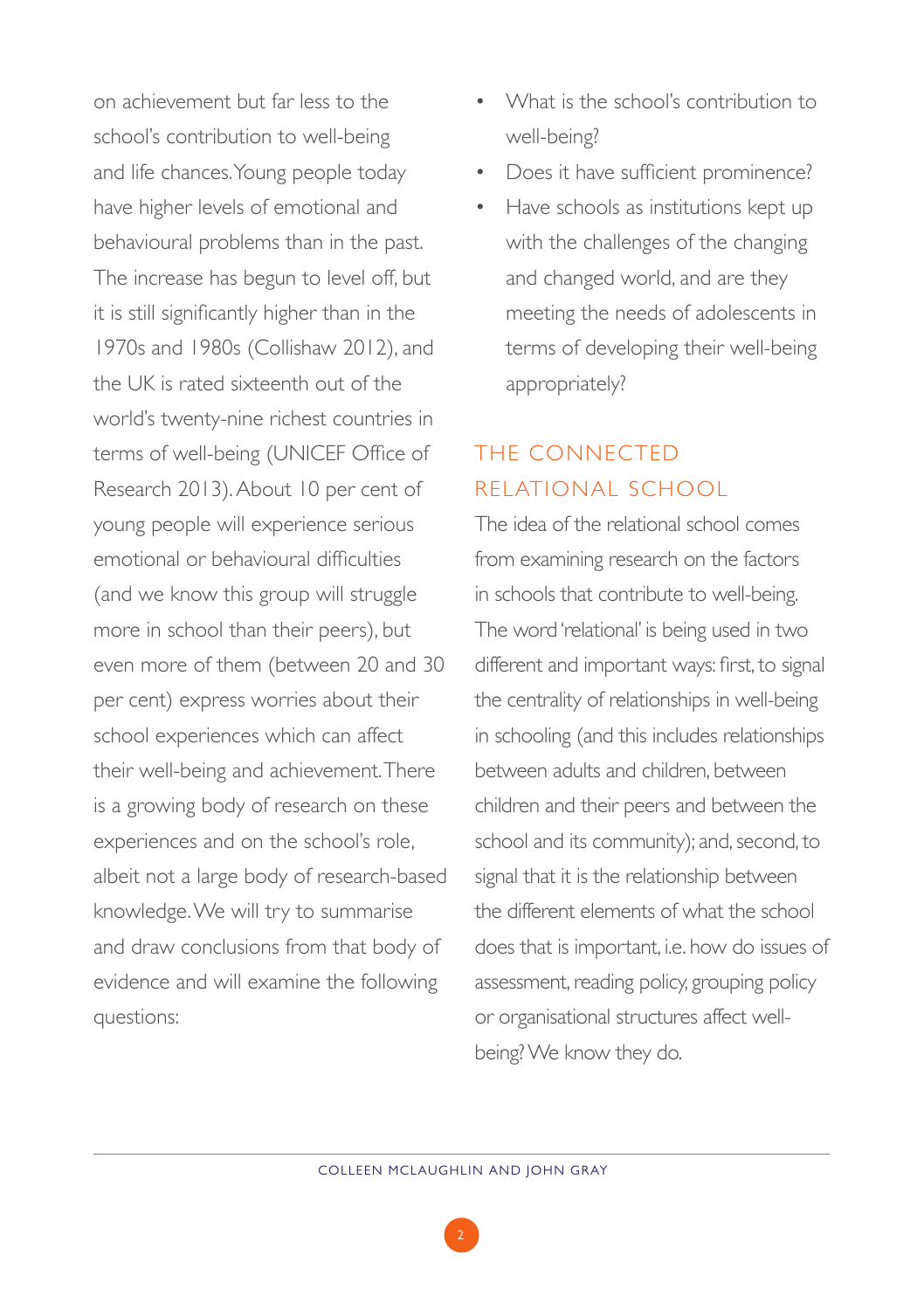## CONNECTEDNESS: THE CENTRALITY OF RELATIONSHIPS

School connectedness has emerged as being influential in young people's well-being. It describes a linked group of activities and experiences, including relationships between peers and with teachers, levels of pupil satisfaction with school experience and feelings of membership and belonging to the learning community of the school and the classroom. It is about making a valued contribution, which, in turn, can develop a sense of agency. Pupils who feel valued, connected to school and cared for by people at school have a higher degree of well-being. The ability of the child to connect to the school and have a significant relationship to it is also a key protective factor that enhances later life chances and lowers health risk behaviour. School connectedness is related to later reduced violence, less risky sexual behaviour, less drug use, less dropping out and less anti-social behaviour. Positive relationships with

adults in school and with peers are equally important, but some studies suggest that attachment to teachers is the more significant. So there is a downward and an upward spiral here. Young people who have a sense of voice, agency, who feel they belong and can contribute, who have good relationships with adults and peers are building a sound developmental base for present and future well-being, as well as academic achievement. Those who have poor relationships with teachers and peers are likely to have a higher risk of having an emotional difficulty and to engage in socially disruptive behaviour with long-term consequences. We know that emotional and behavioural difficulties are stable over time after adolescence.

## THE NATURE OF THE RELATIONSHIPS AND THEIR IMPORTANCE

The characteristics of the relationships with teachers that matter to young people are as follows: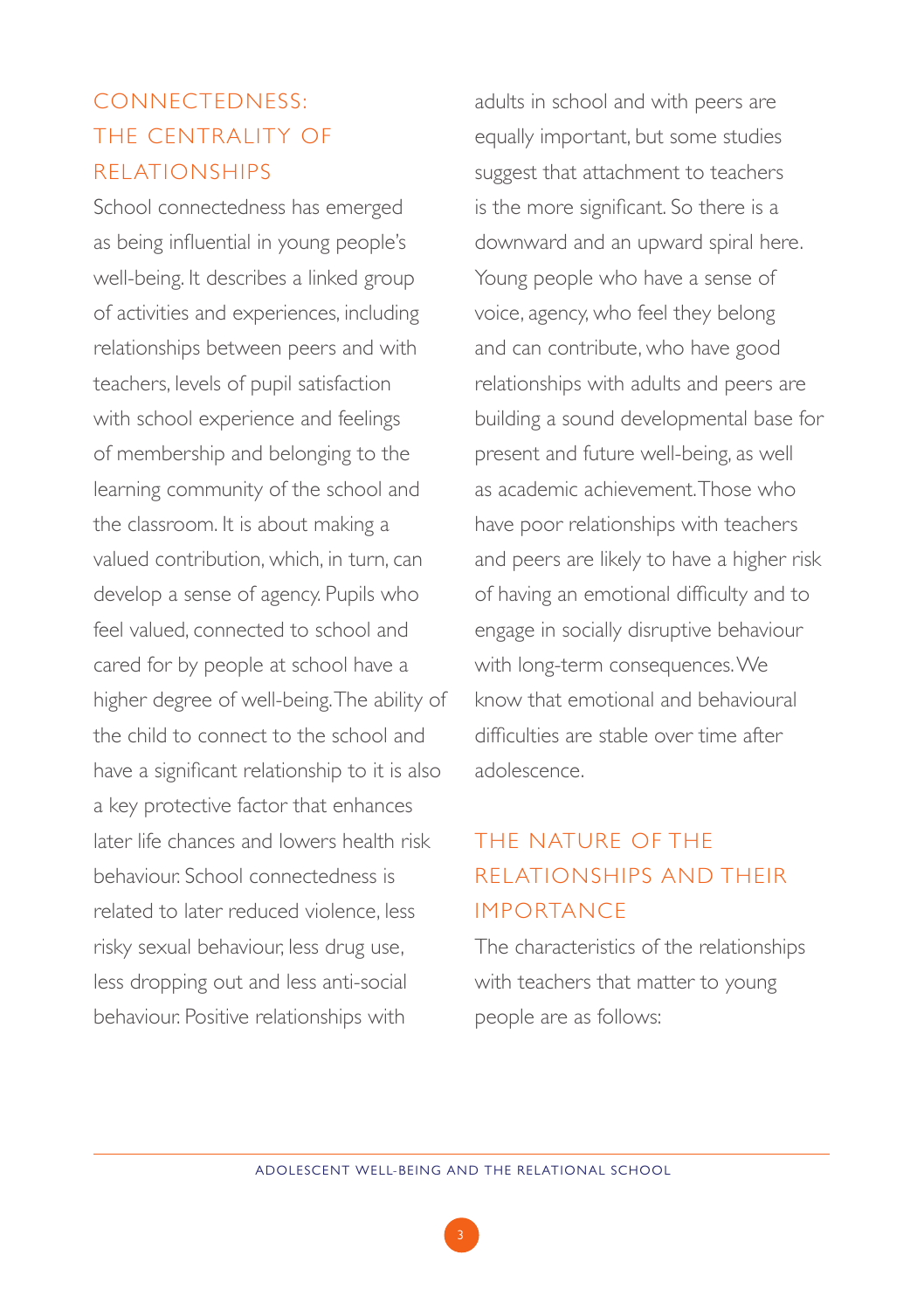- They are perceived as supportive and fair.
- There is respect, trust and listening present.
- They engender feelings of competence.
- They engage the young person in decision-making and cultivate agency.
- The other is seen as acting like an advocate who will intervene on the pupil's behalf.
- They are positive.

The perception of support is a key one. The majority of adolescents in the reviewed studies did feel supported by their teachers and other adults. However, there was a significant minority who did not. The other major area is peer relationships. The capacity to form friendships and have positive peer relationships both within and outside school has a direct effect on how children cope with crisis and on their levels of well-being. In past decades, schools have taken these relationships seriously as the programmes and policies on bullying and helping children

to form friendships attest. Finally, the relationships between schools and their communities is an area for development, especially where the school may be struggling and the community too. These relationships matter because they impact on both well-being and academic achievement and pupil motivation. Early research showed the strong connection between school success and later social development. Many of the factors that play a part in shaping school success are also factors that shape well-being.

There are some indicators that suggest that for some young people connectedness to school has become more problematic, and the rise in exclusion rates for young people since 1990 is one major indicator. This is also an example of the other meaning of relational.

## THE RELATIONSHIP BETWEEN THE PARTS

Many of the major factors in influencing well-being have been examined by researchers, but in isolation from

4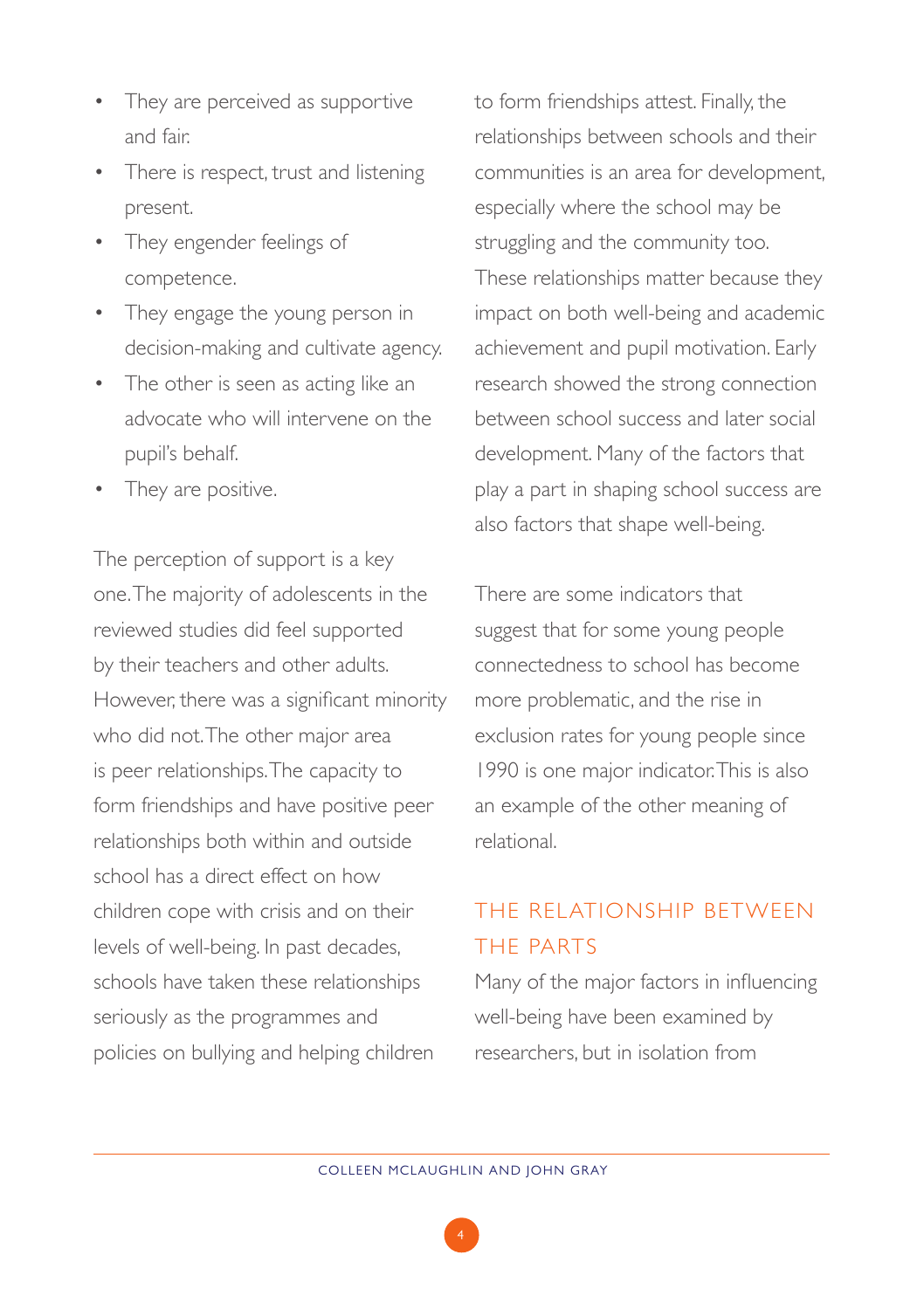each other. This is true of both school practices and educational reforms. The consequences of practice and policy on young people's well-being are not often debated. There tends to be a focus on improving educational achievement and yet we know that there is a strong relationship between academic achievement and mental health. The practices in schools and classrooms cannot be falsely divided. The well-being of pupils merits being an educational end in itself, not just a servant to academic achievement.

The aspects of schooling that research has shown merit consideration in terms of their impact on well-being and life chances are as follows.

Assessment and testing. The move to increased testing seems to be part of a pressure on young people in the UK, and it is not found to the same extent elsewhere in Europe. Young people in the UK report being under pressure and that this is demotivating. The Swedish review argues for the diminishing of the

dominant role of exams and testing (see Gustafsson et al. 2010).

Individual failure and how it is handled. Here the work is to interrupt 'trajectories of failure', which are so powerful and long-lasting. This includes examining issues such as truancy, school failure and drop-out. Failure at school has knock-on effects and can cause internalising and externalising mentalhealth problems. Good well-being and academic outcomes are associated with high levels of intervention to mitigate failure.

Extra support for learning and inclusive practices in the classroom. Reading emerges as key to both academic achievement and well-being. Early and intensive support for reading is a feature of supportive schools.

Transitions from primary to secondary as well as from secondary to higher education, further education or vocational routes. The increase in pupil unemployment and the numbers of

ADOLESCENT WELL-BEING AND THE RELATIONAL SCHOOL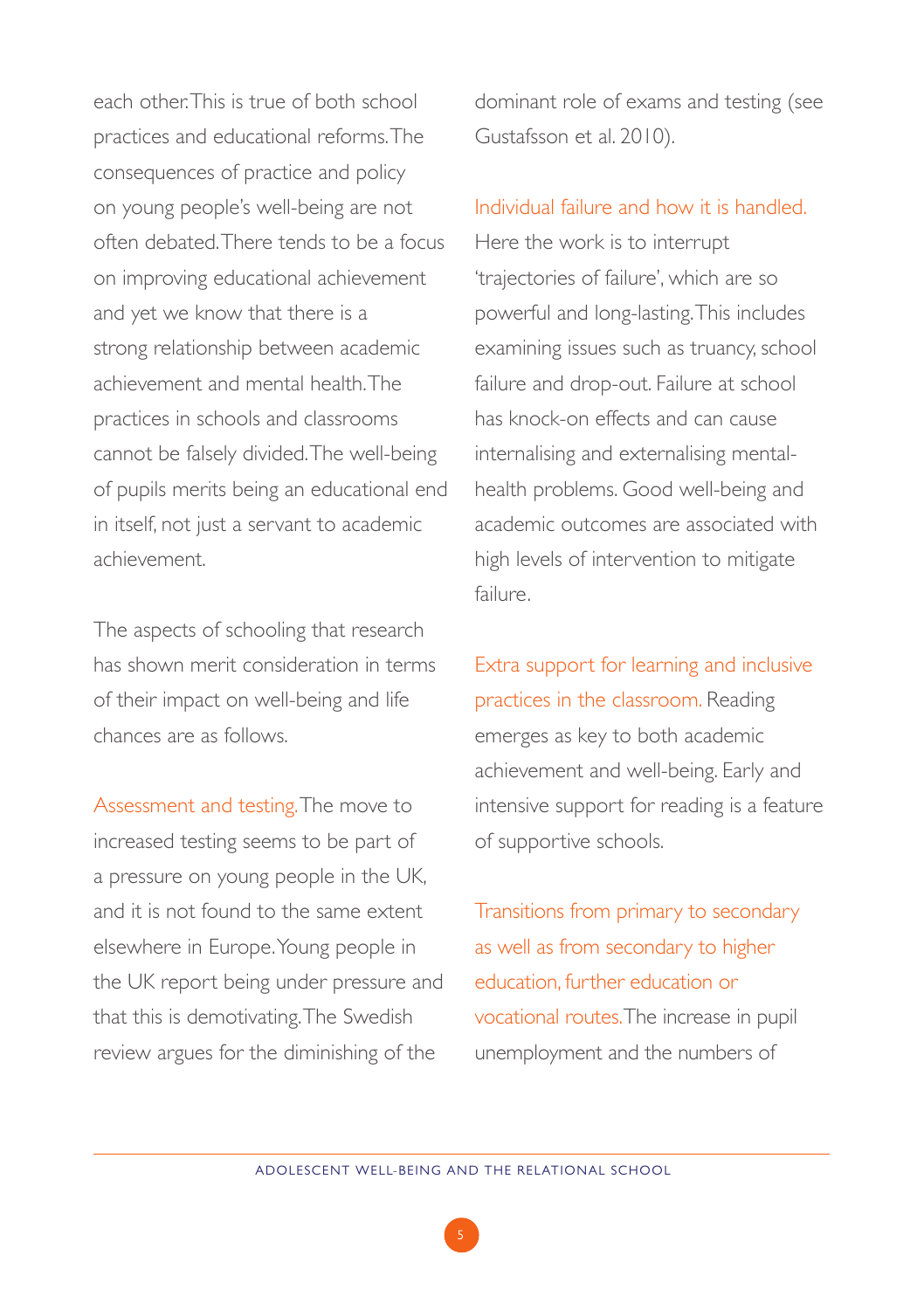young people who are without further education post-sixteen or work is a recent priority and one that needs support and examination. Transition is not necessarily a negative experience, but the support is key as is the monitoring of vulnerable pupils who are at risk of failure and withdrawal at this point.

#### The impact of organisational and

classroom structures. This includes the grouping of pupils, the processes for organising schools and classrooms, the style of leadership and the culture of the school and classrooms.

#### A NEW FRAMEWORK

Studies of young people's lives today suggest that the old frameworks for schooling do not engage with the complexity of young people's lives, poverty and complexity itself. A new approach, one that emphasises relationships, connection, control and meaning is a better model for the social and educational world young people are in (see Wyn 2013).

#### KEY IDEAS

- There is incontrovertible evidence that schools have a serious role to play in the development of wellbeing, although much more research is needed.
- The research suggests that we have set up Chinese walls between wellbeing and learning; this is deeply unhelpful and impacts on both wellbeing and learning.
- All the school's processes matter and contribute to well-being, and supportive schools integrate these to the benefit of well-being and learning.
- The well-being of pupils needs to be established by the educational processes that drive practice, e.g., Ofsted, as an end in itself.

We need to engage young people in these developments.

This writing draws on research done for the Nuffield Foundation 'Changing Adolescence' Programme (http:// www.nuffieldfoundation.org/changingadolescence) (see Hagell 2012).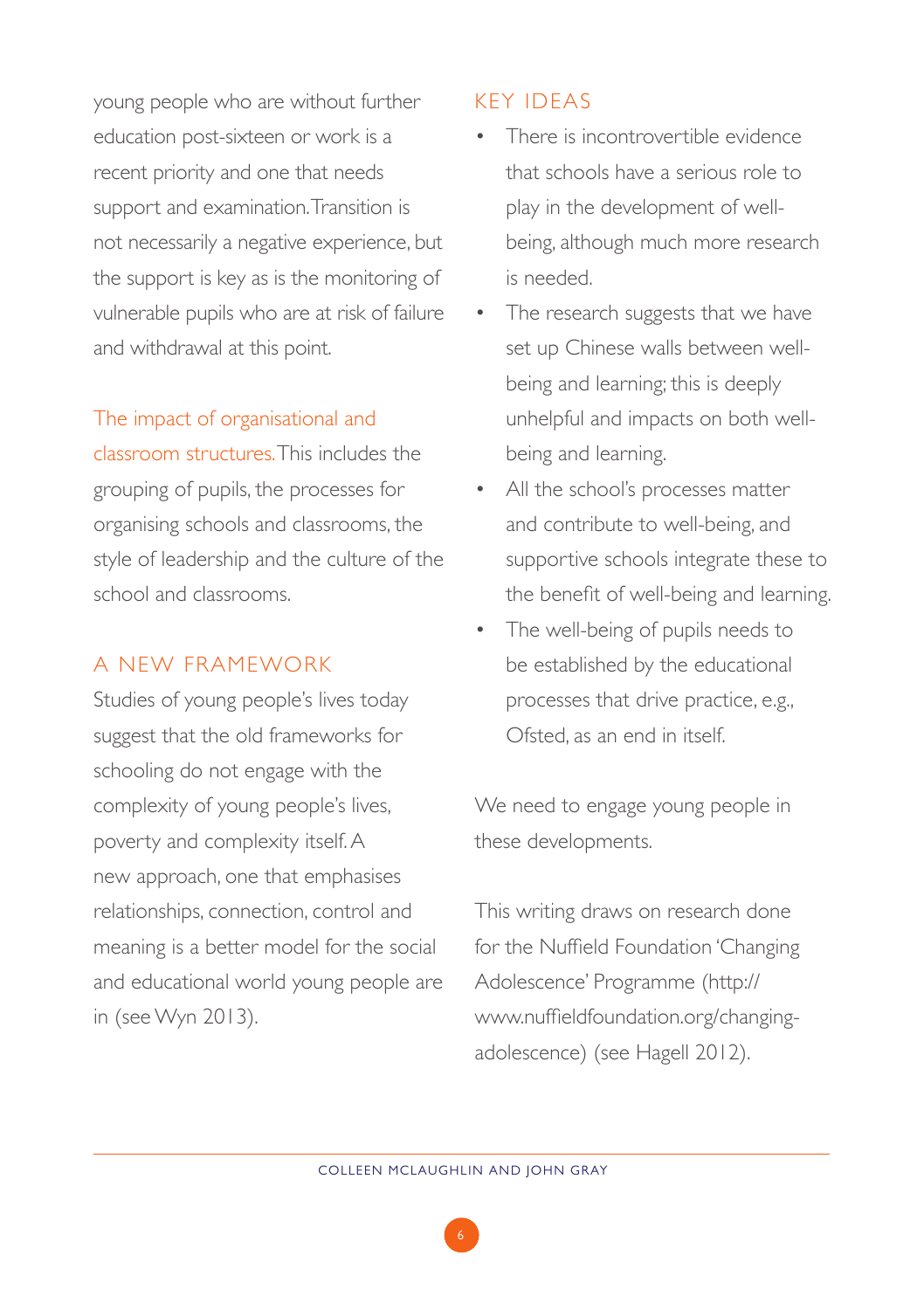#### REFERENCES

Collishaw, S. (2012) 'Time Trends in Young People's Emotional and Behavioural Problems, 1975–2005', in A. Hagell (ed.), *Changing Adolescence: Social Trends and Mental Health*, Bristol: Policy Press, pp. 9–26.

Hagell, A. (ed.) (2012) *Changing Adolescence: Social Trends and Mental Health*, London: Nuffield Foundation.

Gustafsson, J.-E., M. Allodi Westling, B. Alin Åkerman, C. Eriksson, L. Eriksson, S. Fischbein, M. Granlund, P. Gustafsson, S. Ljungdahl, T. Ogden and R. S. Persson (2010) *School Learning and Mental Health: A Systematic Review*, Oslo: Swedish Academy of the Social Sciences.

UNICEF Office of Research (2013) *Child Well-Being in Rich Countries: A Comparative Overview*, Innocenti Report Card 11. Florence: UNICEF Office of Research.

Wyn, Johanna (2013) unpublished keynote lecture at the British Association for Educational Research. Brighton, 5 September.

*Colleen McLaughlin is Professor of Education and Head of the Department of Education at the University of Sussex. John Gray is Professor of Education at the University of Cambridge.*

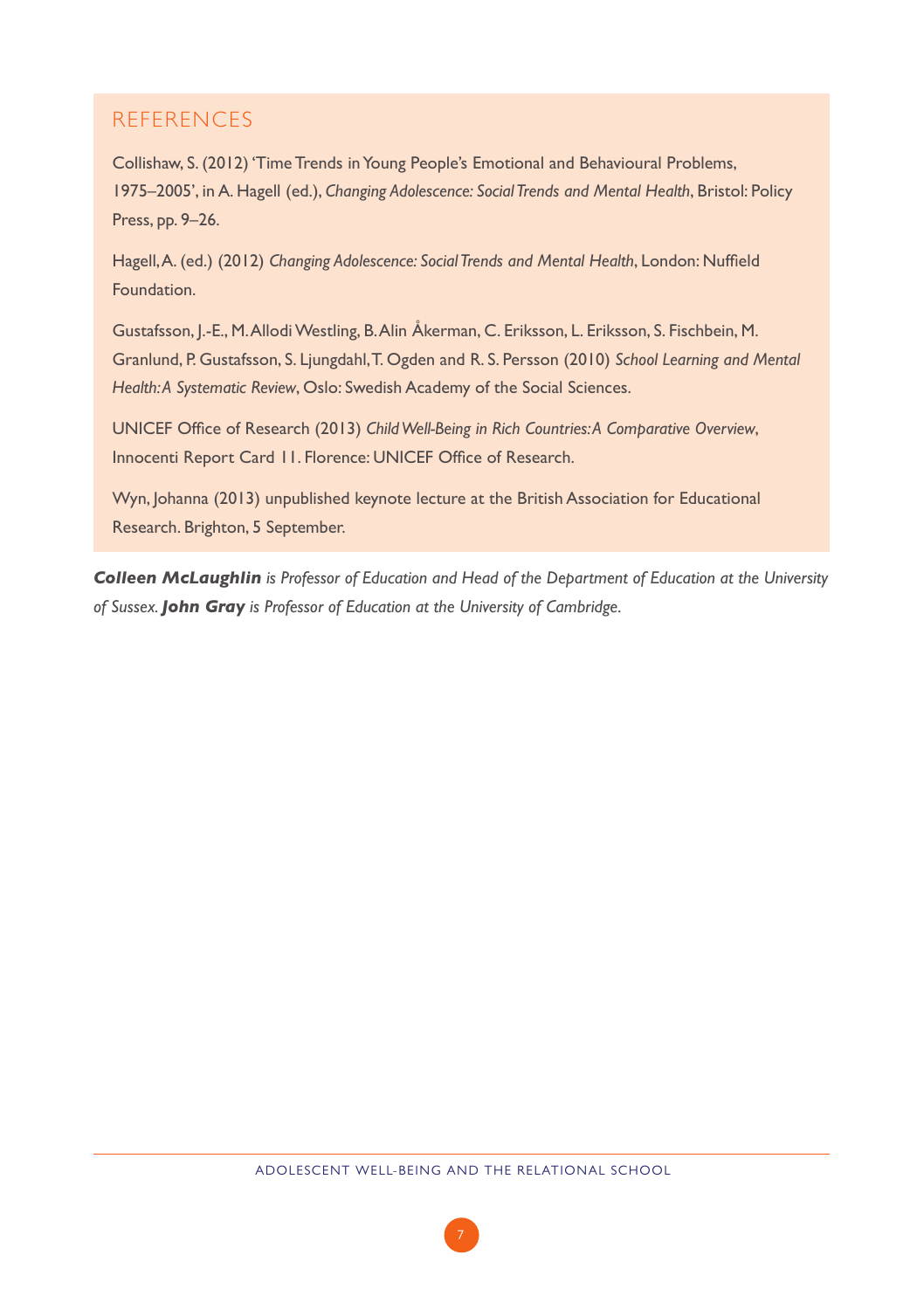## 2. CHILDREN'S COMMUNITIES AND EQUITABLE OUTCOMES Alan Dyson and Kirstin Kerr, with Chris Wellings

#### SUMMARY

In order to respond effectively to the multiple factors that compound the impact of poverty on children and young people living in disadvantaged neighbourhoods, it is necessary to connect differently with the complexity of children's lives in these localities; to connect up local services and provision; and to connect with local factors that create and sustain poorer outcomes.

Children's Communities draw on the successful Harlem Children's Zone concept to create a response which is 'doubly holistic', built around local partnerships and locally owned. By focusing on the interdependence of a wide range of outcomes for children and young people, the Children's Communities model has considerable potential to support the development

of innovative approaches to improving well-being and learning outcomes.

#### BACKGROUND

It has long been known that children from economically poorer backgrounds do less well than their more advantaged peers in terms of educational (and many other) outcomes. We also know that, while poverty can be found anywhere, there are concentrations in particular places. These might be small neighbourhoods, or much larger parts of towns and cities, each of which has its own individual characteristics. The risk in all of them, however is that whatever disadvantages children face by reason of their economic circumstances will be further compounded by restricted opportunities, struggling schools and services, poor facilities and issues around community safety and cohesion.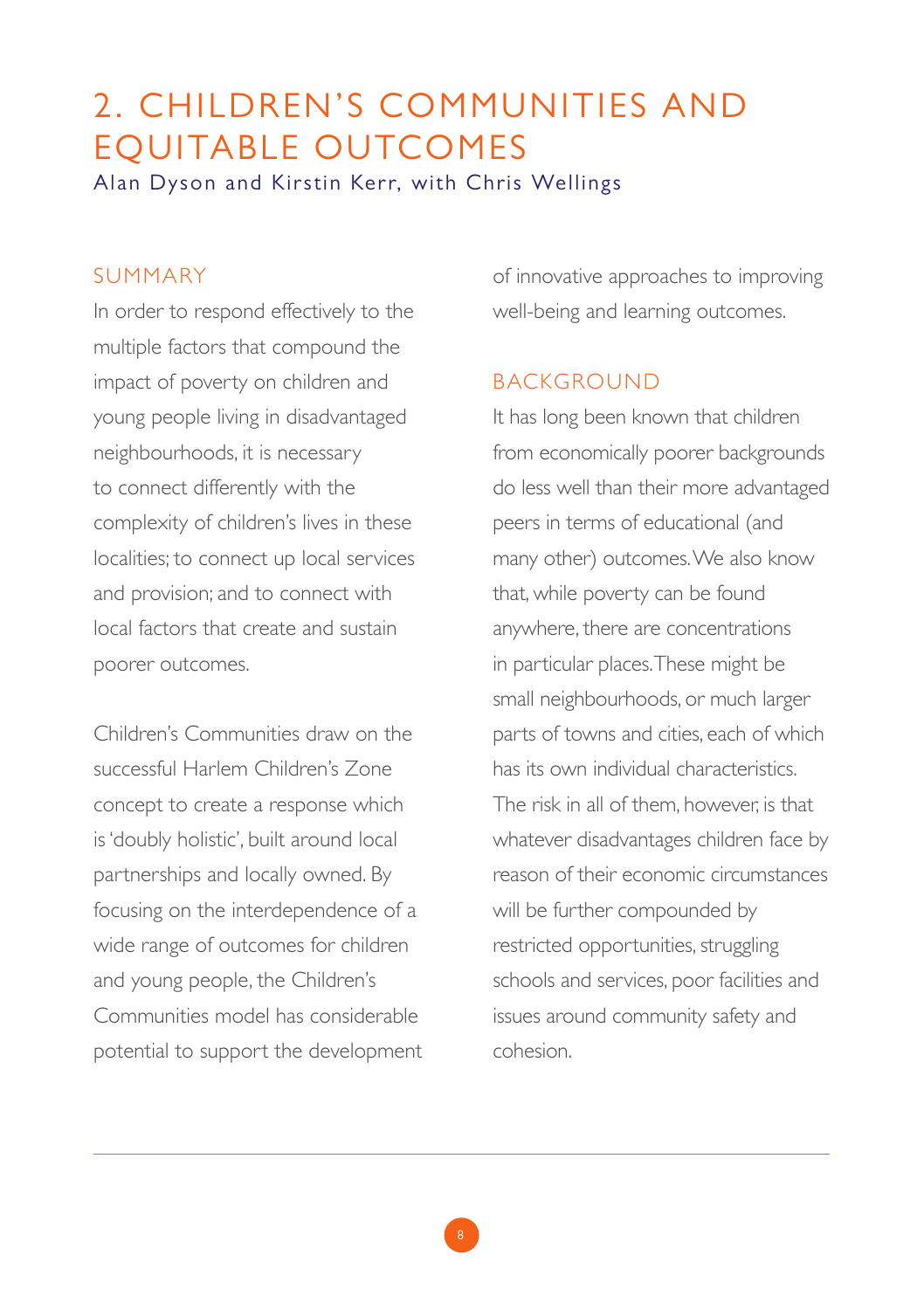If children's well-being and learning outcomes are to be improved in these places, there are two core challenges which must be met. The first is to understand the social complexity of children's lives and the factors and processes at work locally that help to create and sustain poor outcomes. The second is for schools and their partners to be able to develop responses that match this complexity, so that they can begin to improve outcomes by engaging more effectively with children's lives. This calls for a 'connected' approach, one that understands children's lives 'in the round', that can connect schools and partner organisations and, equally, can connect children's lived experiences and professional knowledge.

A concern to tackle the concentrations of poor outcomes found in particular places is far from new, and, since at least the 1960s, there have been efforts to do so through intensive localised intervention. These efforts reached a peak in the 2000s with a succession of initiatives sponsored by central

government – Education Action Zones, Extended Schools, Sure Start Children's Centres and the like – which enjoyed varying degrees of success. The change of government in 2010 has largely seen the end of such centrally driven initiatives, with the emphasis now switching to local decision-making. This brings with it a danger that the achievements of the past decade and a half will be lost. However, it also creates opportunities for local policy-makers and practitioners to develop their own powerful and creative responses to poor outcomes, as they are well positioned to connect to local contexts in ways which centrally driven initiatives struggle to achieve.

Against this backdrop, Save the Children and the University of Manchester have developed a model for improving children's outcomes in disadvantaged places, across all aspects of their lives. The model, called 'Children's Communities', is based on a series of principles that draw on learning from the Harlem Children's Zone and Promise Neighborhoods in the USA and the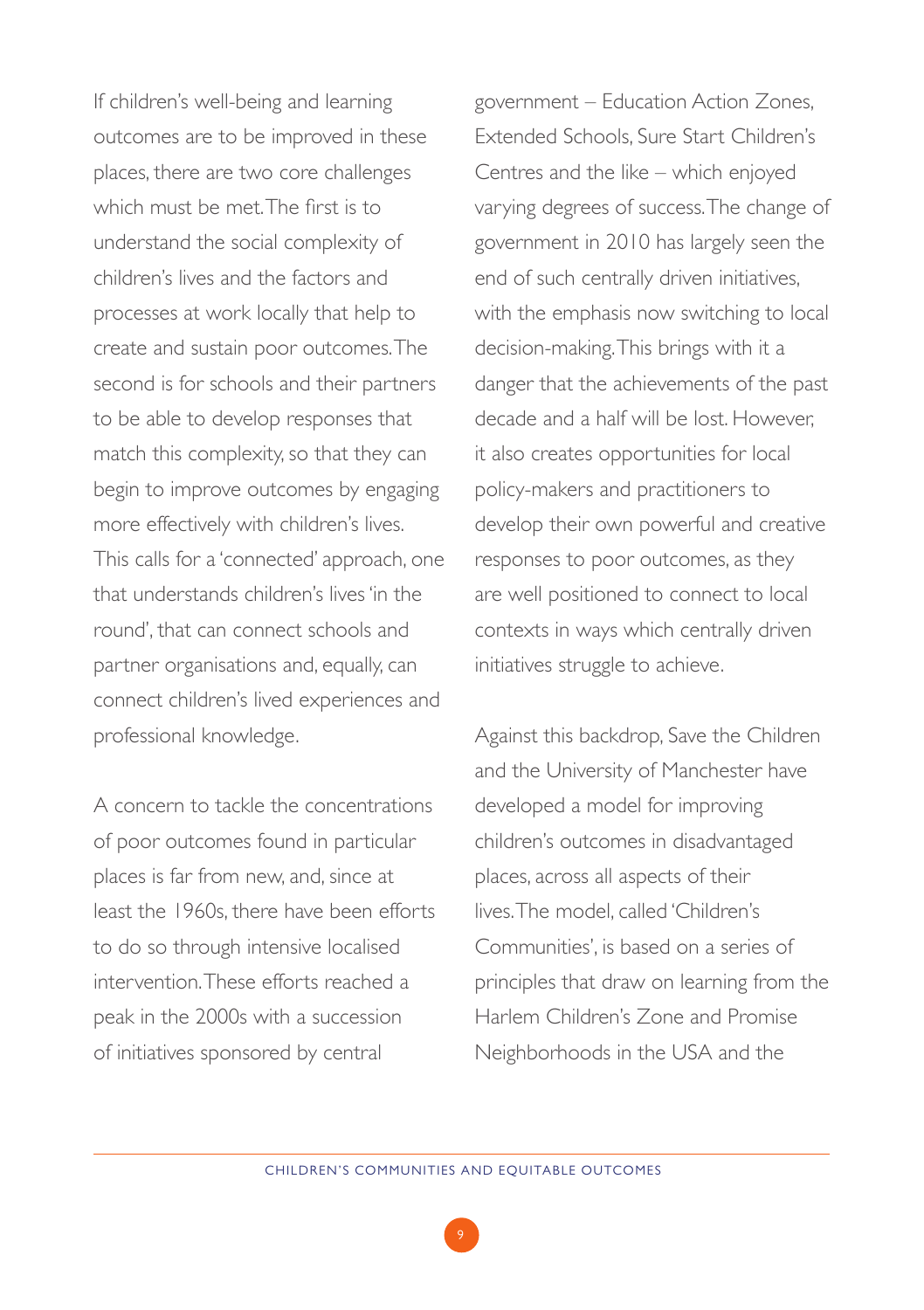long experience of initiatives in England. Like many previous initiatives, Children's Communities bring together a wide range of partners to work on improving outcomes locally. However, they are also distinctive in a number of ways.

- They see outcomes as interdependent, concerning themselves with a wide range of outcomes rather than focusing narrowly on, say, education, health or employment.
- They develop a 'doubly holistic' approach. This means that rather than engaging with children only at particular ages and phases, or only in school, they work with children and young people from birth to young adulthood, and across all the aspects of children's lives that are important for them to do well.
- They focus on an 'area' that makes sense locally, defined by a common set of issues facing children and young people rather than by a line drawn on a map.
- They develop a joint strategy with

partners to be sustained over time and base their strategy on a deep analysis of the local factors and processes at work that can limit outcomes and life chances.

They operate as entities in their own right, having their own leadership and governance arrangements. This allows them a degree of autonomy that enables them to focus on the task at hand without being overly distracted by external imperatives.

The Children's Community model is underpinned by a powerful evidence base, and there is good reason to believe that it can lead to sustained improvements in well-being and learning outcomes. First, to demonstrate that there is a strong rationale for Children's Communities, we have drawn on the wider evidence about the mechanisms through which social disadvantage, and the distinctive dynamics of particular places, are linked to poor outcomes. Second, to demonstrate that Children's Communities can make a difference, we have reviewed the most comprehensive,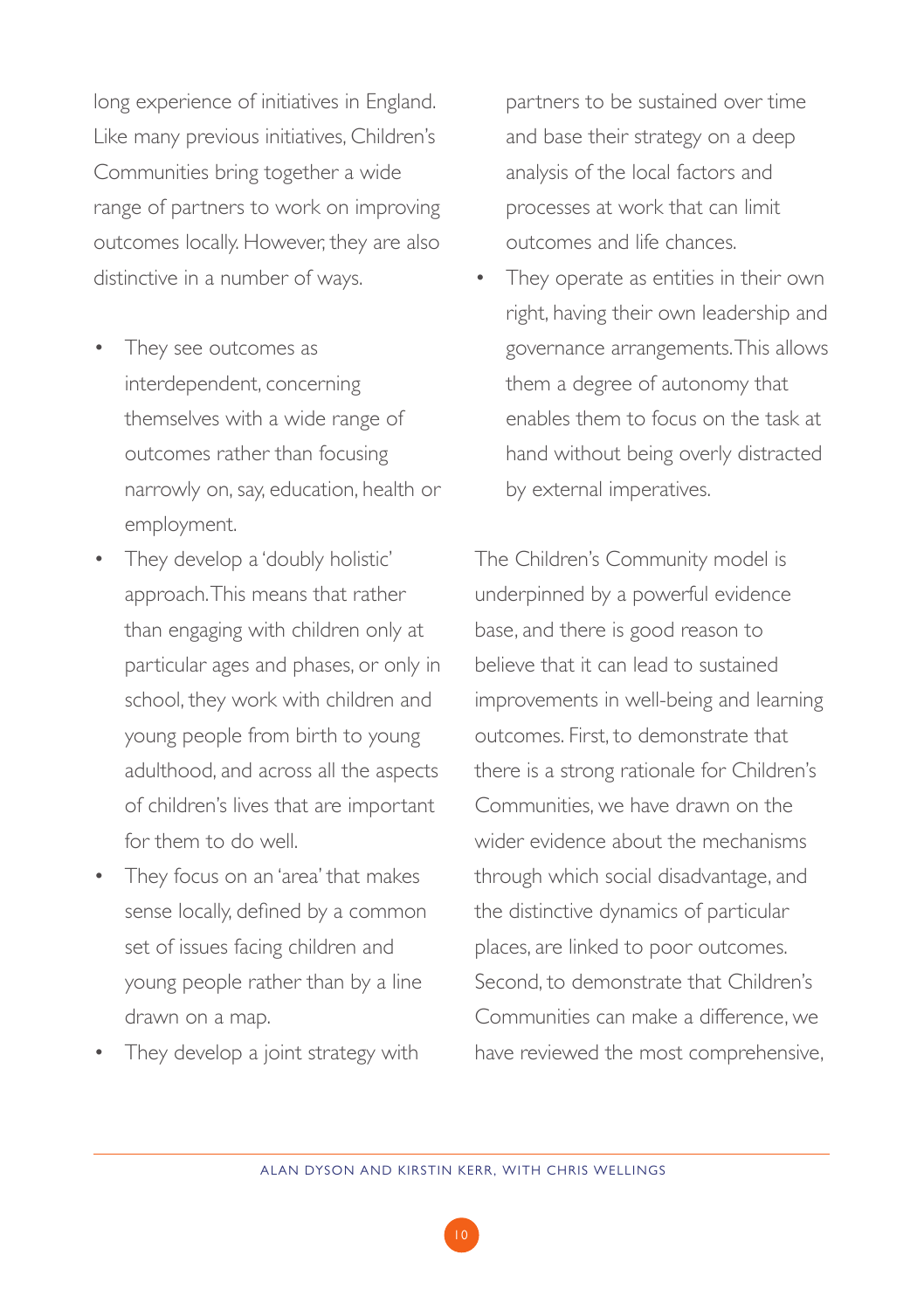publicly available studies on similar approaches in the USA and the UK. A summary of these evidence bases follows.

## THE RATIONALE FOR CHILDREN'S COMMUNITIES

#### Disadvantage and outcomes

Although there is a strong association between children's backgrounds, the places where they live and the outcomes they enjoy, the connections between these are complex. As Bronfenbrenner (1979) points out, children's social environments are made up of a series of interrelated and interacting 'systems' – for instance, the family, the school, the neighbourhood and the wider social and cultural context in which these are located. A helpful analogy is to think of this as being akin to an 'ecosystem', with the term 'social-ecology' being used to encompass the different systems, and the interactions between them, that shape children's outcomes. In disadvantaged places, these systems tend to have limited capacity to ensure

that children do well. However, this is not the case for every child. Some will have families, teachers, parents or friends who support them well, or will have positive experiences in or out of school, or will have talents that are nurtured effectively. These children will go on and do well. In other words, they will be 'resilient' in the face of the 'risks' they experience (Schoon 2006).

Resilience in this sense need not be a matter of luck. It is possible to strengthen supportive systems and reduce risks. Schools can be made more effective, parents can develop greater skills, youth employment prospects can be enhanced, communities can be made safer. Doing these things separately may improve outcomes to some extent, but, because they are interrelated, the issues that are not tackled are likely to undermine any gains which are made. There is a good case, therefore, for tackling all of these things together so that improvements in one aspect of a child's life are supported by improvements in other aspects. The aim of such wide-ranging and coordinated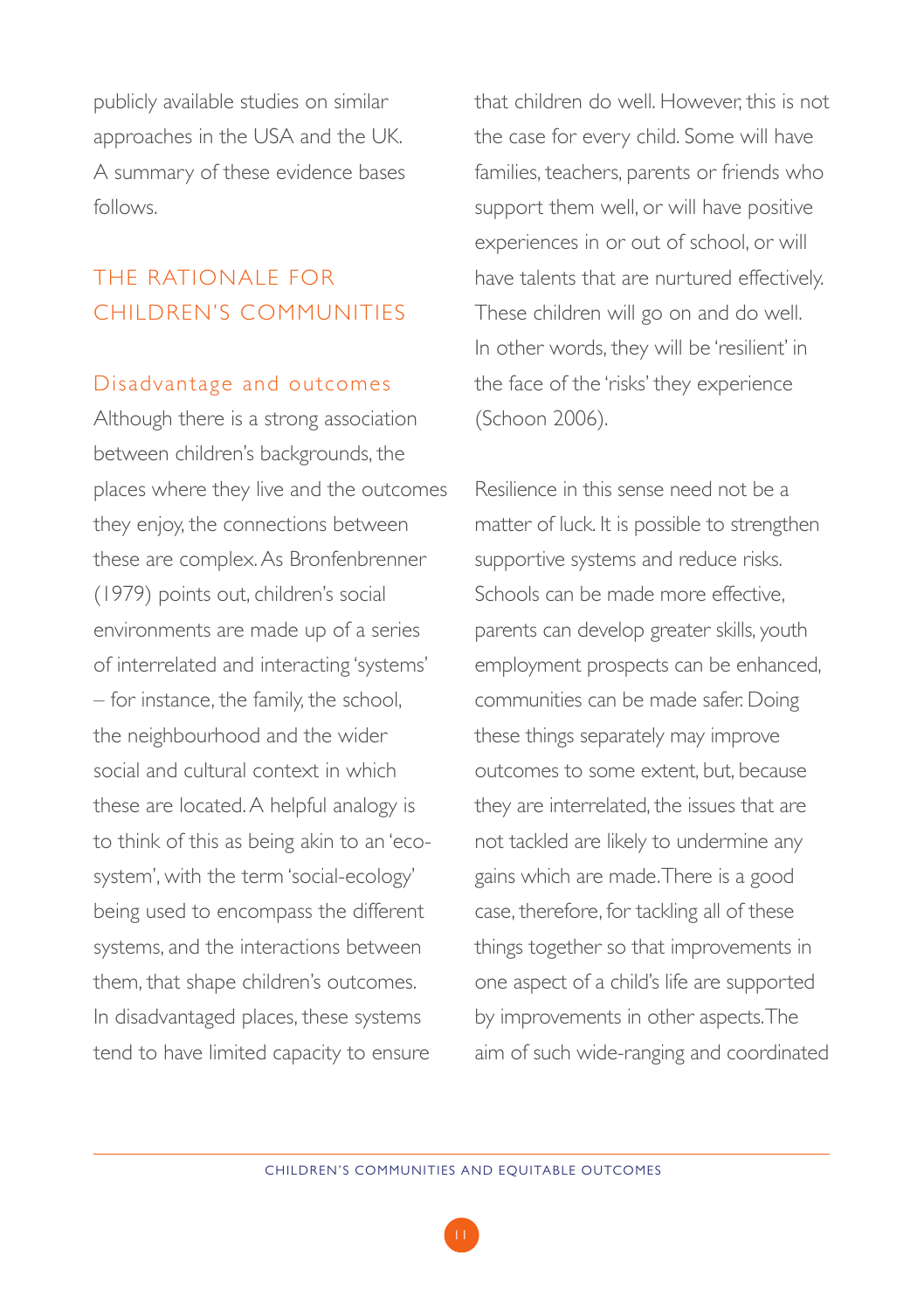interventions is to transform the social environments of children at risk and maximise the chances of their achieving good outcomes.

This aim can and should be pursued through national-level policies and programmes. However, it is also the case that different areas create different dynamics, pose different challenges and offer different opportunities. This means that different approaches will need to be adopted in different places and that particularly intensive interventions may be needed in the most disadvantaged places. It also means that, even in places with similarly high levels of economic disadvantage, the differences between those places will need to be taken into account.

Putting all this together offers a powerful rationale for Children's Communities. Their aim is to undertake wide-ranging interventions to reduce the risks and strengthen the protective factors in children's social ecologies so that they achieve good outcomes. While they

are not intended as alternatives to supportive national policies, they develop approaches which are customised to the dynamics, difficulties and opportunities of the most disadvantaged places.

## EVIDENCE ON INTERVENTIONS

Robust and comprehensive evaluations of local children's communities will be essential in order to see whether and how they fulfil their promise. In the meantime, however, there is a substantial evidence base on interventions with children facing disadvantage and the places where they live. This gives us reason to believe that the children's community approach is likely to prove effective. There are three levels at which this evidence base needs to be considered:

- 1 evidence on 'stand-alone' single-issue interventions;
- 2 evidence on transferred outcomes; and
- 3 evidence on multi-stranded interventions.

These are addressed in turn.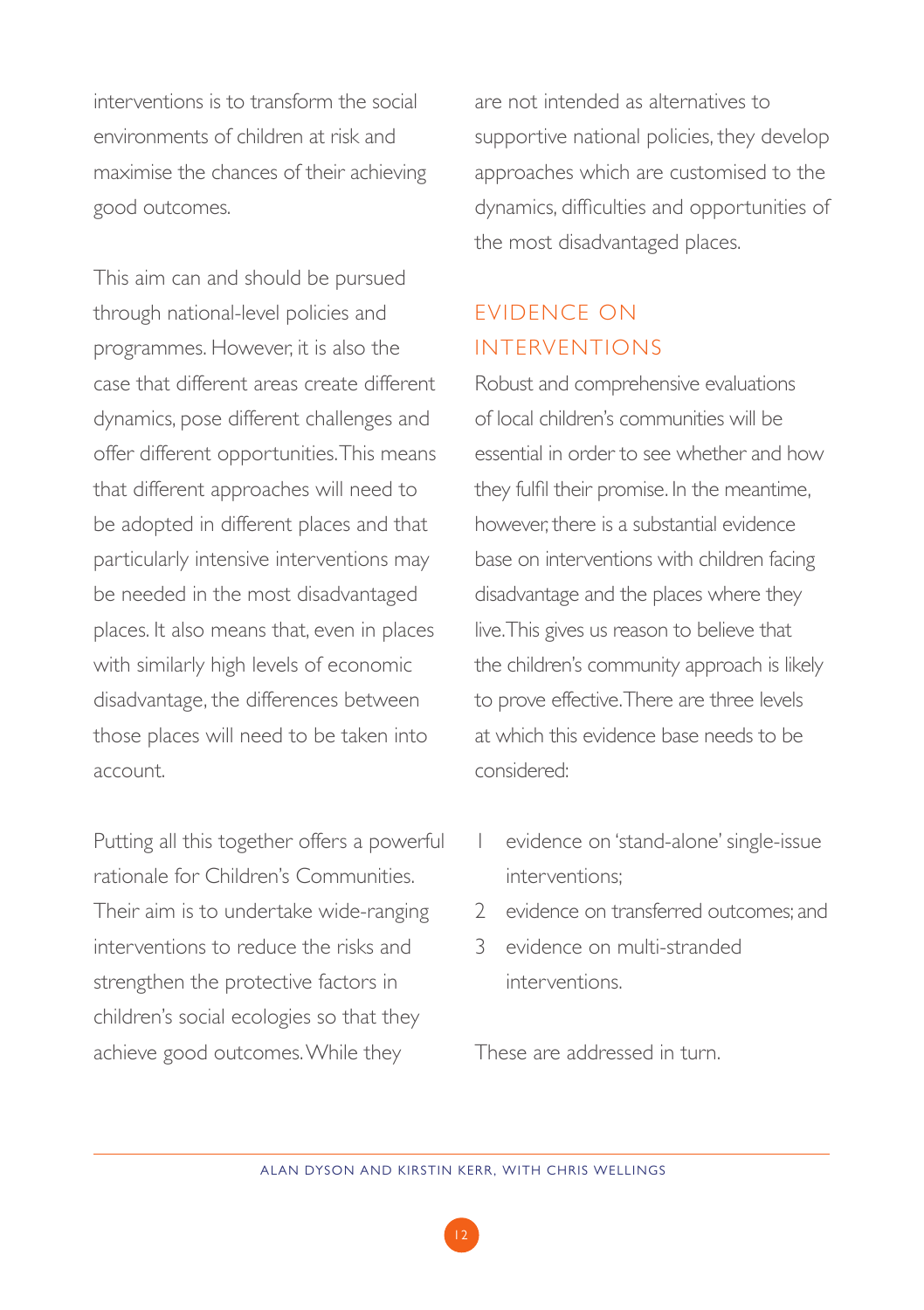## 'STAND-ALONE' SINGLE-ISSUE INTERVENTIONS

Although Children's Communities require a connected, 'doubly holistic' approach, this in no way precludes them from integrating effective, evidencebased interventions into their overall strategies. In particular, there is already a considerable body of knowledge Children's Communities can draw on about 'stand-alone' single-issue interventions, i.e. interventions used to target short-to-medium-term outcomes in a single aspect of a child's life. There is good evidence that it is possible to make a difference to, among other things, children's risky behaviours, health, social skills, emotional well-being, engagement in criminal activity, educational attainments and aspirations, as well as to their families' nurturing skills. In fact, the evidence is sufficiently robust for it to be possible in some cases to produce guides that compare the effectiveness and costs of different interventions (Higgins et al. 2013; Allen 2011). This suggests there is much that could be achieved simply by deploying a range

of high-quality interventions to address particular factors in children and young people's local contexts.

#### TRANSFERRED OUTCOMES

There is good evidence that single-issue interventions can have impacts well beyond their target outcomes. For instance, improving children's health can have an impact on their school attendance (Nicholas et al. 2005). Likewise, intervening to ensure good learning experiences early in a child's life can bring benefits throughout childhood and adolescence, and on into adulthood (Schweinhart et al. 2005). Because of the interactions between different systems in children's social ecologies, these 'transfers' may often be cumulative. Changing one aspect of the ecology enables other parts to have more positive effects. So, for instance, a child who comes to school a little better prepared or attends more often has more positive experiences, feels more confident, does better in school and has greater opportunities post-school. The original gain is thus multiplied many times over.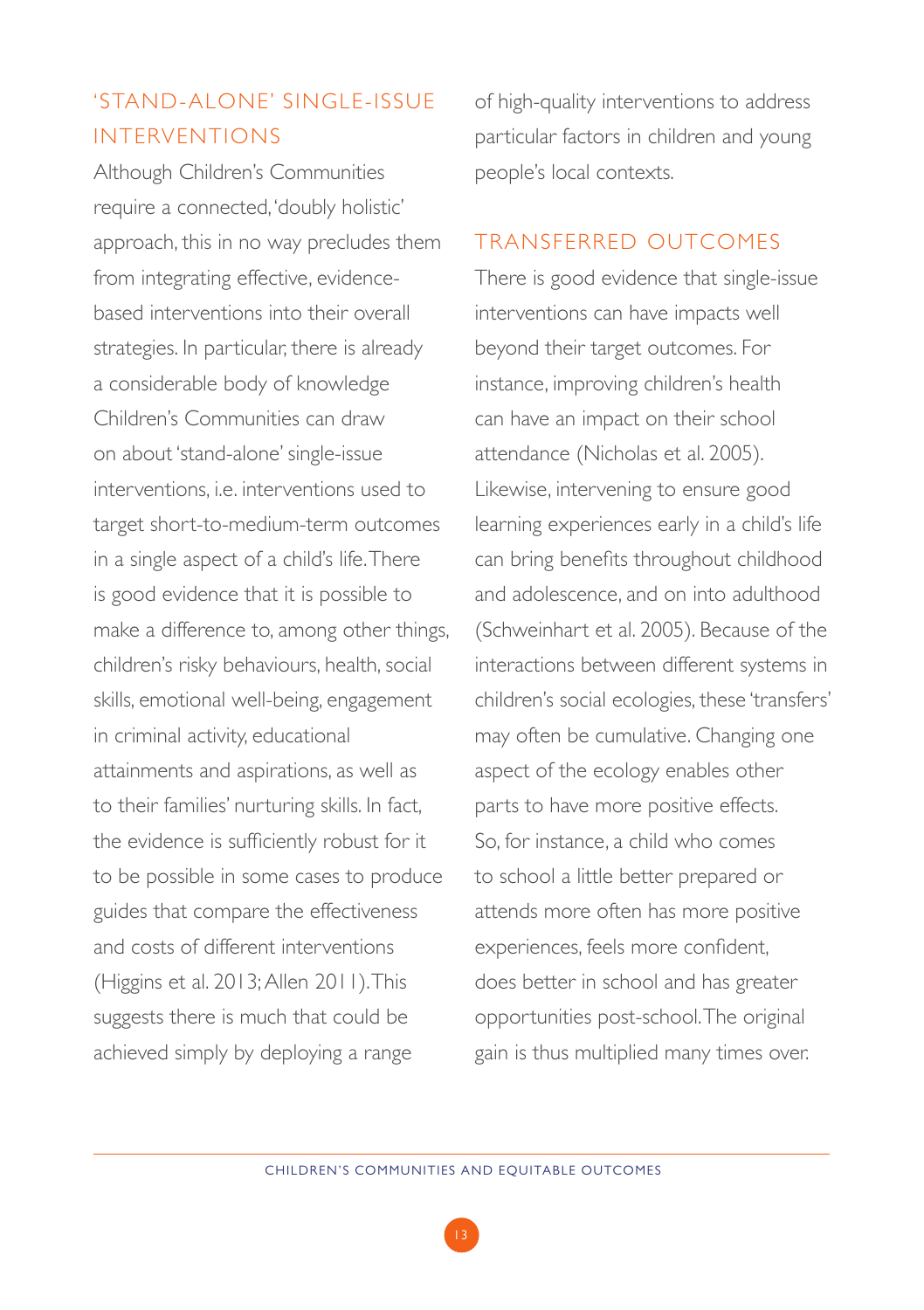A Children's Community – as an entity in its own right, and with a place-based remit – has the potential to connect interventions strategically so that these wider gains can be capitalised upon, and a network of supports, spanning childhood and engaging with children's social ecologies, can be created.

## MULTI-STRANDED INTERVENTIONS

There are good reasons to believe that properly coordinated approaches with multiple strands of action addressing different aspects of children's ecologies can maximise these transfers and minimise the risk of gains in one aspect of the child's life being undermined by failures in others.

Customised to local conditions, these can be more effective still. Good evaluations of approaches of this kind are not common, but there is a large amount of indicative evidence. Initiatives such as the Tulsa Area Community Schools initiative (Adams 2010) and City Connects (Boston College Center Child

Family and Community Partnerships 2009; Boston College Center for Optimized Student Support 2011, 2012; City Connects 2011) in the USA, or the Full Service Extended Schools initiative in England (Cummings et al. 2007; Cummings, Dyson and Todd 2011), all involve linking educational interventions with interventions in other aspects of children's social ecologies. All can demonstrate significant improvements in outcomes for the most disadvantaged children. Likewise, whatever the limitations of the available evidence, the Harlem Children's Zone itself can point to large numbers of children and their families accessing services, to improved health outcomes, parenting practices and school readiness, and to impressive levels of educational attainment and participation (Whitehurst and Croft 2010; Dobbie and Fryer 2011; Harlem Children's Zone 2011).

#### THE WAY FORWARD

Highly disadvantaged places and the children who live in them are under enormous pressure. Across the country,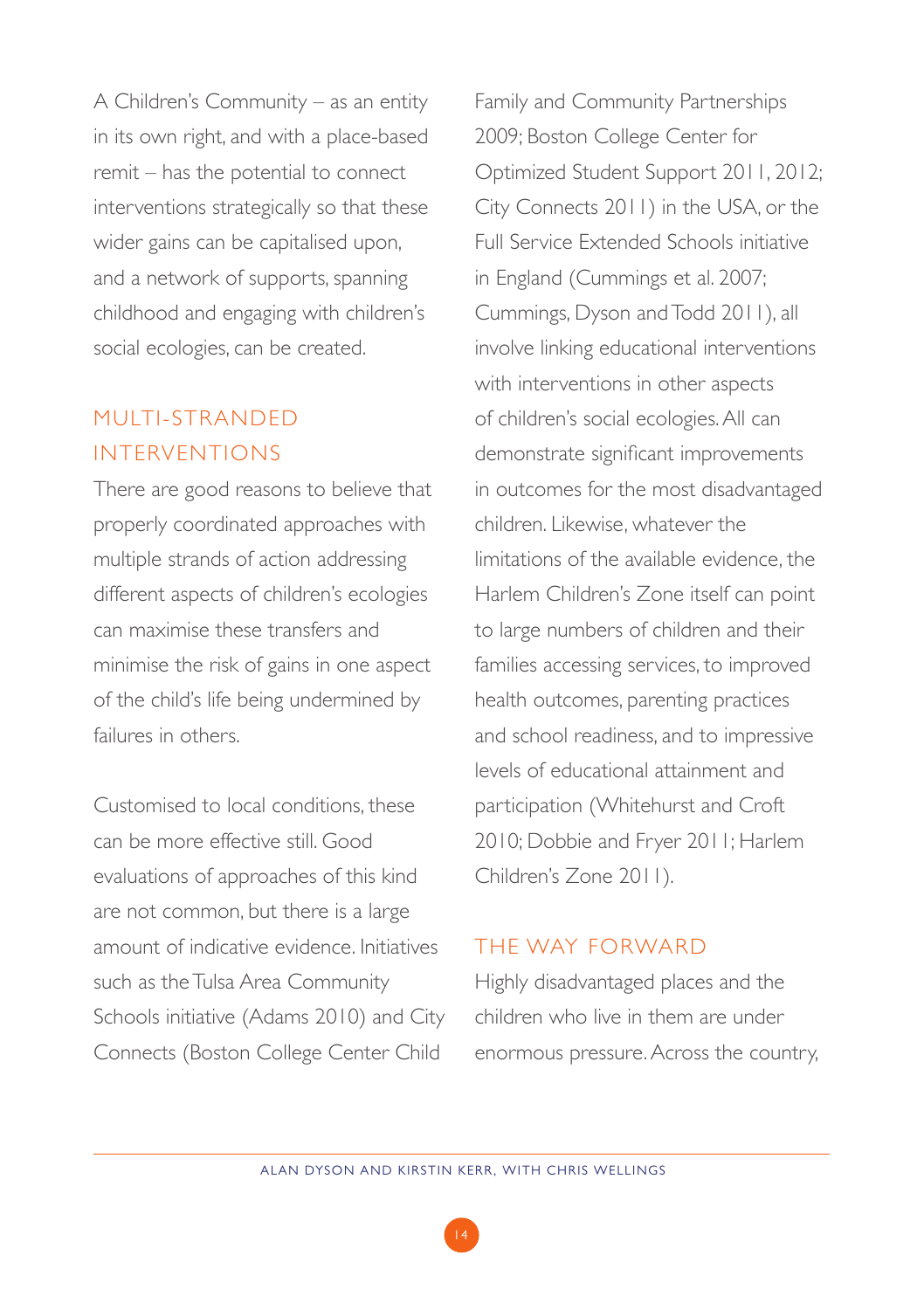however, local practitioners and policymakers are deciding that it is not necessary to wait on central government before taking action, and a range of local initiatives are springing up. We are suggesting that the development of Children's Communities offers a highly promising direction for these initiatives to take. The framework created by

the Children's Community model has considerable potential to support the development of innovative approaches to improving well-being and learning outcomes. There are already some places where the model is beginning to be used in this way, and their outcomes will be eagerly anticipated.

#### **REFERENCES**

Adams, C. (2010) *The Community School Effect: Evidence from an Evaluation of the Tulsa Area Community School Initiative*, University of Oklahoma, The Oklahoma Center for Educational Policy.

Allen, G. (2011) *Early Intervention: The Next Steps. An Independent Report to Her Majesty's Government*, London: The Cabinet Office.

Boston College Center for Child Family and Community Partnerships (2009) *The Impact of Boston Connects: Summary Report 2008–9*, Chestnut Hill, Mass.: Boston College.

Boston College Center for Optimized Student Support (2011) *The Impact of City Connects: Annual Report 2010*, Chestnut Hill, Mass.: Boston College.

—— (2012) *The Impact of City Connects: Progress Report 2012*, Chestnut Hill, Mass.: Boston College.

Bronfenbrenner, U. (1979) *The Ecology of Human Development: Experiments by Nature and Design*, Cambridge, Mass.: Harvard University Press.

City Connects (2011) *City Connects: The Lasting Impact of Optimized Student Support*, Chestnut Hill, Mass.: Boston College.

Cummings, C., A. Dyson, D. Muijs, I. Papps, D. Pearson, C. Raffo et al. (2007) *Evaluation of the Full Service Extended Schools Initiative: Final Report, Research Report RR852*, London: Department for Education and Skills.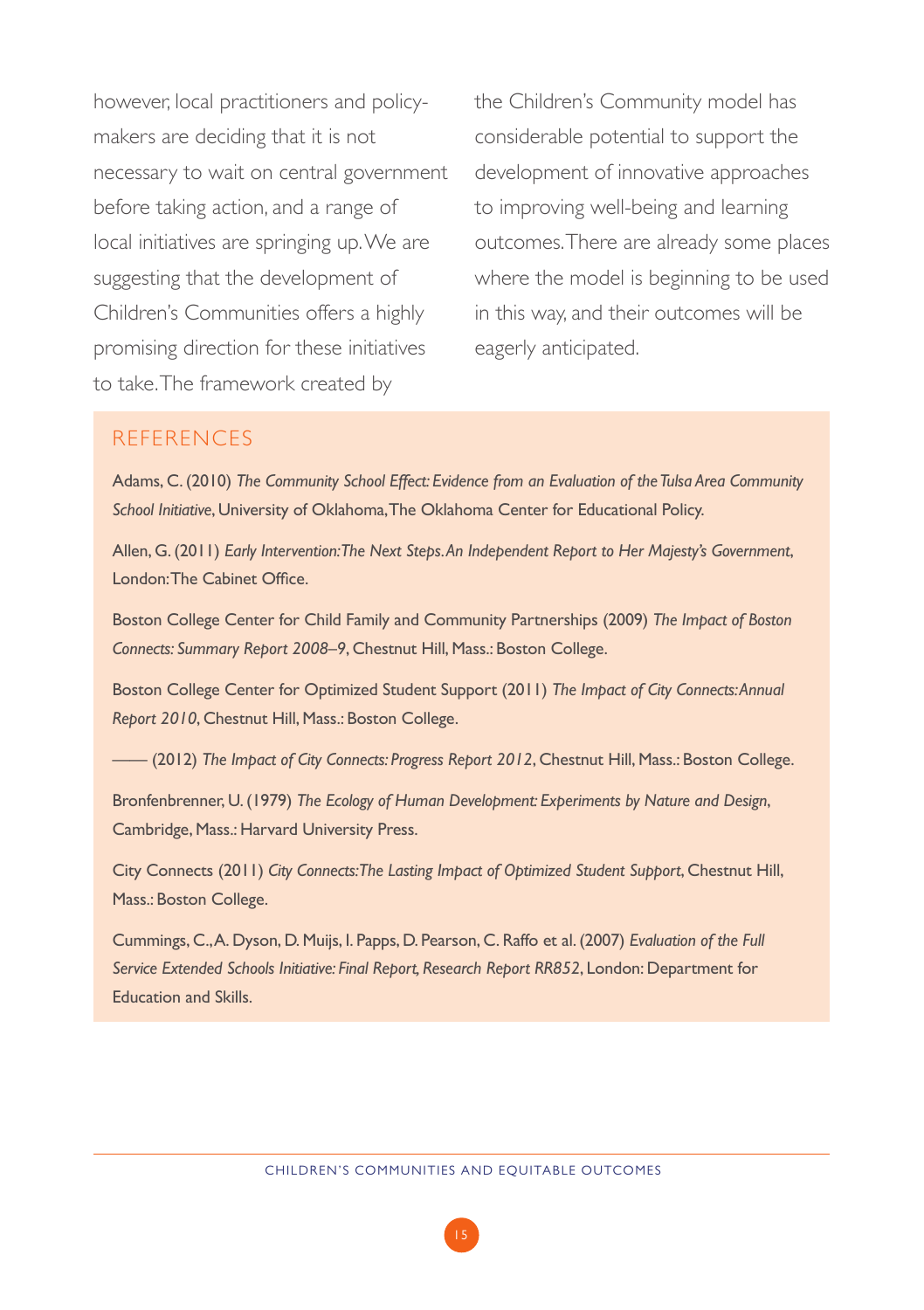Cummings, C., A. Dyson and L. Todd (2011) *Beyond the School Gates: Can Full Service and Extended Schools Overcome Disadvantage?* London and New York: Routledge.

Dobbie, W. and R. G. Fryer (2011) 'Are High-Quality Schools Enough to Increase Achievement among the Poor? Evidence from the Harlem Children's Zone', *American Economic Journal: Applied Economics*, 3 (3): 158–87.

Harlem Children's Zone (2011) 'Harlem Children's Zone Evaluation Highlights: from July '10–June '11', available at http://www.hcz.org/images/stories/Evaluation\_Highlights\_FY\_11.pdf (accessed 1 July 2012).

Higgins, S., M. Katsipataki, D. Kokotsaki, R. Coleman, L. E. Major and R. Coe (2013) *The Sutton Trust–Education Endowment Foundation Teaching and Learning Toolkit*, London: Education Endowment **Foundation** 

Nicholas, S. W., V. E. Hutchinson, B. Ortiz, S. Klihr-Beall, B. Jean-Louis, K. Shoemaker et al. (2005) 'Reducing Childhood Asthma through Community-Based Service Delivery: New York City, 2001–4', *Morbidity and Mortality Weekly Report*, 54 (1): 11–14.

Schoon, I. (2006) *Risk and Resilience: Adaptations in Changing Times*, Cambridge: Cambridge University Press.

Schweinhart, L. J., J. Montie, Z. Xiang, W. S. Barnett, C. R. Belfield and M. Nores (2005) *Lifetime Effects: The High/Scope Perry Preschool Study through Age 40*, Monographs of the High/Scope Educational Research Foundation, 14, Ypsilanti, Mich.: High/Scope Press.

Whitehurst, G. J. and M. Croft (2010) *The Harlem Children's Zone, Promise Neighborhoods, and the Broader, Bolder Approach to Education*, Washington, DC: Brown Center on Education Policy at Brookings.

*Alan Dyson is Professor of Education at the University of Manchester. He is also Co-director of the University's Centre for Equity in Education. Kirstin Kerr is Senior Lecturer in Education at the University of Manchester's Centre for Equity in Education. Chris Wellings is UK Head of Policy at Save the Children.*

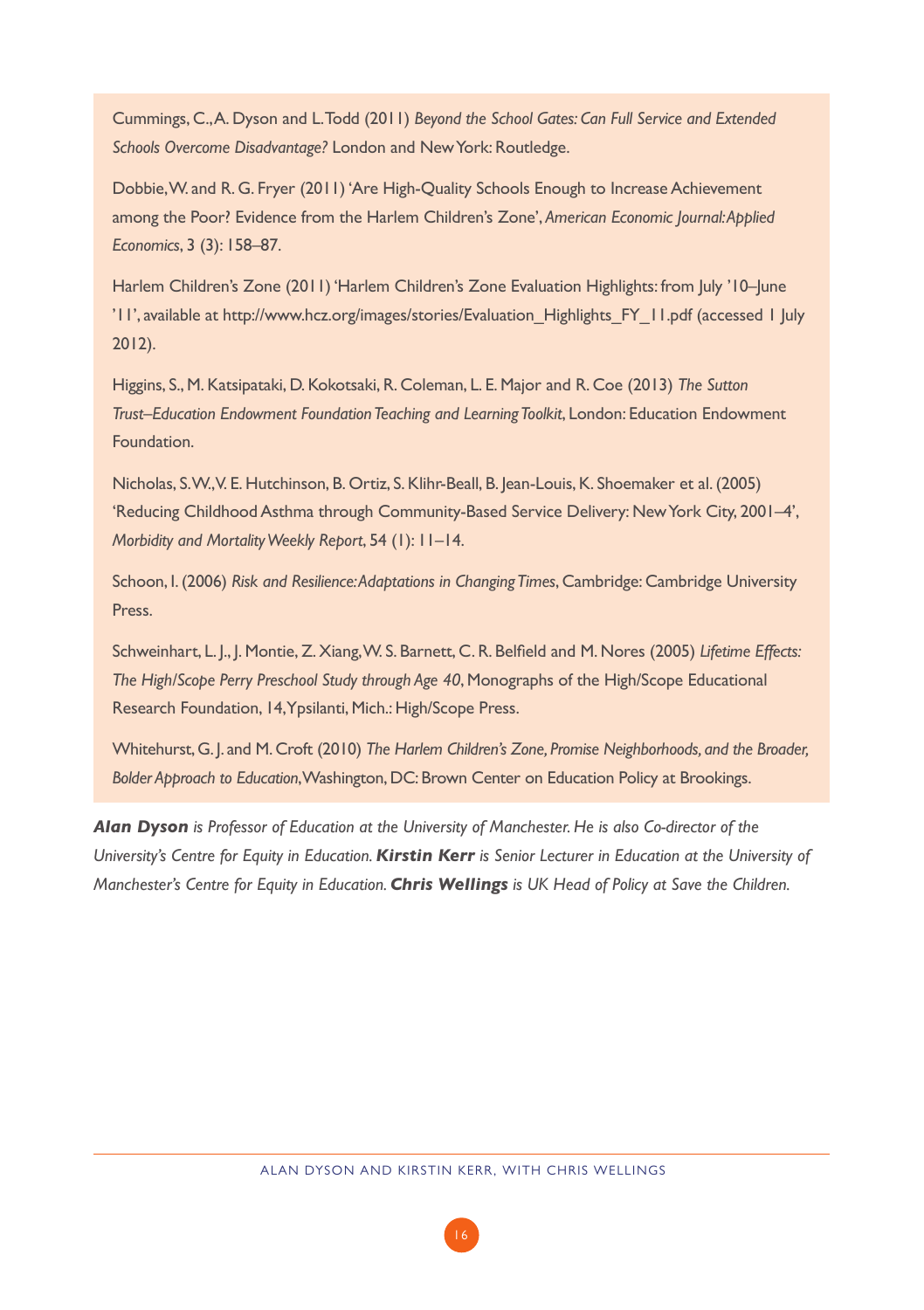## 3. INTERPROFESSIONAL WORKING IN AND AROUND SCHOOLS Anne Edwards

#### SUMMARY

The risk of social exclusion for children and young people frequently arises from a combination of factors including poverty, housing and parental mental health and is often linked with poor patterns of school attendance and lack of engagement as learners. These complex arrays of disadvantage cannot be tackled by schools on their own. This essay offers examples of relational interprofessional responses to social exclusion that have schools as key partners in supporting the trajectories of vulnerable children and young people.

## WORKING WITH SCHOOLS TO PREVENT SOCIAL **EXCLUSION**

Education policies alone cannot tackle educational disadvantage. Cross-sector synergies are required, to link what schools can do with what employment, finance, youth, health justice, housing, welfare and other services can offer. (Jan Truszczyński, quoted in Edwards and Downes 2013: 7)

## SCHOOLS' ROLE IN PREVENTING SOCIAL **EXCLUSION**

Schools are a country's major preventative agency. Sound education can disrupt intergenerational cycles of poverty and disadvantage. But schools cannot achieve this outcome alone. Equality of opportunity is only part of the story: children, young people and their families need to be able to recognise and embrace the opportunities offered, and many need help to do so.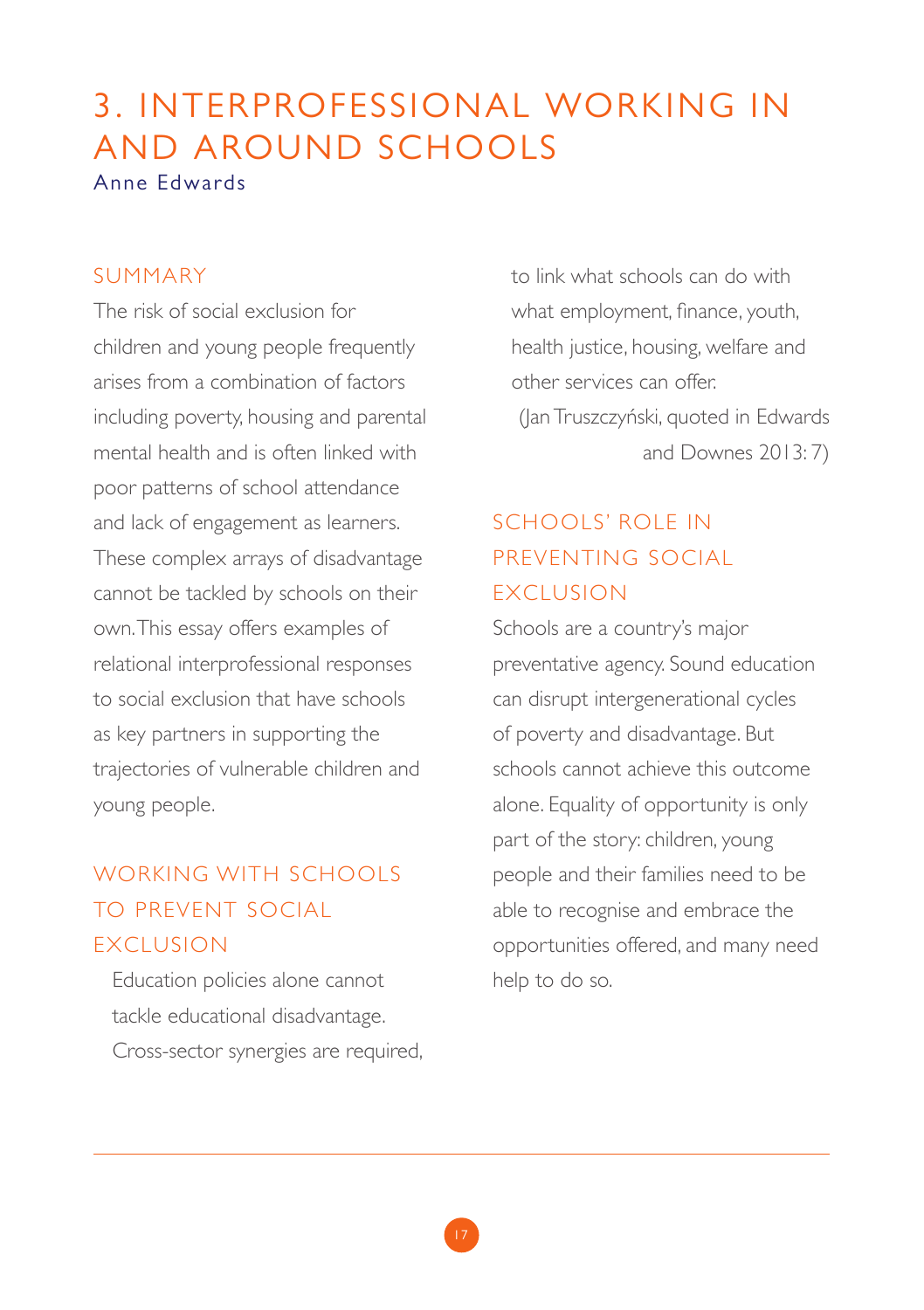The focus of this essay is social inclusion, i.e. taking up and contributing to the opportunities offered by mainstream society; it is not about how children with special educational needs are included in classrooms. The idea of social inclusion emerged from OECD discussions in the 1990s and was recognised as a UK policy priority with the establishment of the Social Exclusion Unit in 1997. It was taken forward in the decade that followed through a series of initiatives, including the Children's Fund and On-Track, and through legislation, particularly the Children Act (2004). These developments have contributed to a major reconfiguration of services for children and families across the UK, with only slight differences in focus and pace between the four constituent nations.

A key feature in these developments is a new interpretation of 'early intervention' to mean intervening at the first signs of vulnerability to prevent more serious outcomes (Home Office 2000). Vulnerability is difficult to recognise, often seen only when looking across the whole

of a child's life, and so is most likely to be recognised by those who are in daily contact with a child. Yet, despite a 2007 policy review of services for children and young people (HM Treasury and Department for Education and Skills 2007), which argued for the central role of schools as a universal service in the early identification of vulnerability, in England at least schools have not taken up this preventative role. Vulnerable children are often seen as problems for schools, and schools rarely see themselves as part of the child-centred systemic response argued for in the Munro Review of childprotection services (Munro 2011).

Developments such as 'Team around the Child' and the 'Common Assessment Framework' have helped link schools with other support agencies when problems become too great for schools to handle, and the 'Extended Schools' initiative had the potential to engage schools more closely in capacity-building in their communities, helping families to be able to take advantage of educational opportunities (Cummings et al. 2011).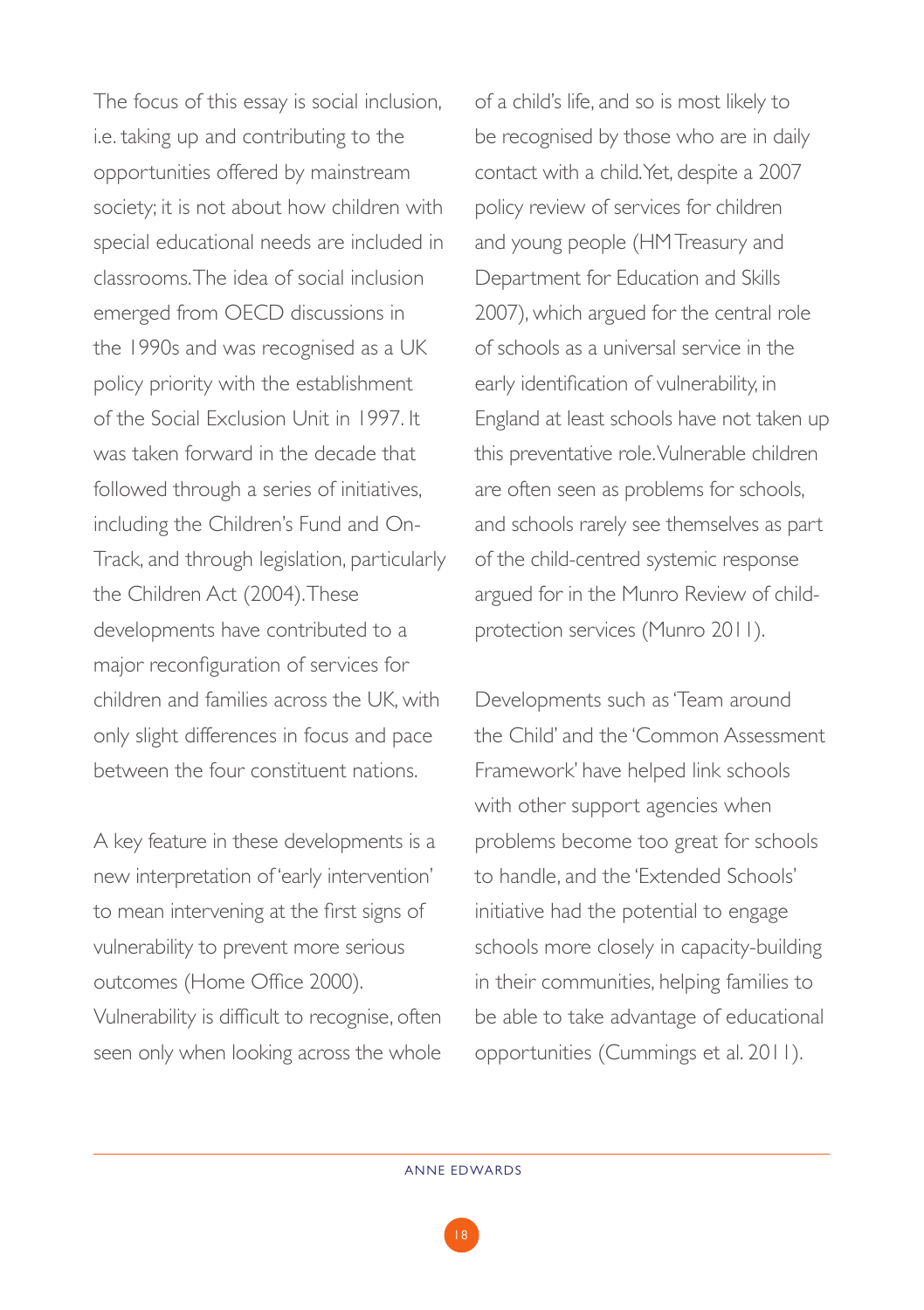Despite these efforts, there is little evidence that schools see themselves as part of local systemic responses to problems of social exclusion.

This fragmentation has implications for children and young people, captured in one study when a teacher described her work as 'passing on bits of the child' (Edwards et al. 2009). Being seen as a problem that requires the school to call in extra help cannot be good for children. Research on resilience tells us that being taken seriously as a person with values and intentions is key to children's well-being (Luthar 2003). The self-regulation that arises when this happens is also essential for academic success. This chapter is not an argument for diverting schools from their main mission of developing children and young people as enthusiastic learners; instead, it suggests that early intervention by an connected school alongside other agencies to achieve social inclusion can support that mission.

A key concept arising from Edwards' work on schools and multi-agency working is the need for what she terms 'relational expertise' (2010, 2012). She argues that responsive work with vulnerable children calls for the ability to take the standpoint of other professionals and of families, to recognise their specific expertise and to align what they bring to supporting inclusion with what others can offer. Relational expertise is in addition to one's core expertise as a social worker or teacher but allows for the professional strengths of both to be brought into play to respond to the complexities of children's vulnerability.

#### RESOURCEFUL SCHOOLS

The summaries that follow draw on a review of research for the European Commission on interprofessional collaborations for social inclusion involving schools across Europe (Edwards and Downes 2013). They show how schools as universal services have drawn on and worked with other agencies in the cause of prevention.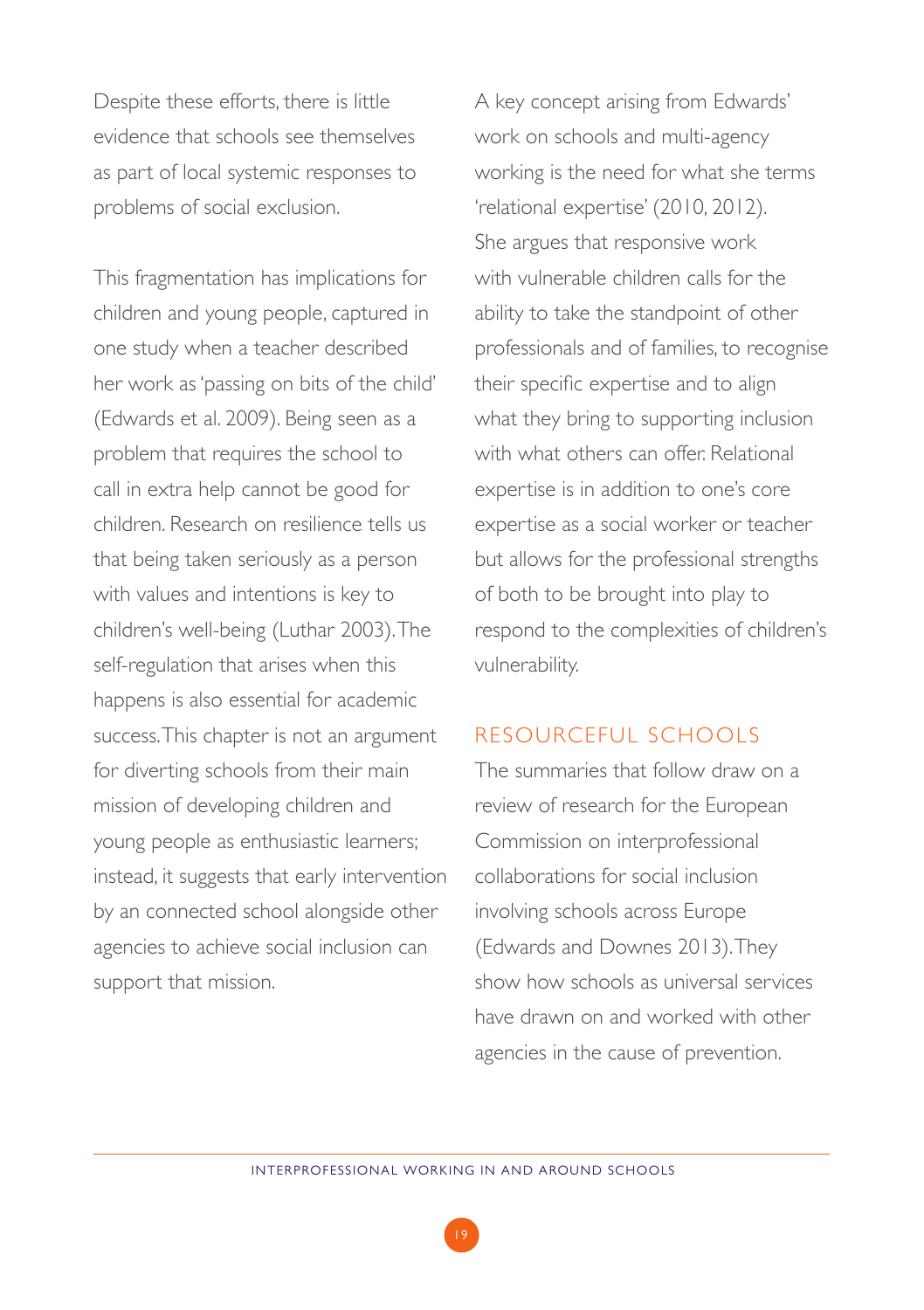## THE NETHERLANDS: YOUTH CARE ADVISORY TEAMS

These youth care advisory teams include a teacher or other member of school staff, a social worker, a youth worker, a health-care worker and a police and truancy officer. They are attached to schools and work with the aims and practices of the school. They are part of a whole-school approach to prevention, often described as 'multi-service schools', and support vulnerable pupils. A recent evaluation of twenty-one pilots by van Veen (2011) showed improved achievement, well-being and service delivery. They worked best when there was complementary expertise and a clear focus on contributing to support structures for teaching and learning in schools and networks of schools, but there was a danger of a shift in focus away from prevention to work on the more serious cases.

## GERMANY: AN ECOLOGIC AL APPROACH

One Square Kilometre of Education is a networked intervention focused on

education initiated in Berlin in 2006 by the Freudenberg Foundation, Karl-Konrad-and Ria-Groeben Foundation and RAA Berlin in cooperation with the Berlin Senate Department for Education, Science and Research. There are now two projects in Berlin, and the idea was extended to Wuppertal, Herten and Mannheim in 2009. Evaluation so far is through monitoring and self-evaluation.

The approach centres on five questions:

- How can processes of education in a city district be organised so that they can be integrated, interconnected and ensure the success of children and adolescents?
- 2 How can the quality in child centres, youth welfare centres and schools be improved and controlled with the participation (if possible) of all groups involved?
- 3 How can the participation of parents be ensured?
- 4 Under what conditions can different approaches be integrated in and transferred from the programme?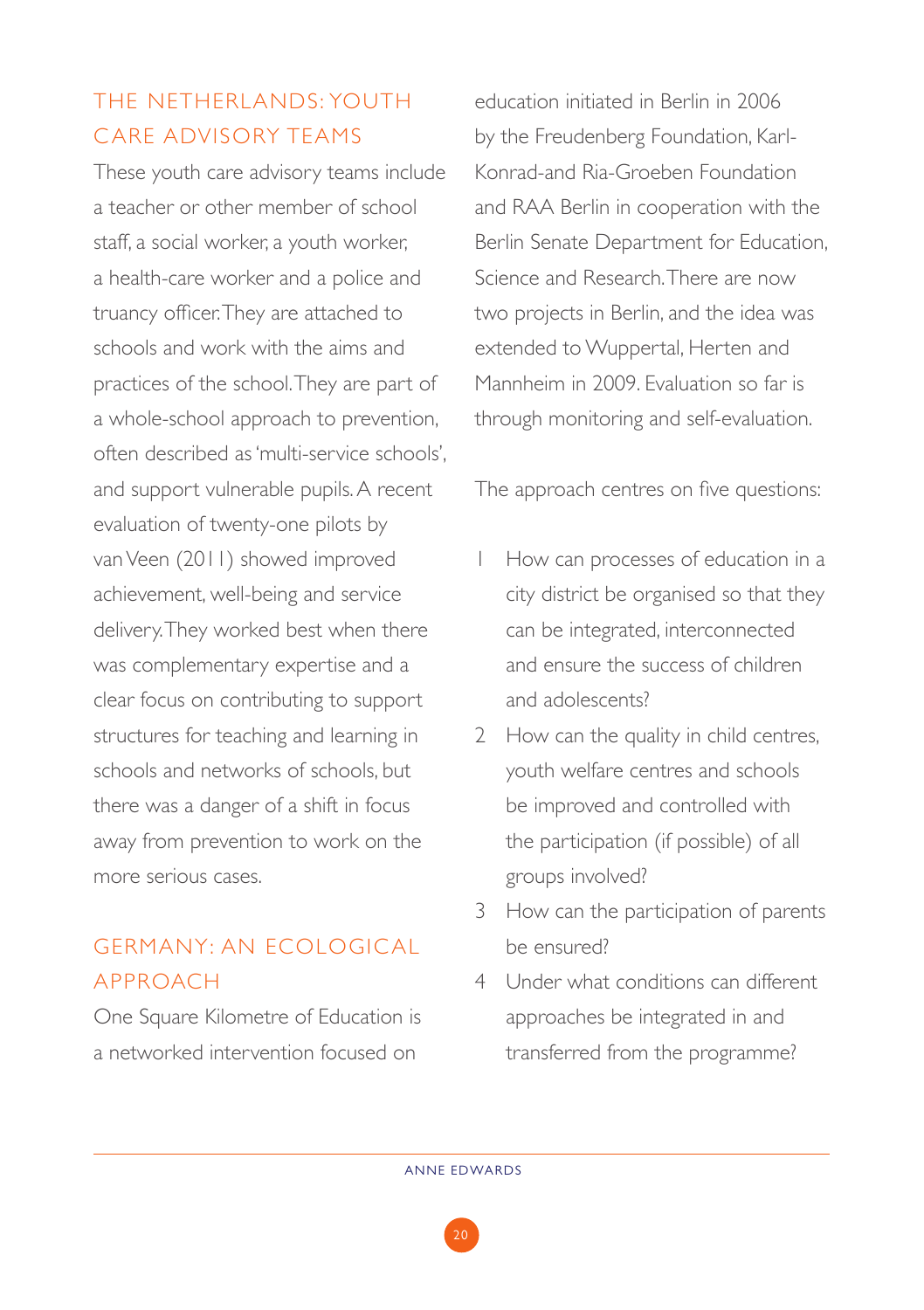5 How can municipalities, state administrative offices foundations and civic society cooperate in this connection?1

## IRELAND: TARGETING A **COMMUNITY**

The Familiscope project in Dublin brings together specialist services such as speech and language therapy, family support and targeted interventions such as Incredible Years. Evaluations of the project by Downes show how a mixed portfolio of interventions can be responsive and beneficial (see Edwards and Downes 2013). For example, giving outreach support for the 'hard-toreach' families of students who were not attending school and at risk of early school drop-out was successful in improving attendance, while another recent initiative involved speech and language therapists working as part of a multidisciplinary team based in schools with children, teachers and parents. They developed teachers' language strategies through child language groups, collaborative classroom delivery (speech

and language therapist and teacher), informal advice on language difficulties and teacher workshops, as well as direct speech support for the child with wellattested benefits for the children.

## OTHER EXAMPLES OF THIRD-PARTY HELP FOR SCHOOLS

- In Sweden, social workers are placed in schools to undertake what are termed 'school social interventions' through collaborations between teachers, social workers, students and their families.
- In Belgium, community schools were subsidised by the Flemish Minister of Education between 2006 and 2009. Seventeen schools created local networks from across the sectors to support children's development, with children and their parents central to the networks.
- In Germany, the Elbe Island Training Offensive in Hamburg see schools as central to large-scale community regeneration. Schools network and integrate provision and look outwards to their roles in a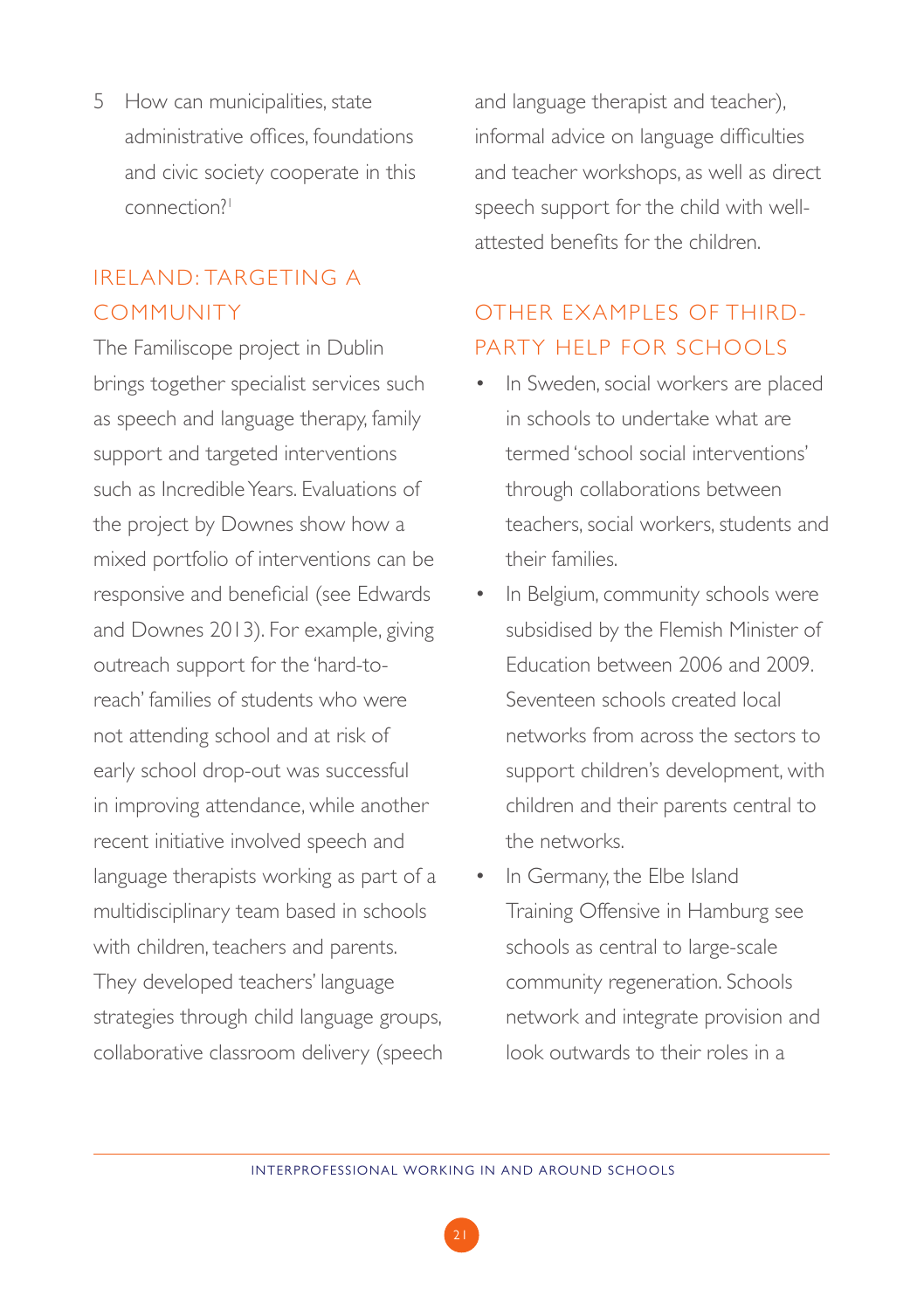community that is changing around them.

There is an increasing recognition for greater integration of schools into communities for the benefit of children and young people. The Education Council of The Netherlands has, for example, suggested that, given the academic pressure on teachers, there is a need for third-party help. 'Other external parties, such as the social elite and businesses, could also contribute more to education than they may now perhaps realise' (Education Council of the Netherlands 2010: 2).

# GREATER INTEGRATION TO OVERCOME BARRIERS TO INCLUSION

A major problem with the one-off initiatives of the previous fifteen years has been their short-term nature. Shortterm funding meant interprofessional links were limited and sustained engagement with the most vulnerable children and families was difficult. Complex problems of vulnerability

call for sustained systemic approaches centred in and around schools as a universal service. These approaches bring resources to schools. They also engage schools in long-term capacity-building in communities so that children and families are supported as active citizens, able to contribute to and take up the opportunities available.

This chapter argues that schools need to do more than operate as sites for other initiatives. Preventative activities need to be central to schools' missions. In that way, schools give a non-stigmatising stability to a system of responses that put children and young people at the centre. There are challenges for schools, but there are many examples of schools that encourage and enable children and young people to be active and responsible citizens, able to take control of their own futures as learners. Schools, in turn, benefit from attracting resources that work with the grain of the school's intentions and have a vested interest in strengthening the communities from which schools draw their catchments.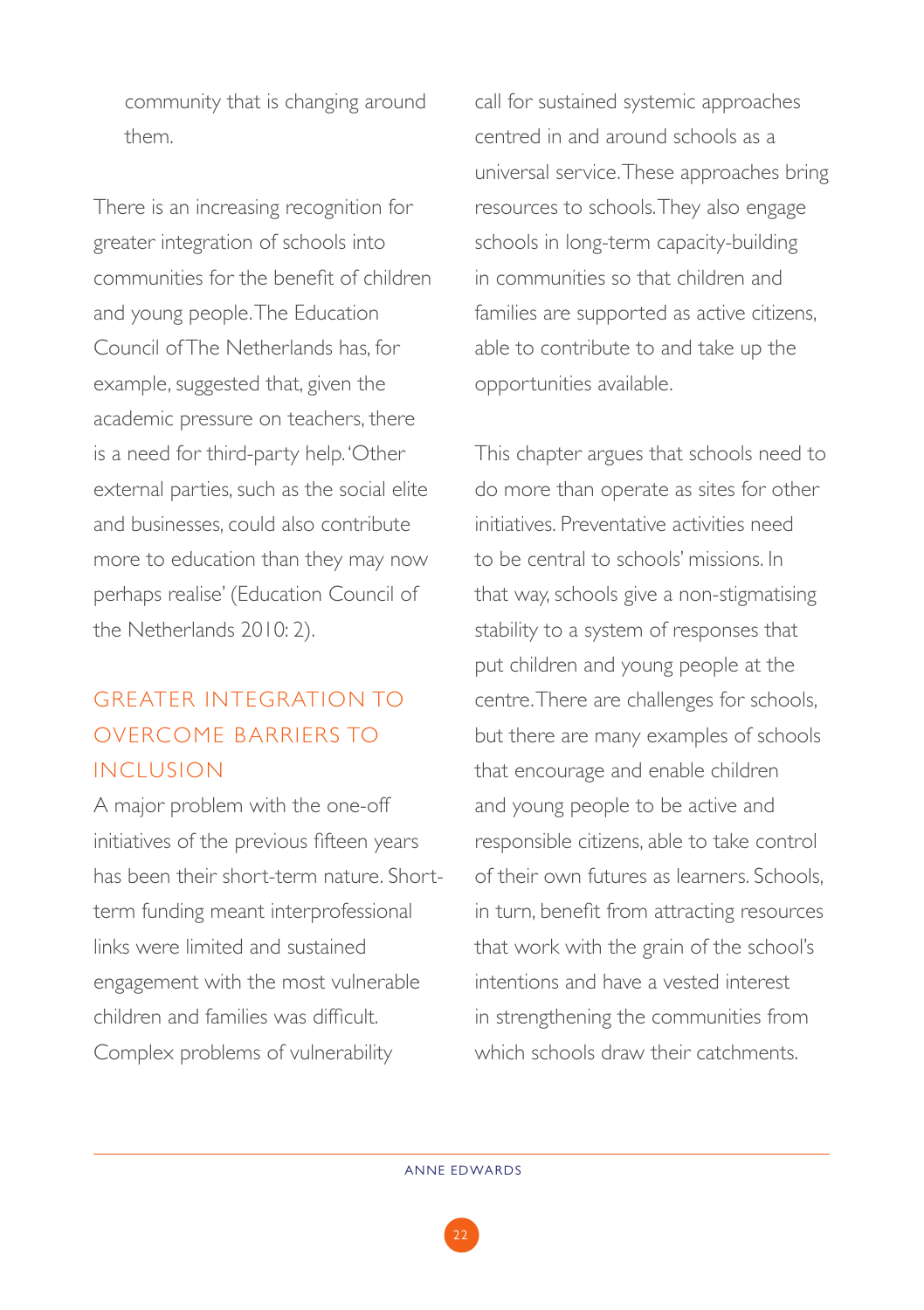### THE ROLE OF GOVERNMENT

Prevention is important but can all too easily find its resources diverted to serious cases. It therefore needs strategic support. A recent National Foundation for Educational Research international review of service integration reported:

Systems that focus on prevention seem better equipped to maintain a focus on the family as a whole, and to allow agencies to work together, than systems that focus on child protection. In countries that focus on prevention and family support, the time that practitioners spend on communication and exercising professional judgement is valued at a strategic level.

(CfBT Education Trust 2010: 29)

Joined-up working therefore needs joined-up government at every level. The same report found that systems where services are provided by the state have the highest levels of integration, with this being most evident in the Nordic

countries. They found that integration is much more difficult when communities rely on the voluntary sector and other local actors.

This essay is arguing for an overarching, government-led framework that brings together a range of partners to work relationally on prevention. The framework would expect schools to look outwards to contribute to and benefit from the resources that strengthen their local communities. These resources would include statutory services, the voluntary sector, local commercial and business interest and, above all, children, young people and their families. In that way, children and young people would not be segmented and 'passed on' but would be expected to be and would be rewarded for being active and responsible citizens. For a quantitative analysis of the social benefits accruing from building networks around early education centres in New York, see Small (2009).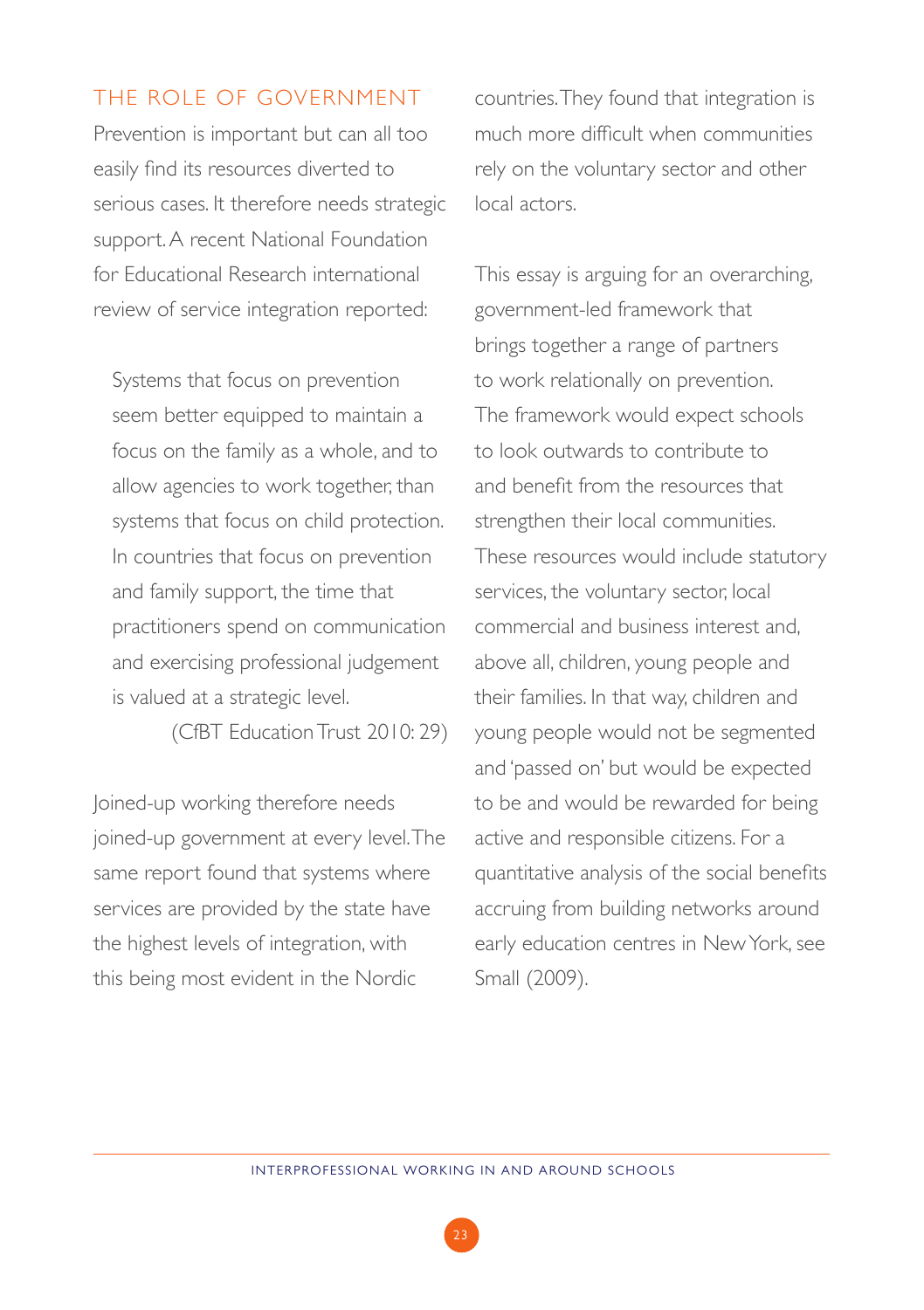### **NOTES**

1. The interim evaluation can be downloaded at http://www.ein-quadratkilometer-bildung.org/ stiftung/english (accessed 13 April 2015).

### **REFERENCES**

CfBT Education Trust (2010) *An International Perspective on Integrated Children's Services,* Reading: CfTB Education Trust. Available at http://www.cfbt.com/evidenceforeducation/pdf/2646\_childrens\_ services web.pdf (accessed 5 January 2013).

Cummings, C., A. Dyson and E. Todd (2011) *Beyond the School Gates: Can Full Service and Extended Schools Overcome Disadvantage?*, London and New York: Routledge.

Education Council of the Netherlands (2010) *Extended Education*. Available at http://www. onderwijsraad.nl/upload/english/publications/extended-education.pdf (accessed 5 January 2013).

Edwards, A. (2010) *Being an Expert Professional Practitioner: The Relational Turn in Expertise*, Dordrecht: Springer.

—— (2012) 'The Role of Common Knowledge in Achieving Collaboration across Practices', *Learning, Culture and Social Interaction*, 1 (1): 22–32.

Edwards, A. and P. Downes (2013) *Alliances for Inclusion: Cross-Sector Synergies and Inter-professional Collaboration in and around Schools*, Brussels: European Commission.

Edwards, A., H. Daniels, T. Gallagher, J. Leadbetter and P. Warmington (2009) *Improving Interprofessional Collaborations: Multi-agency Working for Children's Wellbeing*, London and New York: Routledge.

HM Treasury and Department for Education and Skills (2007) *Policy Review for Children and Young People: A Discussion Paper*, London: HM Treasury.

Home Office (2000) *Report of the Policy Action Team 12: Young People*, London: Home Office.

Luthar, S. (ed.) (2003) *Resilience and Vulnerability*, Cambridge: Cambridge University Press.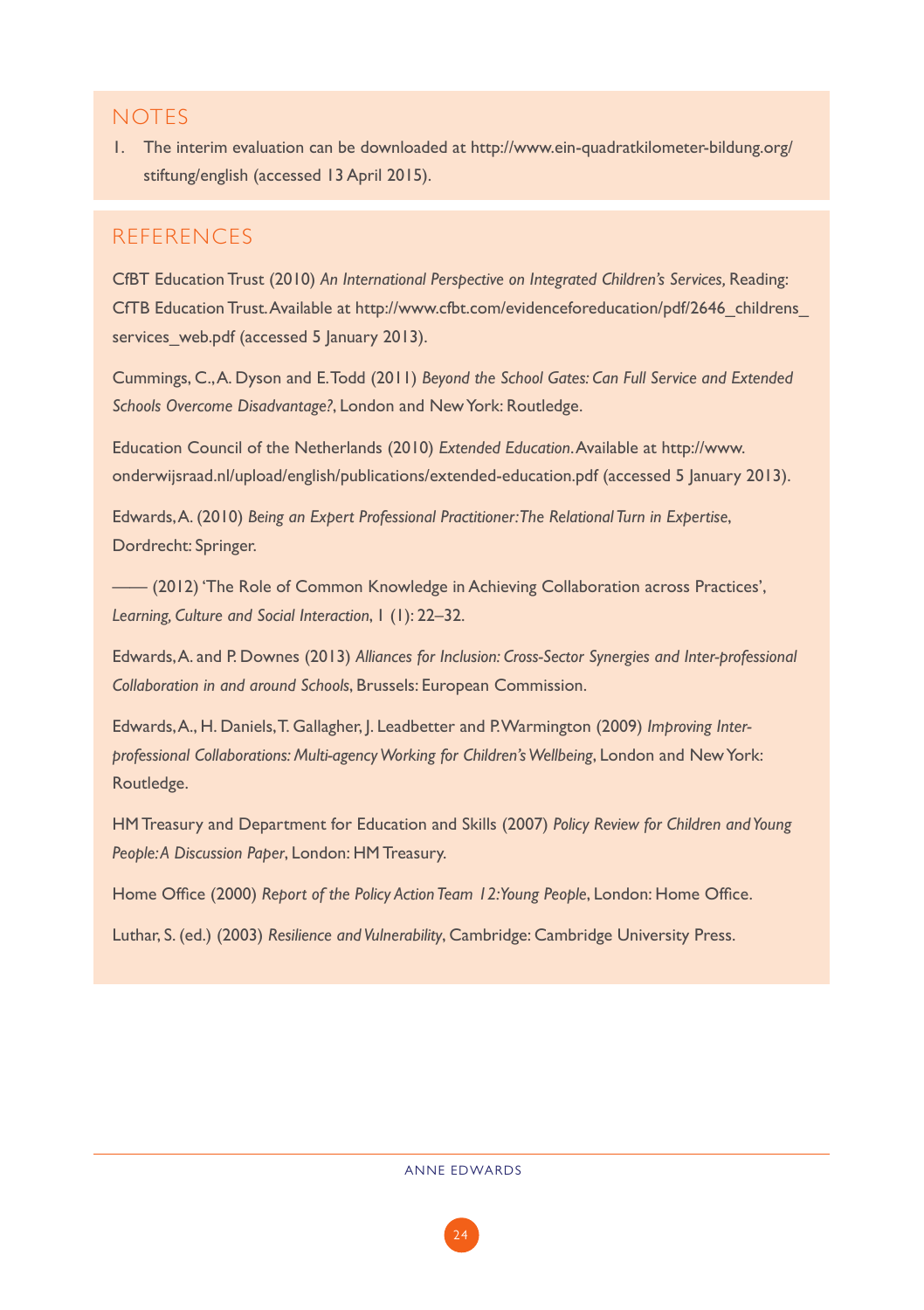Munro, E. (2011) *The Munro Review of Child Protection: Final Report. A Child-Centred System*, CM 8062, London: Department for Education.

Small, M. L. (2009) *Unanticipated Gains: Origins of Network Inequality in Everyday Life*, Oxford: Oxford University Press.

van Veen, D. (2011) 'Rebound Programmes for Youth at Risk Preventing Drop-out and Violence in Dutch Secondary Schools', Seminar, 12–14 January, Universidad de Alicante.

*Anne Edwards is Emeritus Professor of Education at the University of Oxford.*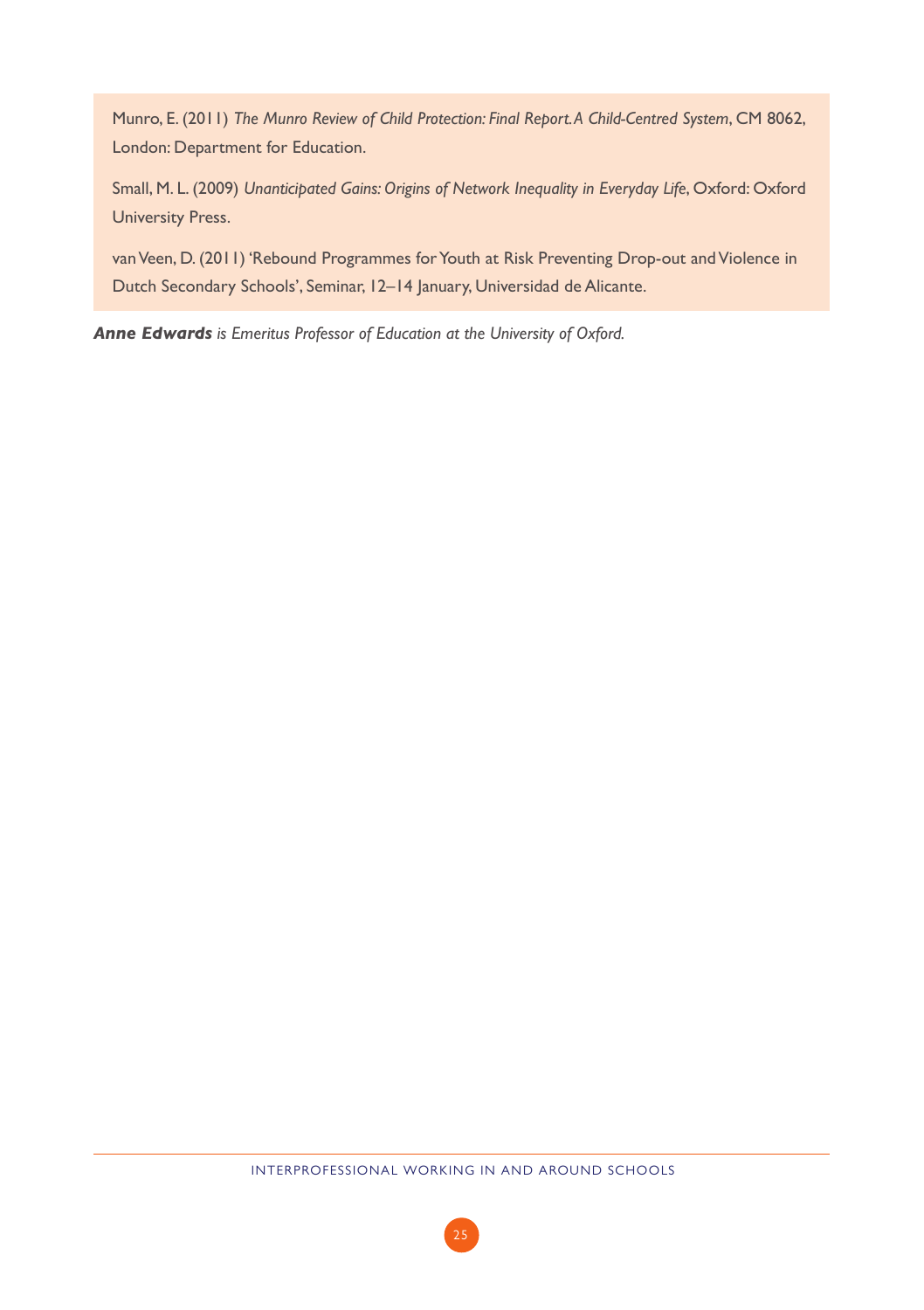# 4. STUDENT VOICE AS DEEP DEMOCRACY Michael Fielding

### SUMMARY

The particular form of connectedness this chapter advocates is a richer and more varied partnership between adults and young people in schools. It argues in particular for the importance of intergenerational learning and for the need to develop a more creative mutuality in that process. Its main justification has to do with the need to place the participatory tradition of democracy at the heart of all that we do in schools: if democracy matters it must be seen to matter. The nature, quality and legitimacy of the outcomes we seek within our education system must be linked demonstrably and insistently to democracy as the manner, means and humanly fulfilling aspiration of our way of life.

### CRISIS AND OPPORTUNITY

There are many and various reasons why we should not only listen to

young people but also encourage an increasing reciprocity between generations. Here are three of the most compelling. First, as instanced by the past four years' annual Cambridge University international Student Voice conferences, evidence from cutting-edge, successful innovation in schools in the past decade points to its powerful, immensely positive educative potential for adults and young people alike. Second, post-2008, the growth of widespread disparity of circumstance and possibility between generations give credence and urgency to calls for structured intergenerational dialogue promoting active listening, recognition of shared concerns and collective responsibility for developing solutions. Third, and most important of all, are matters of principle that reflect an emerging crisis of democracy. Confidence in its established machinery and the integrity of those tasked with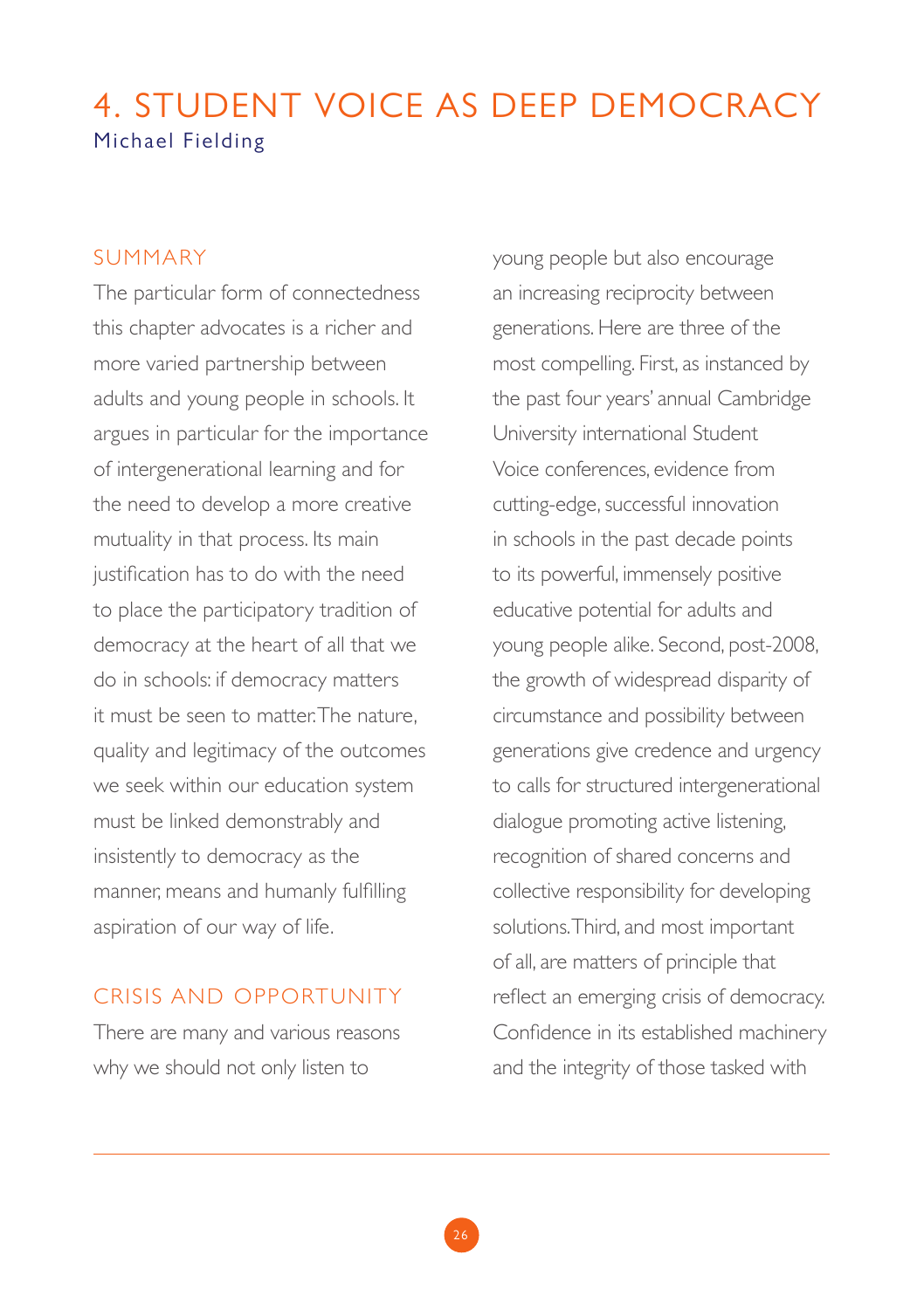its daily work is less secure than it has been for some time. The resonance and bravery of Francis Williams' insistence, in the early years of the Second World War, that 'Democracy is not only something to fight for, it is something to fight with' (Williams 1941) still has much to teach us today. What this might mean and how it might be accomplished in the challenges and opportunities sketched out above underscore the deeply relational nature of democracy (see Fielding 2014) and its necessary enactment in the personoriented commitments of the Connected School.

# YOUNG PEOPLE AS AGENTS OF CHANGE

For the past twenty years, successive UK governments of varying political persuasions have advocated and supported the increasing involvement of young people in a wide range of ways in the development opportunities and accountability structures in, for example, education and schooling, youth work, social services, the health service and local government.

Of course, there have been and still are very different reasons for this, which are reflected in the language and in the arguments used. In the context of schools, the rise of governmental interest in and support for what is often referred to as 'student voice' owes much to the steady emergence of the market as a key lever in holding professionals to account. There were also entirely different rationales for widening student involvement in domains that had previously been the preserve of fellow professionals. These drew on educational and political traditions with much longer histories immersed in progressive struggles for justice and democracy going back to the early decades of the twentieth century and beyond. In part a synthesis of these two narratives, many contributors to the Connected School exemplify an inclusive orientation that sees a necessary synergy between values and outcomes (see Fielding 2012 for a recent articulation of this author's view of their proper relation).

27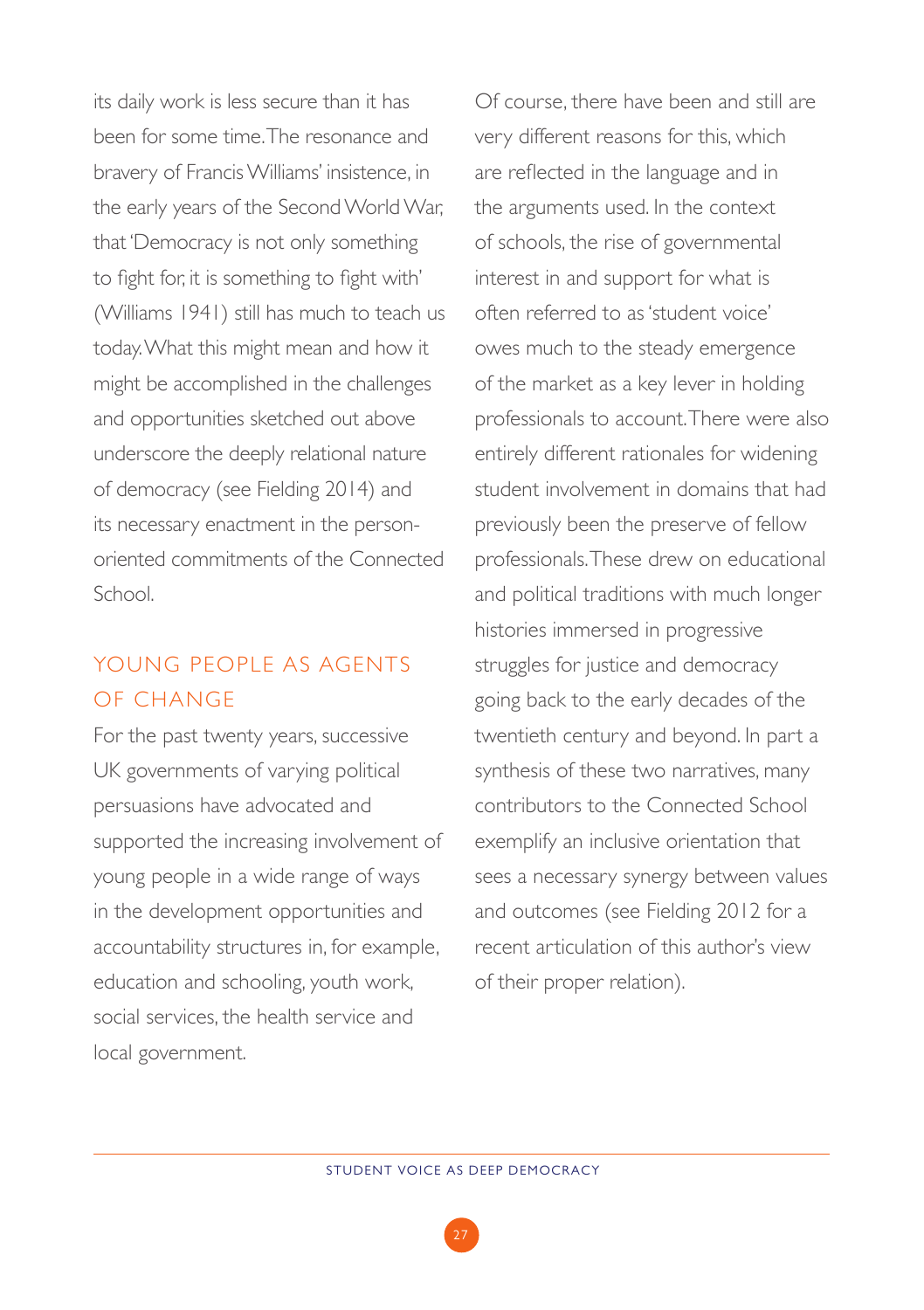# RELATIONSHIPS, MUTUALITY AND THE DEMANDS OF DEMOCRACY

Before addressing the nature and consequence of these different approaches to student voice more directly, it is important to make three key overarching points that stand above the differences and connect with contemporary challenges of crisis and opportunity. These are, first, that relationships matter; second, that, in its richest and most fully developed sense, learning is a deeply mutual undertaking; third, that democracy matters too, matters enough to require not just a voice in societal conversation but a special place, embodied and enacted on a daily basis in the arrangements and aspirations of schools and other key parts of our educational system.

Relationships matter intrinsically and fundamentally. They also matter instrumentally, quietly and necessarily because they provide the conditions in which rights become real. The remarkable range of work inspired

by the 1989 UN Convention on the Rights of the Child enables and extends justice and democracy only in so far as the felt realities of human encounter express and invite a more creative, more generous way of being in the world.

Mutuality matters, not only because teaching and learning presume an attentive and creative reciprocity but also because of emerging evidence about the fruitfulness, not just the ethical and existential desirability, of what I call intergenerational learning. Here research points to the mutual gains for young people and adults accruing from a deepening collaboration, which, in its most fulfilling manifestations, returns us to the dynamic reciprocity of richly conceived notions of education.

Lastly, and pervasively, democracy. If democracy matters, it must be seen to matter. Its aspirations require the dignity and eloquence of articulation; its legitimacy requires enacted practical arrangements and humane dispositions that embody its living reality. In the words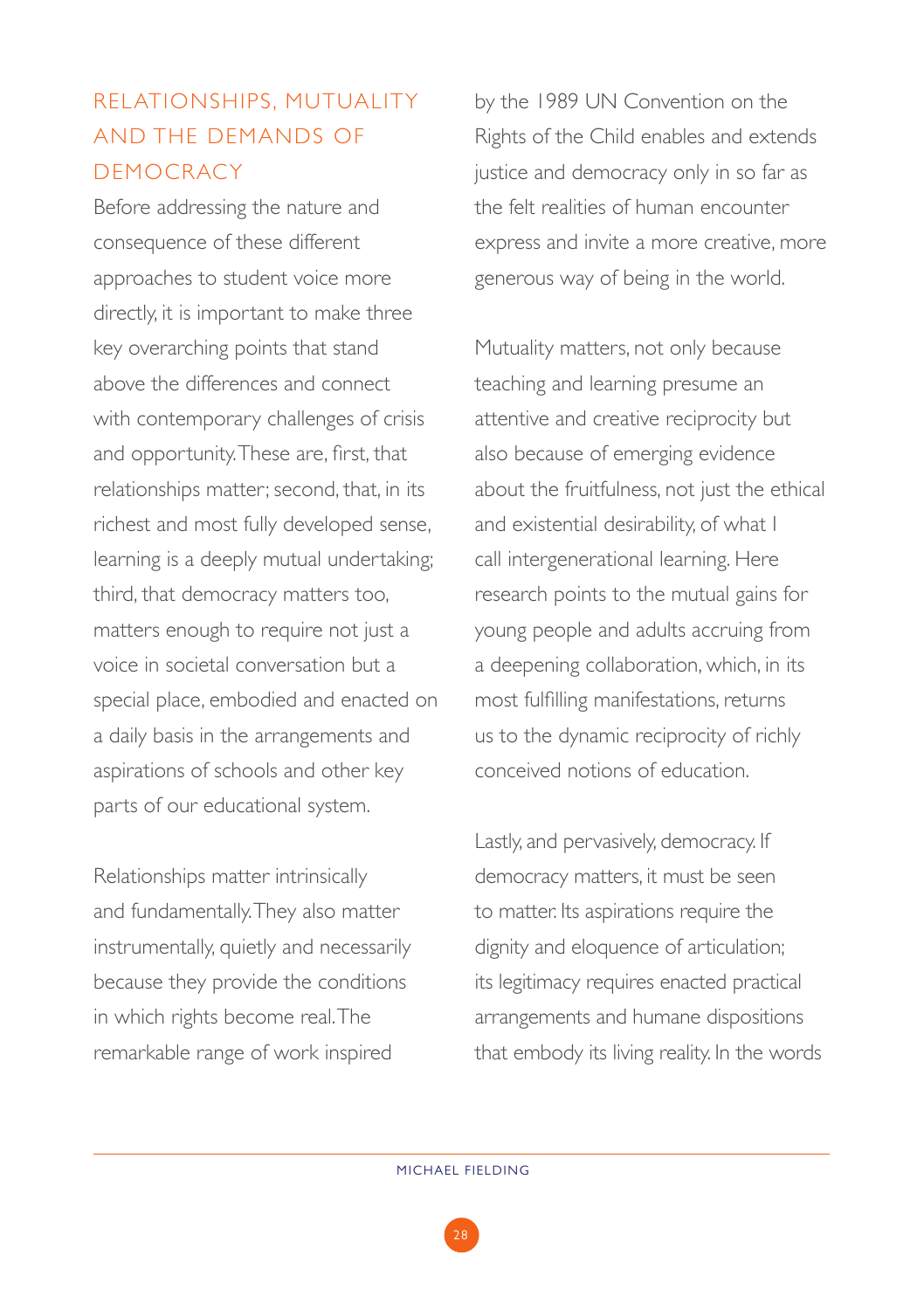of Alex Bloom, one of the greatest headteachers the UK has ever seen,

It is a vital part of our belief that the modus vivendi claims paramount importance. We are convinced that not only must the overall school pattern – the democratic way of living – precede all planning, but that it proclaims the main purpose of education in a democracy. Our aim is that children should learn to live creatively, not for themselves alone, but also for their community.

(Bloom 1949: 170)

The nature, quality and legitimacy of the outcomes we seek within our education system must be linked demonstrably and insistently to democracy as the manner, means and humanly fulfilling aspiration of our way of life. Democracy as a means of living and learning together cannot be left to chance or the vain belief it will follow inevitably or dutifully in the wake of arrangements that lack the will or imagination to name and require its priority.

## PATTERNS OF PARTNERSHIP: MAKING DEMOCRACY REAL

One way of illustrating these kinds of developments and affirming not just their educational and societal desirability but also their practicability and power is to briefly look at Fielding's 'Patterns of Partnership' typology (2011), which explores six forms of interaction between adults and young people within school and other educational contexts.

Pattern 1, Students as Data Source, points to the crucial importance of teachers taking significant account of the specifics of each student's attainment, not just the generalities of group performance. A whole-school-level example of Pattern 2, Students as Active Respondents, would be the increasingly thoughtful and sophisticated involvement of students in the appointment of new members of staff. Pattern 3, Students as Co-enquirers, is compellingly illustrated by the now well-established Students as Learning Partners scheme in which schools enable teachers to enlist the support of students in observing their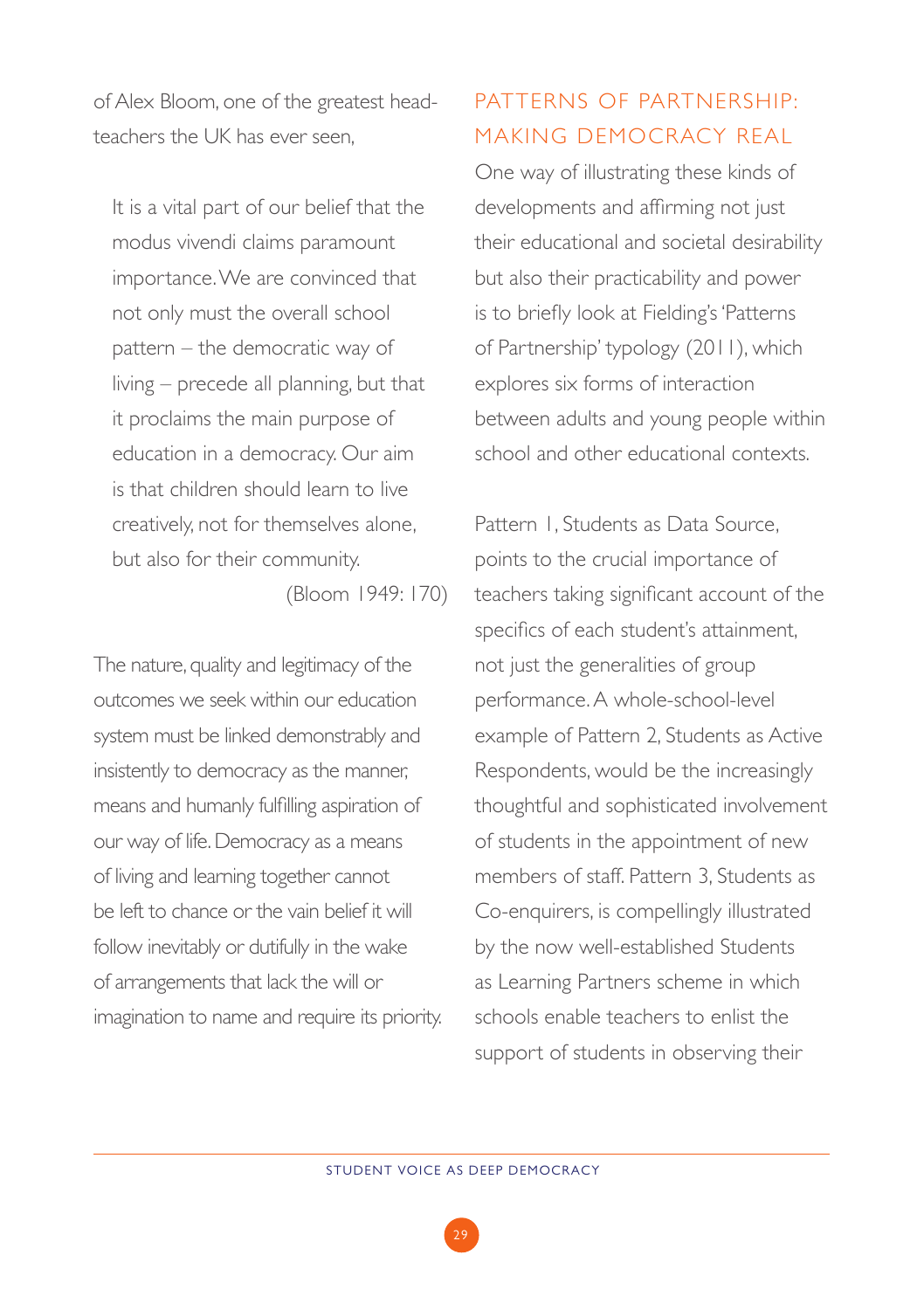practice. The move from the frequent frustration and sterility of parents' evenings to a highly sophisticated process of student-led reviews in which young people themselves are equipped to take on the responsibility of preparing for, organising and leading an annual review of their work provides a particularly powerful example of Pattern 4, Students as Knowledge Creators. The distinction between Pattern 5, Students as Joint Authors and Pattern 6, Intergenerational Learning as Lived Democracy, is more one of emphasis and values than one of method. Both involve a genuinely shared, fully collaborative partnership between students and staff. Leadership, planning and conduct of research and the subsequent commitment to responsive action are embraced as both a mutual responsibility and energising adventure. In Pattern  $5 - as$ , for example, in followup work to a successful visit, where a class, their teacher and museum staff co-plan a visit for younger students – the egalitarian, collaborative nature of the joint work is paramount. In Pattern

6, those other-regarding orientations not only become explicit commitments to the furtherance of the common good, they also entail a receptivity and reciprocity between generations as, for example, in an action research project in which young people identified and responded to loneliness amongst old people in their community.

One of the key points about Fielding's 'Patterns of Partnership' is the insistence that attention be paid not just to the differentiated forms of collaboration it embodies but also to the values teachers and others bring to the context of their day-to-day work, to the inevitability and desirability of underlying societal and educational perspectives informing the realities of how they are interpreted and enacted in practice. Thus, a classroom-level example of a performance-driven, market-led approach to Pattern 1, Students as Data Source, invites teacher preoccupation with test scores and other performance data. By contrast, a teacher working within more holistic traditions of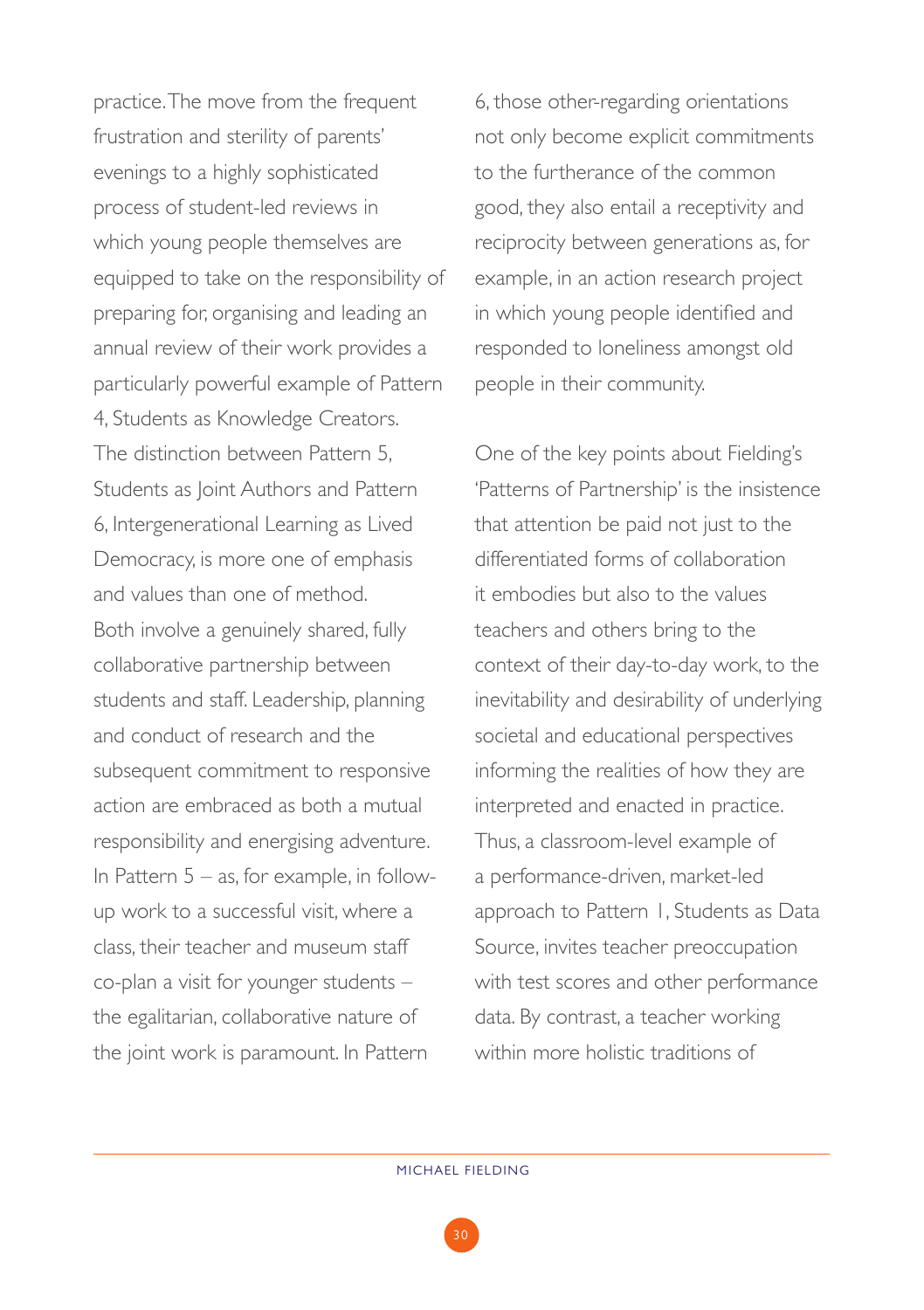democratic fellowship would seek a wider frame of reference. Here the inclination would be to go beyond test data and draw on the teacher's emerging knowledge and understanding of the student's range of involvement in many areas of the curriculum, and on her developing knowledge and appreciation of the young person in both formal and informal and school and non-school situations, including those in which she is developing her agency as a public actor in communal and interpersonal contexts. Which of these or other value frameworks predominate will, of course, be shaped by dominant national contexts, particular local circumstances, and the values orientation of those involved. Many would also argue that those orientations, whatever they may be, are not mutually exclusive: instead of either/or perspective they offer the possibility and desirability of an and/and way forward.

# 'DEMOCRACY IS NOT ONLY SOMETHING TO FIGHT FOR IT IS SOMETHING TO FIGHT WITH'

Francis Williams' call, which opened this chapter, is not primarily about structures. As Benjamin Barber so arrestingly reminds us, 'Voting … is the least significant act of citizenship in a democracy' (1987). Democracy is fundamentally a way of living and learning together. The challenges facing education today are ill served by the insistent drum beat of delivery. Education, in both its principled and pragmatic senses, requires a more subtle mutuality and a more holistic, more humanly fulfilling orientation. Its rigour is relational rather than directive, its urgency collaborative rather than commanding. The outcomes we seek must be matched, morally and experientially, by the encounters we encourage and enact in the here and now of lived experience. The actuality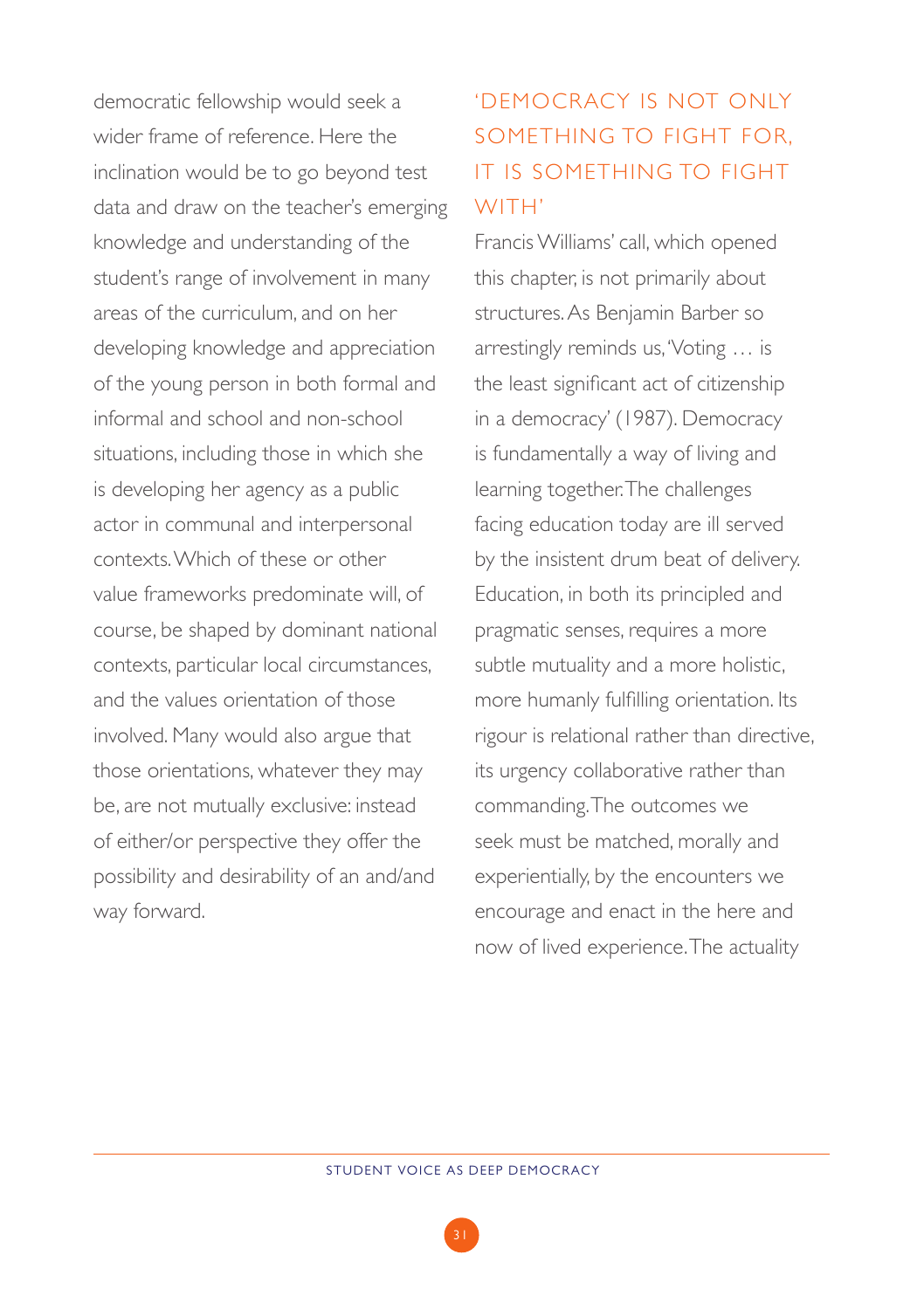and future development of education in and for democracy depend on our willingness to not only name democracy as the touchstone of our endeavour but to weave its threads into the fabric of our daily work. It cannot be an occasional or exclusive task, subservient to commandeering talk of economic

'races' or invitational discretion. This is an intergenerational task and a shared responsibility. It presumes and provides the generosity and creativity of an egalitarian human fellowship on which the future not just of our society but of our species depends.

### **REFERENCES**

Barber, B. (1987) *Strong Democracy*, Berkeley, Calif.: University of California Press.

Bloom, A. (1949) 'Compete or Co-operate?' *New Era*, 30 (8): 170–2.

Fielding, M. (2011) 'Patterns of Partnership: Student Voice, Intergenerational Learning and Democratic Fellowship', in N. Mockler and J. Sachs (eds.), *Rethinking Educational Practice through Reflexive Research: Essays in Honour of Susan Groundwater-Smith*, Dordrecht: Springer, pp. 61–75.

—— (2012) 'Education as If People Matter: John Macmurray, Community and the Struggle for Democracy', in M. Fielding (ed.), *Learning to Be Human: The Educational Legacy of John Macmurray*, London and New York: Routledge, pp. 23–40.

—— (2014) 'Democratic Fellowship and the Practice of Human Possibility', in R. Marples, J. Suissa and Carrie Winstanley (eds.), *Philosophy, Education and Wellbeing: New Perspectives on the Work of John White*, London and New York: Routledge, pp. 54–69.

Williams, F. (1941) 'Introduction', in J. Macmurray, *Challenge to the Churches: Religion and Democracy*, London: Kegan Paul, Trench, Trubner, pp. v–vi.

*Michael Fielding is Emeritus Professor of Education at the Institute of Education, University College London.*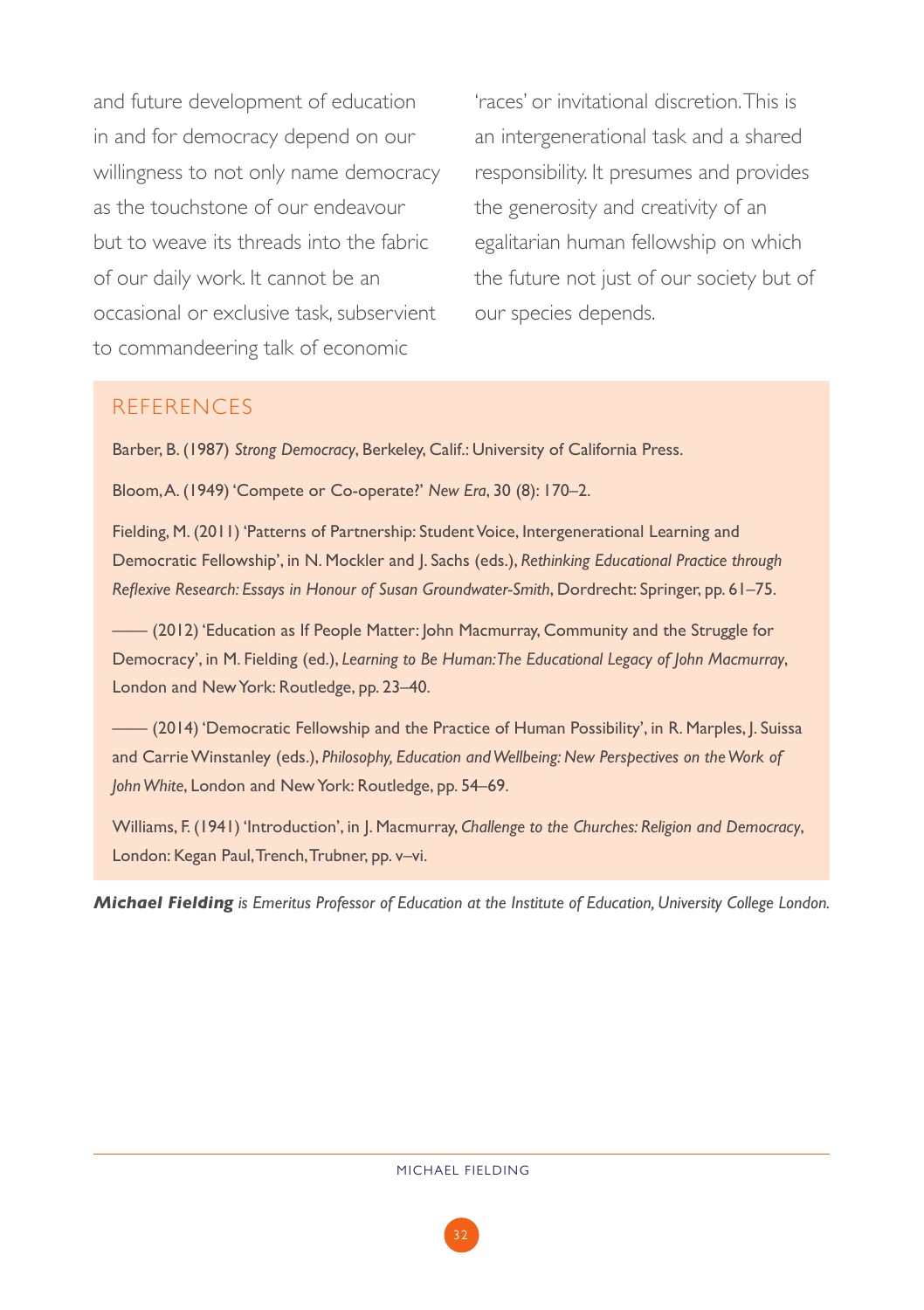# 5. THE 'CAPABILITY APPROACH' AND SOCIAL JUSTICE IN EDUCATION

Rosie Peppin Vaughan and Fergus Crow

### SUMMARY

In considering frameworks for schooling which are distinctively relational and essentially connected to concepts of choice and meaning for children and young people, we need a way of thinking about how to develop policy and practice that speaks directly to these new approaches and that has value for children and young people themselves.

In this chapter, we suggest that the capability approach provides such a way of reorienting our perspective on what the goals of education are, allowing us to engage with the big issues in education policy from a new direction: that our focus should be on developing the capabilities people have to do or be what is valuable to them.

### INTRODUCTION

Developed by the Nobel Prize-winning economist Amartya Sen (1992, 2001) and the political philosopher Martha Nussbaum (2000, 2011), the capability approach was at first mainly used in studies of 'developing', low-income countries, but it is now being drawn on by policy-makers working on deprivation and inequality in 'developed' or 'rich' countries. It is increasingly being used by education researchers and practitioners seeking to probe more deeply and evaluate issues such as educational equality, values, agency and participation.

# EXPLORING 'C APABILITIES': KEY CONCEPTS

The core premise of the capability approach is that there is greater equality when there is parity in people's capabilities to do or be what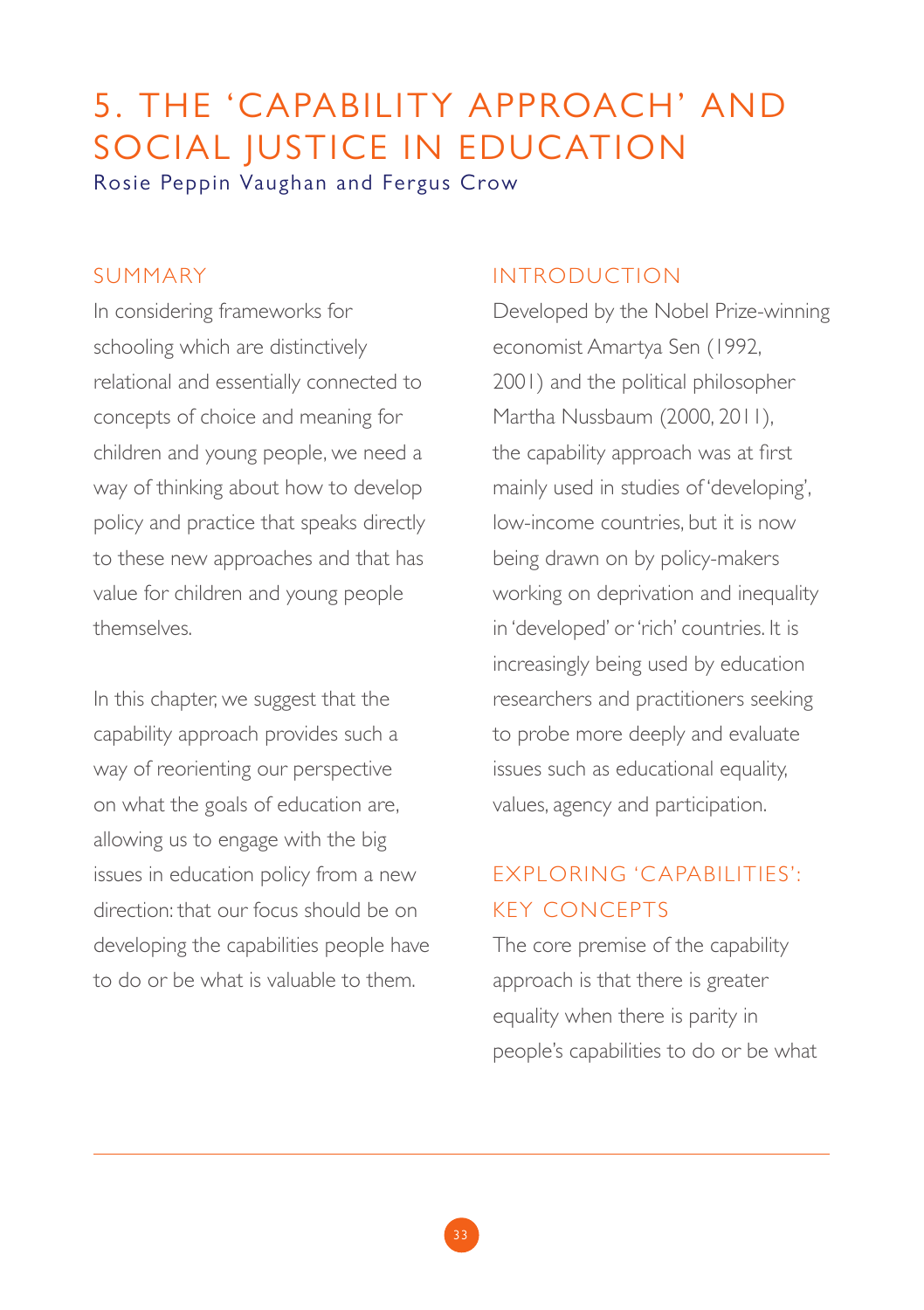is valuable to them. A key concept in the approach is people's 'functionings': the 'beings' or 'doings' that are important and valuable to them; this can be anything from getting enough food to being able to move around or to reading a newspaper. The capability to achieve a functioning with any particular set of commodities or resources will depend on a range of personal and social factors that vary between individuals.

Focusing on the individual's capability to achieve a functioning that has value to them enables us to make equality our starting point while at the same time recognising and taking into account differences between people: the different resources available to them, the different circumstances they may be in, the different personal preferences they may have. So, even though people may make different choices, we can measure equality by comparing their 'capability sets'.

This offers a more nuanced approach than measurements of equality based on the amount of resources or money people might have (as different people have different needs) or thinking about equality in terms of happiness or subjective well-being (because people can become accustomed to deprivation, in circumstances where there are divisions of resources that might be considered unfair).

# THE CAPABILITY APPROACH AND EDUC ATION

As a starting point, there are a number of enduring, underlying questions about education which the capability approach can help us to answer:

- What is the ultimate aim of education, what goals should guide education reform?
- What would 'fairness' and equality in education really look like?
- What values should be embedded in our education system?

Using the concept of capabilities offers several advantages over existing approaches to thinking about these. Many of the main arguments about the

34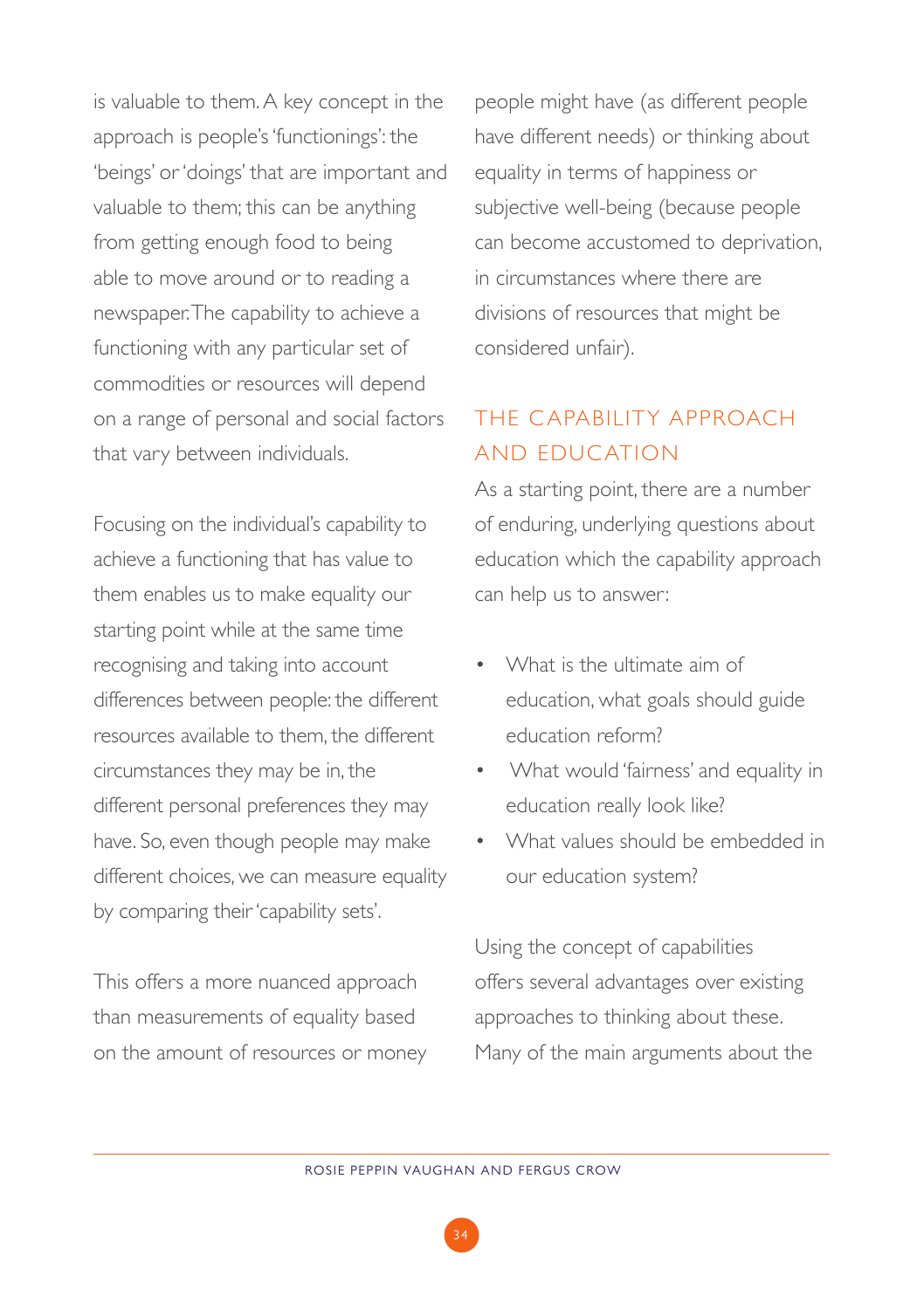goals of education reform are centred on the economic benefits of investment in education such as individual income earned later in life, or numbers in employment, or increased productivity and national economic growth.

Seen from a capabilities perspective, an approach to education which is focused on economic returns alone would come under question: does this singular focus came at the expense of the full set of wider capabilities for each individual?

Amartya Sen's critique of existing approaches to development takes this as its starting point, and the growing interest in capabilities in education reflects its potential in helping us refresh and reframe our view. Rather than education being a means to the end of economic growth, our goal should be the expansion of people's capabilities, which a good education is an essential aspect of. Economic or financial gains, whether at the individual or national level, should be considered for their role in the means to this end, and not as the end itself:.

The starting point for the capability approach is to question what the benefit to well-being would be (from a human-development perspective) of a particular policy or reform goal. This is not to say that education policy needs to abandon economic aims, it is to argue that the overall frame of evaluation can be different. In short, we need to think about and measure outcomes in terms of capabilities, not just economic returns.

This is important for the following reasons.

- Having an education system solely geared towards economic growth does not necessarily lead to better outcomes for everyone.
- An education system targeted towards growth in individual incomes or employment status may not enhance individual freedoms, opportunities and well-being.
- Not everyone gets the same economic 'returns' from the same educational input, due to a range of wider external, social factors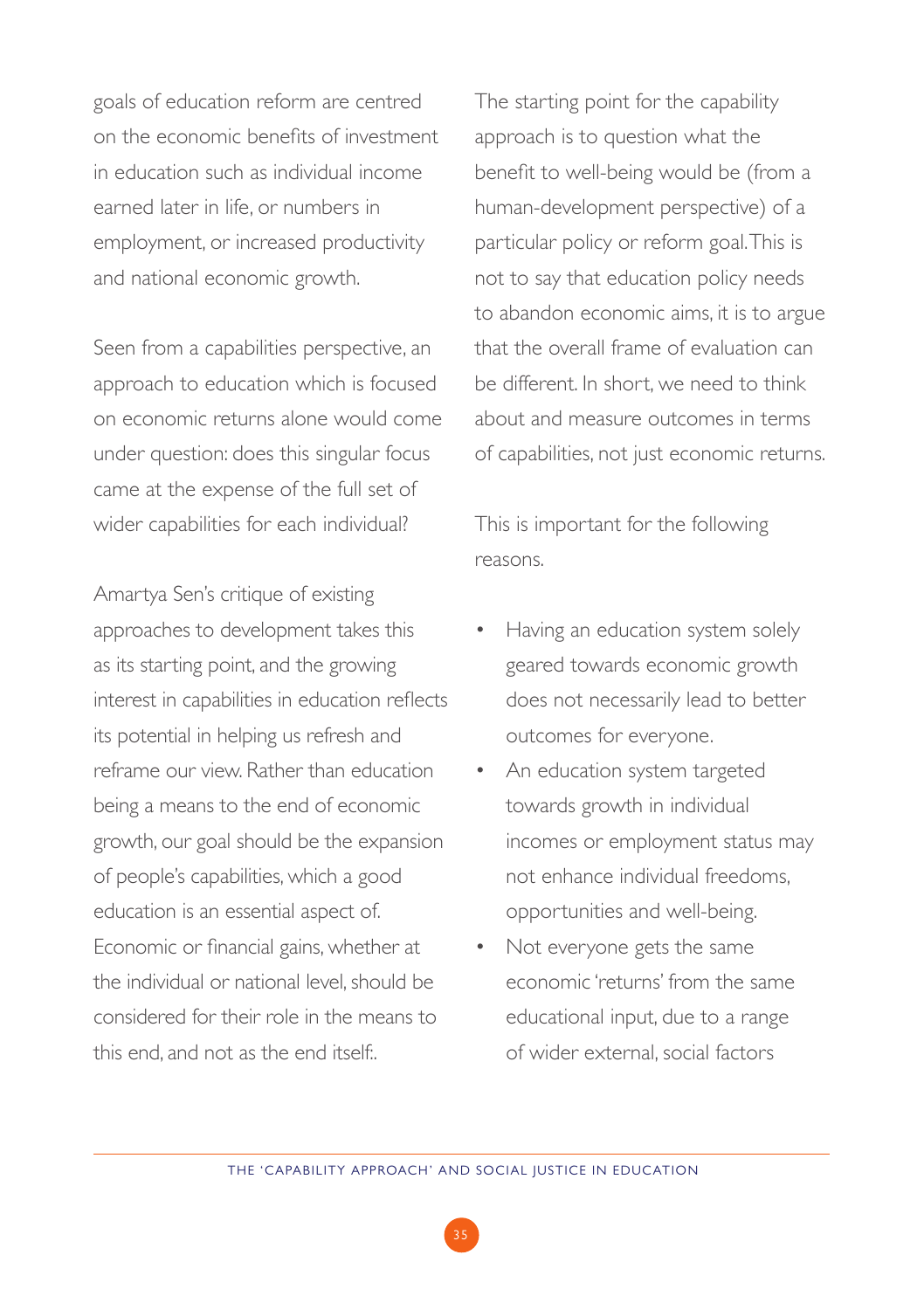including gender, vulnerability or social and economic background.

So, the capability approach offers a way for us to engage with these longstanding problems. Our ultimate goal in education, then, should be expanding the capabilities people have.

Education reforms may already be thought of as guided by 'fairness' in terms of ensuring equal distribution of teaching inputs (such as numbers of teachers, qualifications of teachers, school resources and funds, pedagogy and curriculum). This is sometimes thought of in terms of every child's 'right' to an education.

However, children have different abilities, personal circumstances and needs and therefore need different inputs to achieve the same skills and levels of learning and opportunities later in life. Moreover, guaranteeing the material foundations of learning – that teachers are well trained and well paid, teaching materials, good pedagogic practice

and curriculum – does not mean that learning outcomes will be equally distributed.

We tend to think about 'fairness' in terms of equal outcomes to teaching, for example:

- the numbers passing exams or specific tests;
- the numbers of qualifications of individuals (pupils or teachers);
- having a national curriculum and a certain set of values embedded in the school system.

But children and young people have different personal interests, goals and values. How do we measure fairness in outcomes while taking these into account?

The advantage in using the concept of capabilities is that by focusing on the opportunity of someone to do what is valuable to them, we are encouraged to think about equality and fairness at the same time as taking into account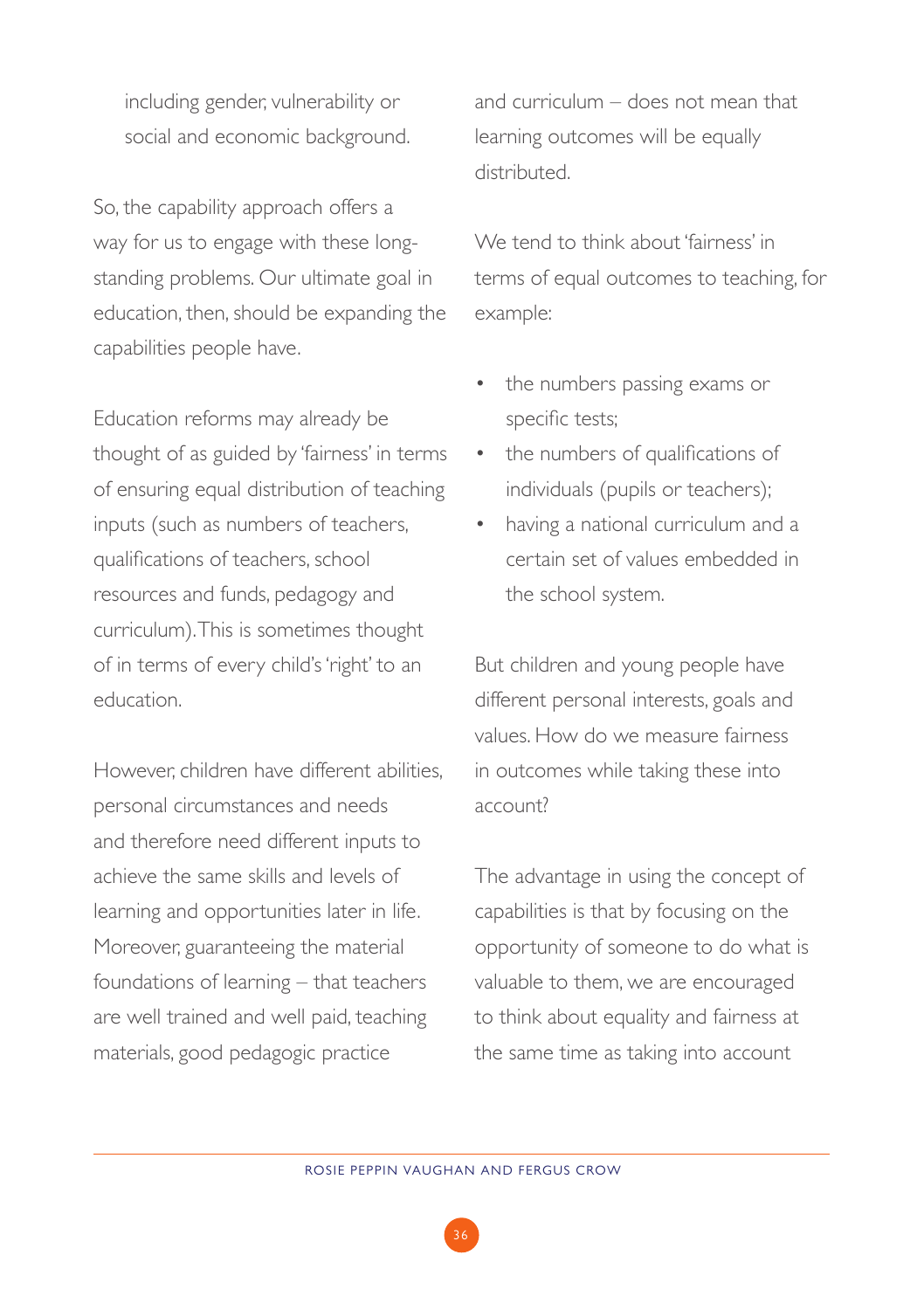different abilities, needs, values and interests.

It is important to note that the capability approach does not help us think about why or how things can change – it is not a social theory. It provides a framework for conceptualising and measuring equality between people in different circumstances and a definition of 'social justice' in education. We can think both in terms of children's capability to achieve an education and in terms of whether education contributes equally to children's capabilities later in life. There are two areas of the current debate where the capability approach may be particularly useful in thinking about education in England: (1) issues of fairness and equality, and (2) the idea of values.

## DEBATES ABOUT FAIRNESS AND EQUALITY

The problem of closing the gap in attainment between different groups of children, with a focus on how to provide the right inputs for disadvantaged

children across their experience of being educated has been central to successive governments and their programmes of reform. This leads us to the following questions:

- How do we take into account children with different needs, or from different backgrounds?
- With increasing diversity and autonomy in the school system, what are the additional implications for our understanding of 'fairness' and 'equality' in terms of educational outcomes (e.g., where schools deploy different levels of resources, design different curricula, have different parent 'capital', etc.)?

The capability approach offers a clear realm in which this should be measured: capabilities. So, we can ask whether two children from different backgrounds have the same ability to benefit from schooling. Do they have the same capabilities to access learning, and do they gain the same capabilities from their education? Recent work by the National

37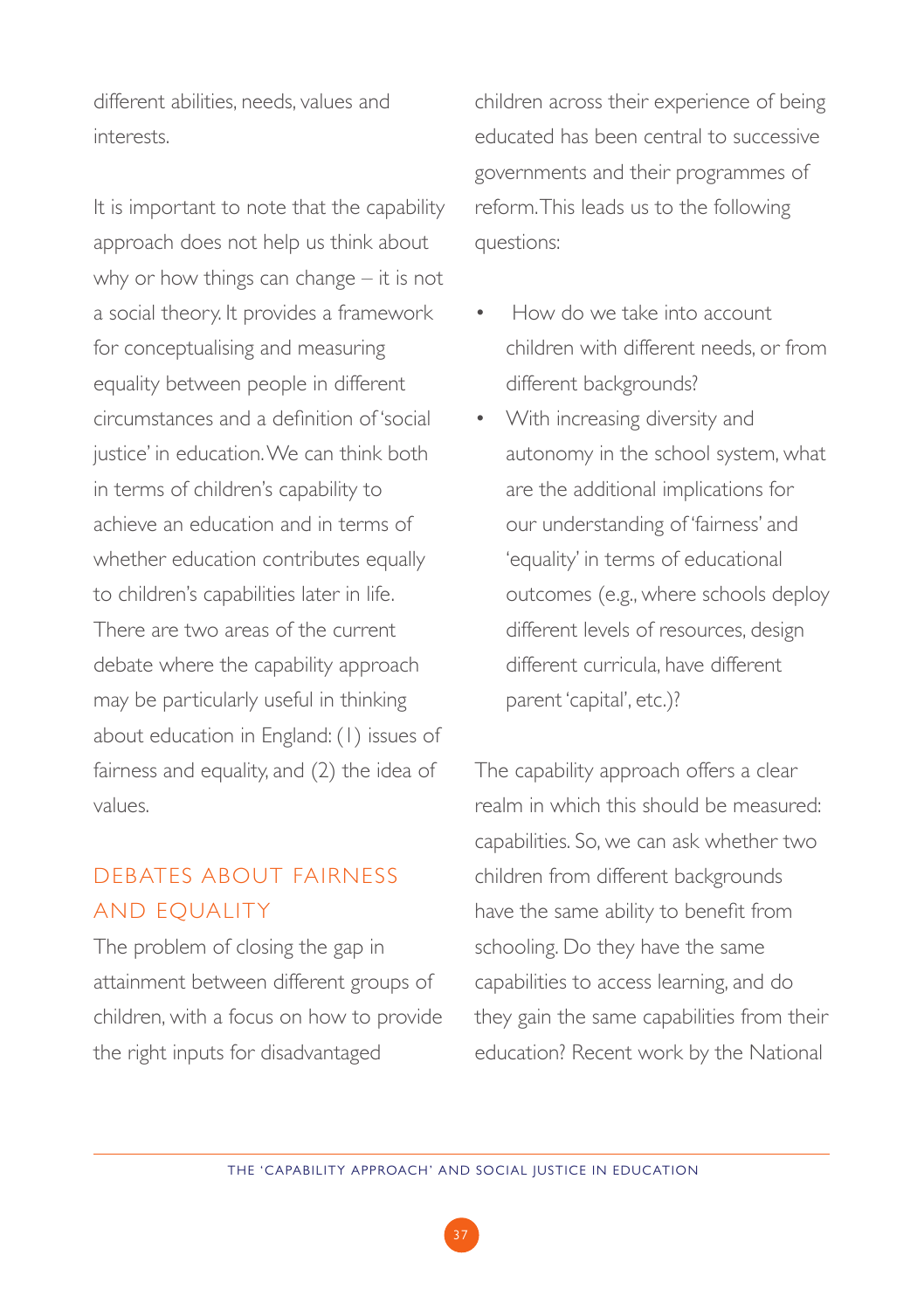Children's Bureau (2013) and others has highlighted that this is not yet the case in the UK, and progress towards narrowing the gap in educational attainment between children and young people from advantaged and disadvantaged groups could be well informed through applying the concept of capabilities to educational reforms and their impact.

For example, take two children (one from a disadvantaged background) who are attending the same school. This school may be well resourced but to evaluate how 'fair' the situation is, using a capabilities-based approach, we would look not at the inputs each child receives, or the outcomes, but at their capabilities within that educational environment (or their 'capability to be educated'). How well are they able to access and use the educational resources and convert them to a capability? It is still true that a child with the same language background, or with a supportive home environment, or highly educated parents, is more likely to be able to convert the educational 'resources' available (such as teachers,

materials, classes) into the capability of 'being educated'. Therefore, attention would be drawn to how to enhance the capability of learners with different backgrounds or family profiles to make similar conversions of the resources available to them in order to ensure that their capability to be educated is not compromised.

### DEVELOPING VALUES

The issue of children's and young people's values is another element of the educational debate that the capability approach can help with. In thinking about both relational dynamics in schools and how connectedness occurs both through planned and ad-hoc social and relational opportunities in schools, it is necessary to consider what the underlying values base is in a school and how these values are constructed. This leads us to a number of further questions:

Much discussion has been about schools explicitly embodying particular values, but what values are being imparted by mainstream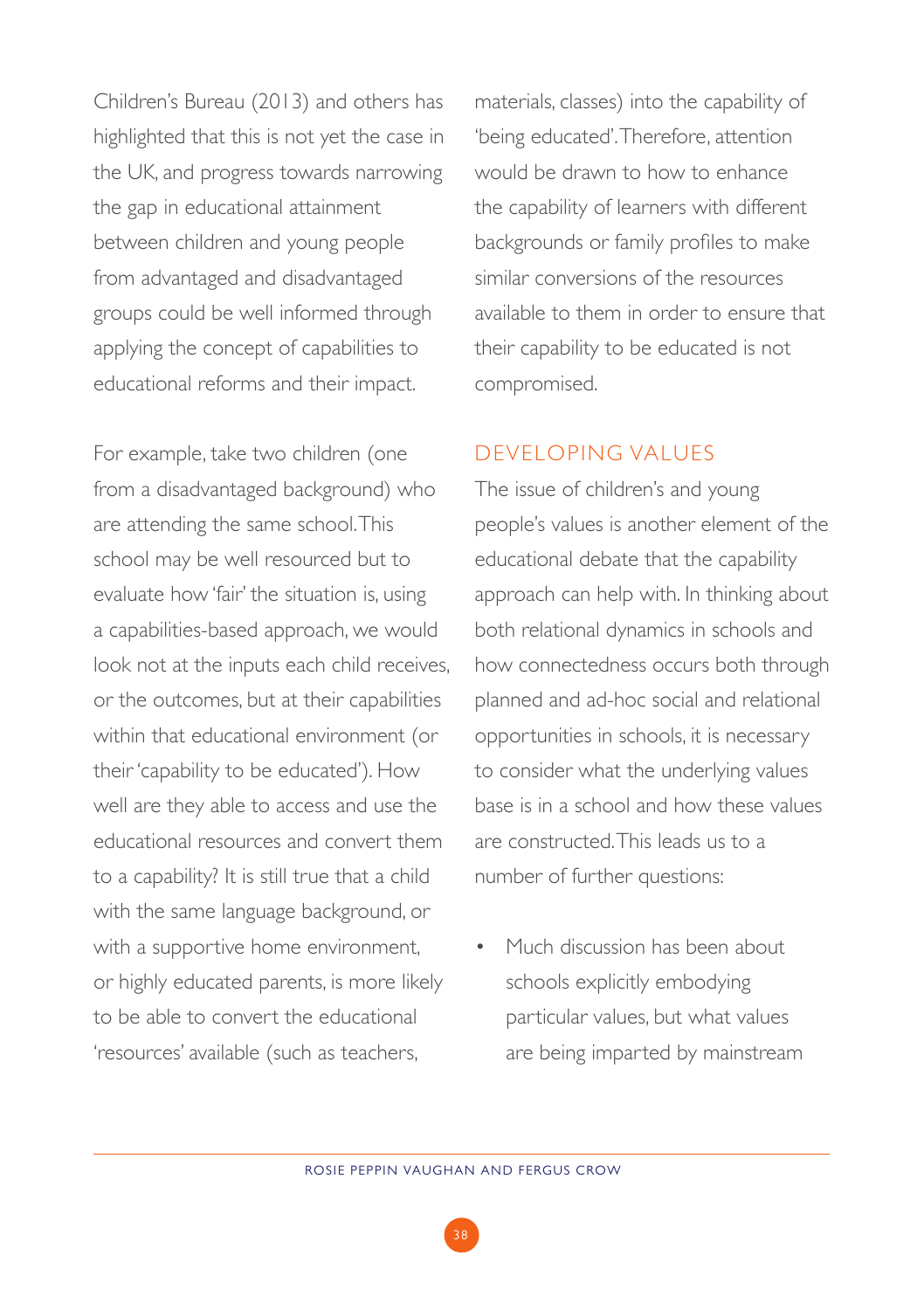school processes and practices?

- Are particular preferences being implicitly formed through schooling? How do we balance national and individual values, interests and ambitions?
- Does our current schooling system enable children to develop reasoning and explore and voice their own ideas?

These are fundamental to the capability approach and to ensuring that children and young people can build relationships of value and meaning with each other and with the community around them.

Central to the capability approach is the importance of what is valuable to the individual: that individuals should have a choice of functionings, rather than already having prescribed which functionings should be the outcome to education. We look for equality in the capability set rather than particular functionings. Individual values, and the ability to recognise and voice these, are key. Schools should enable students to develop autonomous thought and

reasoning through exercising the ability to question, critical thinking, developing their own voices and engaging with others.

These are also critically important for a truly 'connected' school: respecting the values of others, critically debating and scrutinising your own ideas alongside those of your fellow students and learning to engage in a positive, productive way. Moreover, such skills are crucial not only for a connected school but for a flourishing and fully functioning democracy in wider society. Indeed, education has an extremely important (but often unvoiced) role in enabling public discussion and public reasoning, which are central to democracy. This therefore raises important questions about the role of education in allowing and enabling children to develop their own value systems and the extent to which they are empowered to 'voice' these values in a connected environment.

For example, let us consider a school which has decided through its leadership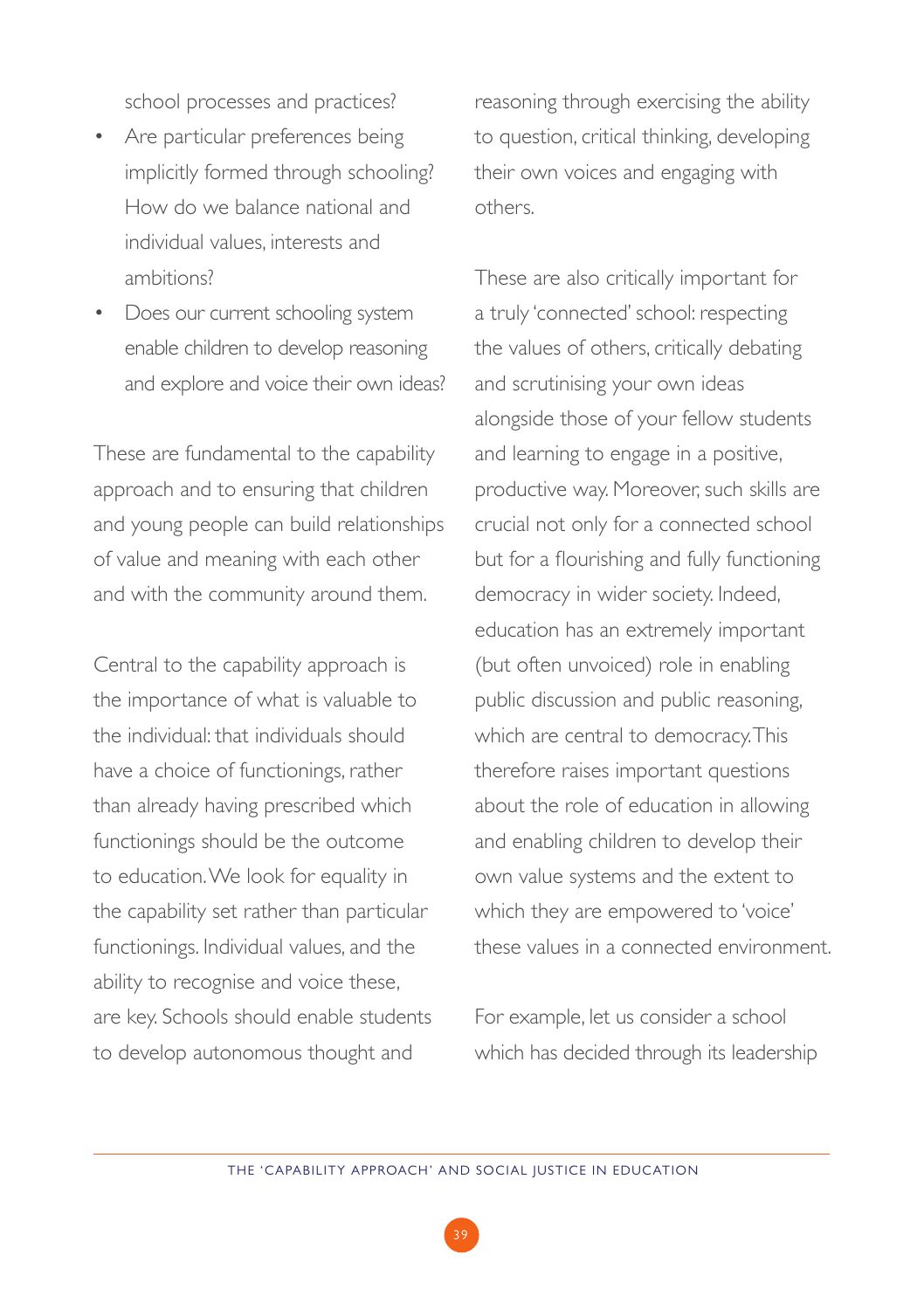on an ethos of particularly strong, traditional values. There may be a number of benefits for the students: perhaps a strong focus on discipline within the classroom and high expectations of selfdiscipline both in learning and in personal activities. These are values prized at the organisational level as those which may provide the most likely conditions for a 'successful' (i.e. disciplined, high-achieving) education for individuals. But the question to be asked of the school's traditional values is whether they will also enhance individual students' capabilities in terms of voice, agency and critical reasoning which are crucial for engagement and connection both within the school and in wider society.

# WHERE NEXT? THE C APABILITY APPROACH AND CONNECTEDNESS

As capabilities and education is a developing field of research, detailed studies using the capability approach to look at specific issues within the education system, such as outcomes for children with special educational needs,

migrant children, gender and the impact of socio-economic disadvantage are necessary.

The measurement of capabilities in and through education is an important field of enquiry and should be pursued as part of a wider process of looking for alternative ways to show a broad and person-orientated measure of the value of education on children and young people's capabilities which could be used to put the summative testing of knowledge into a wider framework of personal and human development outcomes.

More work can now be done on existing longitudinal data, utilising the capability approach to assess the longer-term impact of education on capabilities later in life. Some real-world research on capabilities in the context of major policy issues for future educational reform may also be possible.

• Choice, such as parental choice. As we saw above, the capability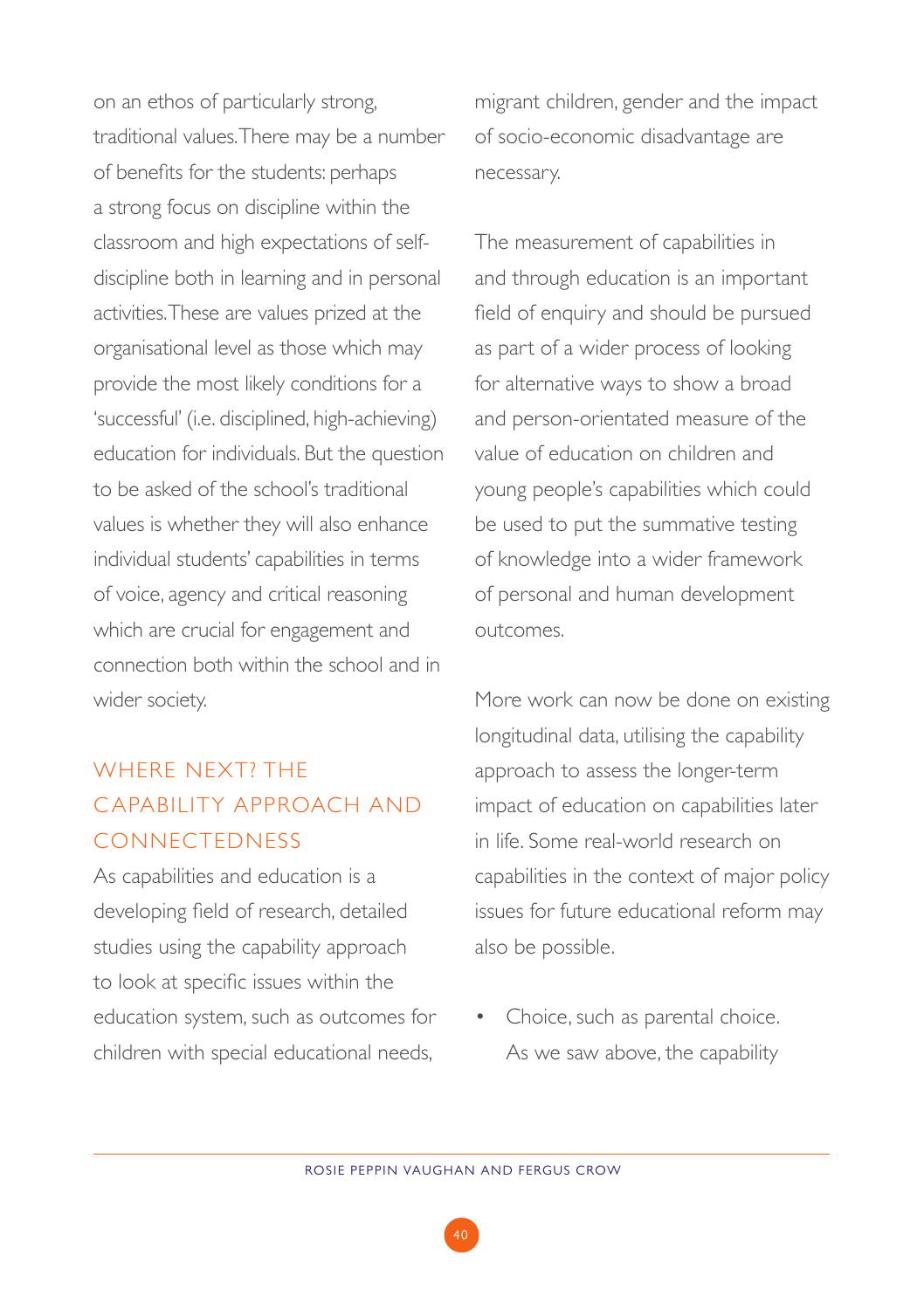approach places great emphasis on the importance of individual values and choice. However, this must be genuine choice. What is the range of options available to all parents? How large is the capability set that they are making the choice from? What levels of educational goods and resources are actually available, and what influences may there have been on their preferences? Does greater diversity in the educational marketplace lead to greater choice in real terms for all families?

• Social mobility, for example through greater employability – the capability to get particular jobs. If our aspiration is for education to act as a leveller, giving opportunities for all to rise according to their ability and interests, then the capability approach gives us not only a way to

conceptualise this, such as what is the real and actual impact of education on the capability to get a particular job or into a profession, but also suggests ways in which we might measure this to help us compare between existing contexts or the effectiveness of various initiatives.

These are early days, and this is a new and growing field. It has considerable potential for applications in education, particularly in providing a new framework for understanding and analysing a different set of outcomes of education that places focus on the genuine capability of children to participate; helps to identify, develop and give voice to their own values in their educational journey; and expands the capabilities that education gives them in all aspects of their life after school.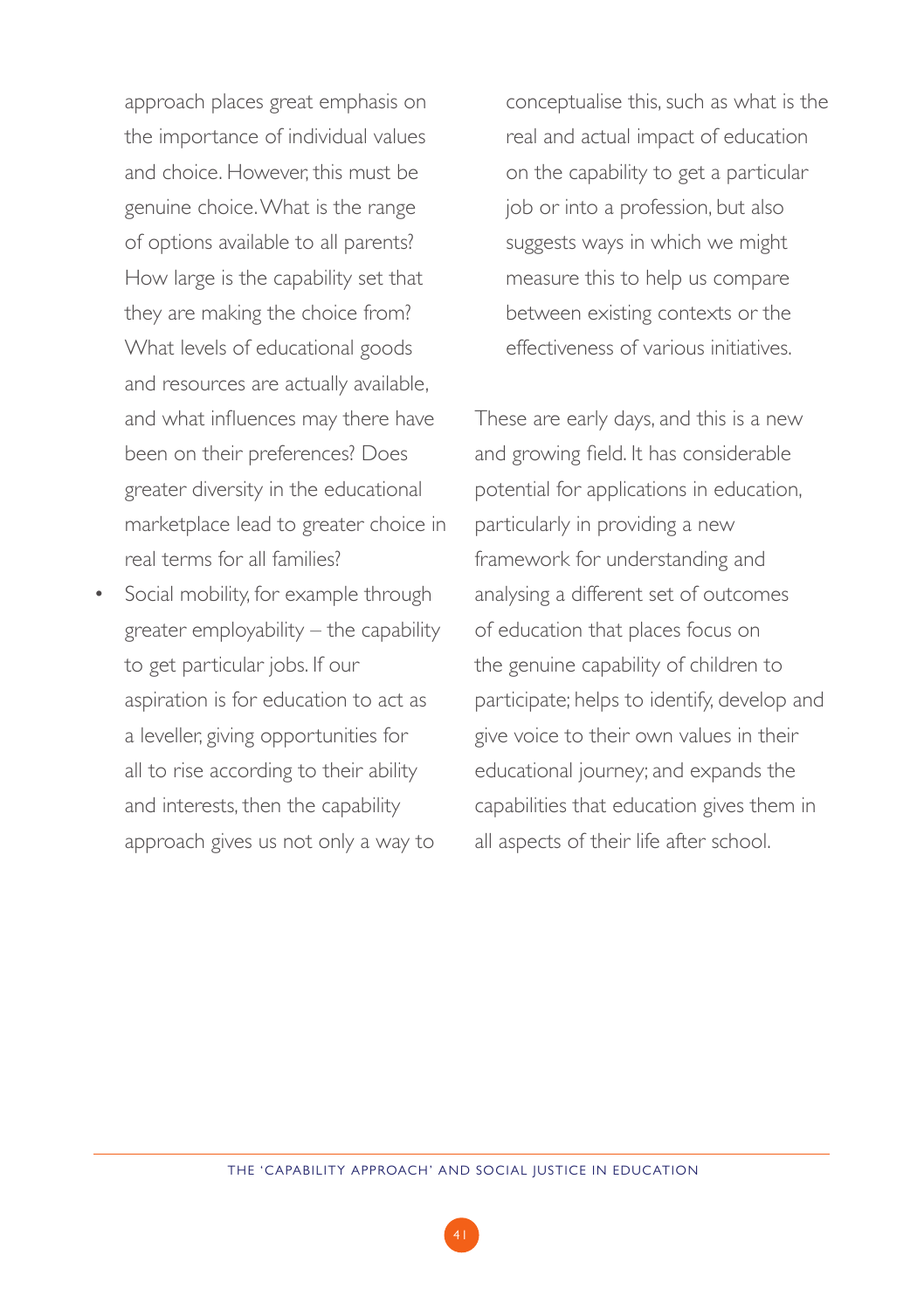### REFERENCES

National Children's Bureau (2013) *Greater Expectations: Raising Aspirations for Our Children*, London: National Children's Bureau.

Nussbaum, M. (2000) *Women and Human Development*, Cambridge: Cambridge University Press.

—— (2011) *Creating Capabilities*, Cambridge, Mass.: Harvard University Press.

Sen, A. (1992) *Inequality Re-examined*, Oxford: Oxford University Press.

—— (2001) *Development as Freedom*, Oxford: Oxford University Press.

*Rosie Peppin Vaughan is Lecturer in Education and International Development at the Institute of Education, University College London. Fergus Crow is Director of Partnerships at the National Children's Bureau.*

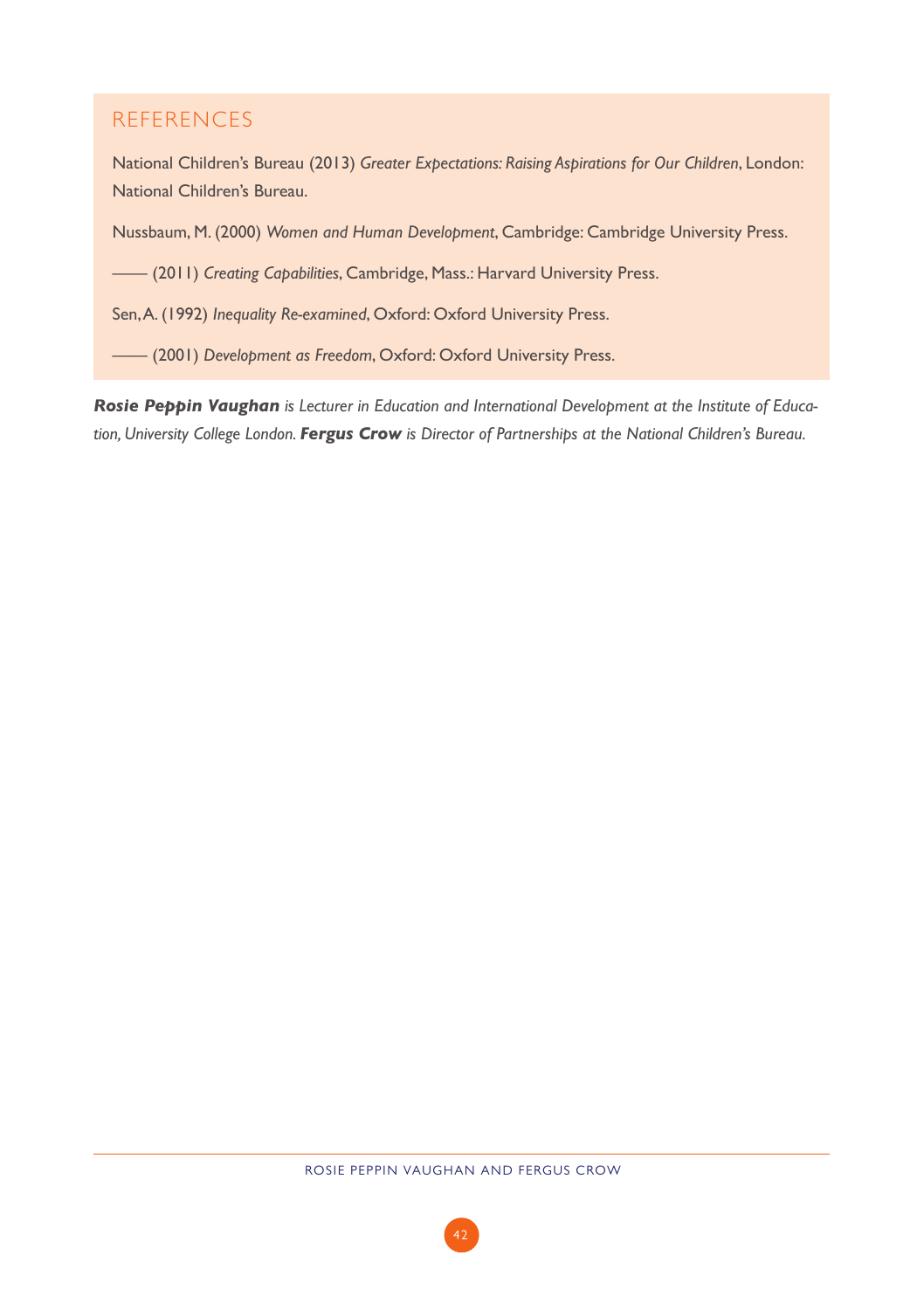# 6. DESIGN FOR LEARNING Using design principles to transform school Louise Thomas

As long as the responses to school change only bend, rather than break, the traditional model, any changes brought about in a school are living on borrowed time. It will be easier to go back than to go forward.<sup>1</sup>

### SUMMARY

Schools are about more than learning: they are about connecting generations with one another, connecting young people to their futures and ensuring that they are equipped with the fundamentals to live fully connected lives. We contend that school as traditionally designed does the exact opposite: it separates types of knowledge, disconnects young people from the real world and, too often, segregates them from one another based on prior attainment or background. We contend that to

challenge this disconnection we need to redesign school. Here's how.

#### INTRODUCTION

The design of schools is about more than buildings and classrooms. It is about how time is used, how staff are structured and organised, how students are grouped and allocated – and about the belief systems that drive it all. If we want students to be connected to one another, to their learning and to their school, then schools need to be designed differently. Schools are designed institutions, but today they are designed by default: what school is like is taken for granted, and the connectedness of young people to school, and of school design to purpose, is often missing. The default design is one well suited to the delivery of content: the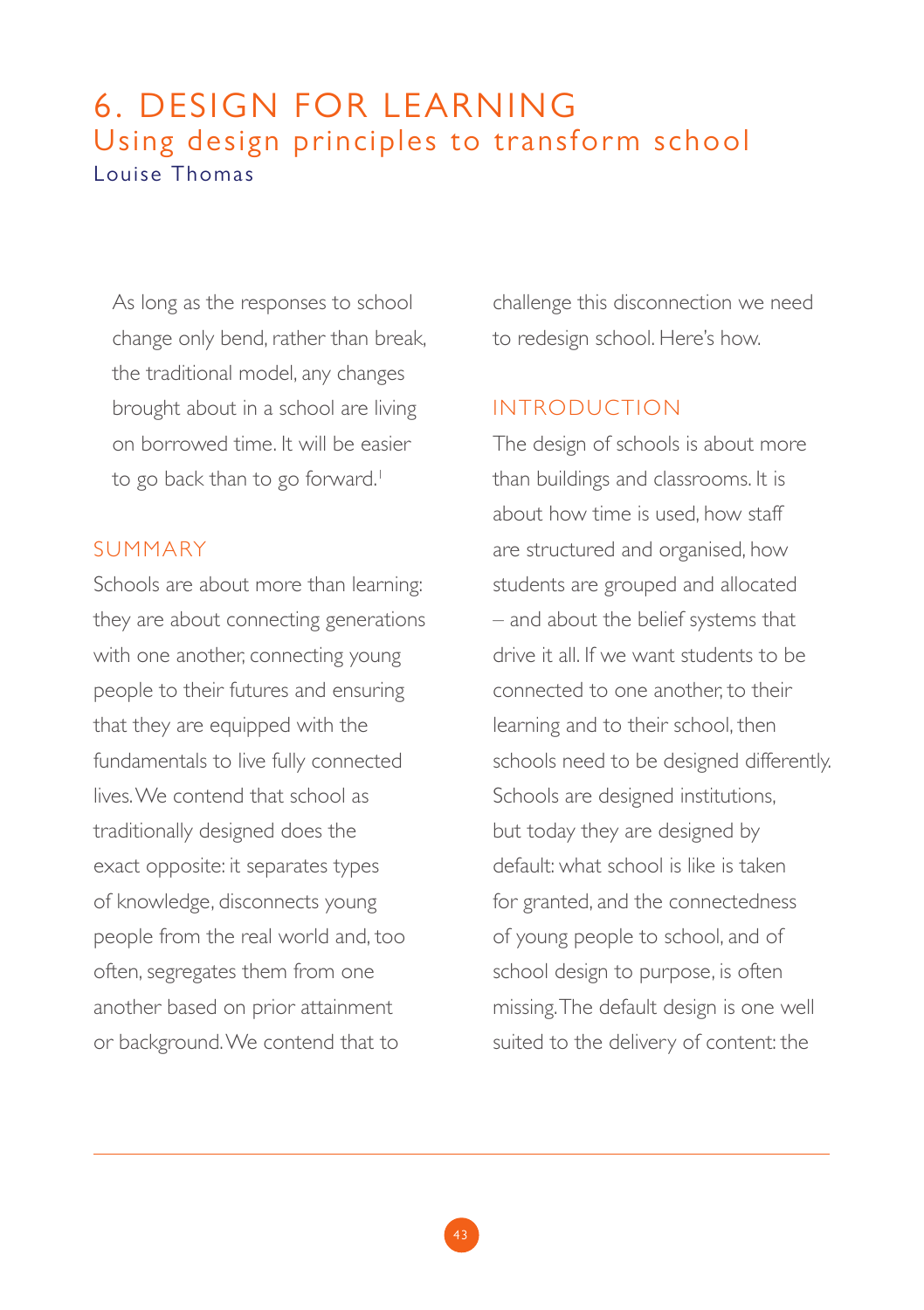dominant feature is the hour lesson where one subject is taught to around thirty students by one subject specialist teacher in a mode that allows some to succeed and others to struggle. However, content delivery is no longer the only, or even the main, unique selling point of a school, and achievement only for some is no longer acceptable. This chapter will look at some examples of what a school might look like if it is designed around deep learning, around individual students and around the building of relationships. It will then look at some components of great school design and the key processes involved. It will end by outlining examples of how design principles for schools have been used as a vehicle for school-toschool collaboration in the attempt to transform whole systems of schools.

# SCHOOLS DONE DIFFERENTLY BY DESIGN

While debates about curriculum and structures rage in England and across the USA, at High Tech High in California, a new design for school is being implemented across the twelve High Tech High schools. At first glance, the scene confronting a visitor is confounding. Students are grouped in rooms full of clutter, sitting on tables, chatting to one another in groups, lying on the floor under tables with laptops and headphones jacked in. Students call teachers over, excitedly, by their first names, to see what they're working on. Often it is difficult to identify the teacher in the room full of busy people.

But, looking beneath the apparent haphazardness and informality, we can start to see a very intentional new design for school. Teachers work with a teacher partner to teach two classes of students all year. (One teacher has one class for English and Humanities in the morning, while the other teaches the second class Maths and Science. In the afternoon they swap.) These pairs of teachers have complete freedom to design projects and lessons based on the needs of their students and their respective subject specialisms. They have an hour together every day before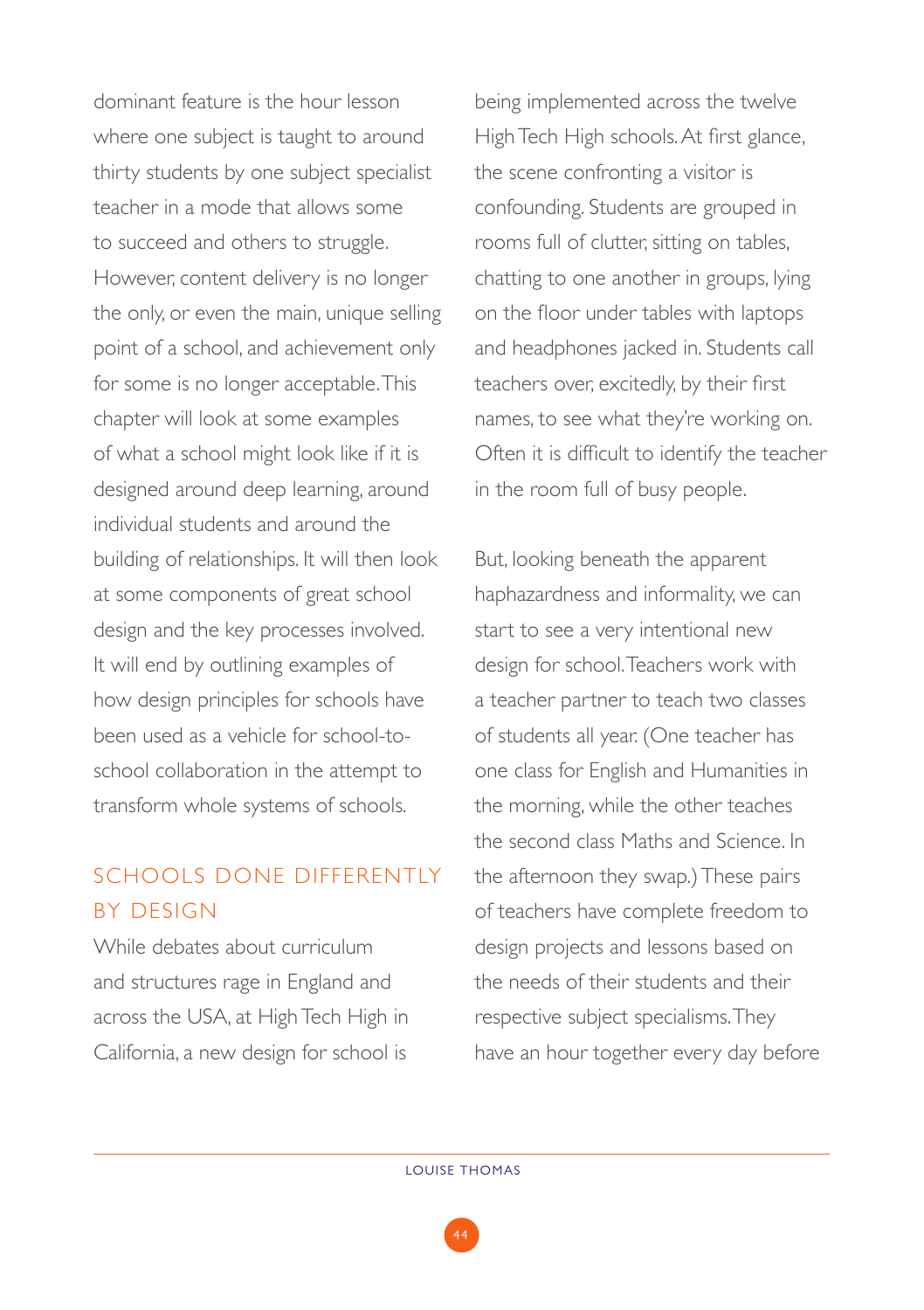school to design, refine and adapt the learning they have planned according to the needs of individual students.

Because of this design of time and staffing, students are profoundly well known – and they feel it. By bringing teachers closer to the design of learning and closer to the students they teach, more precise and nuanced monitoring and differentiation is possible. Long periods of time in the day allow students to engage in independent study, field visits or input from experts outside school. Annual state tests in all subjects (which make the English accountability system look lax in comparison) find that students at High Tech High perform well above average. More importantly, by its own standards (the quality of student work and college readiness), High Tech High students perform off the scale. Ninety-eight per cent of High Tech High students go on to university, 75 per cent to full four-year courses at great universities, and 85 per cent of their free-school-meals students achieve

degrees.2 This compares with a California state average of 40 per cent of students attending university at all and many fewer than that completing a full course.<sup>3</sup>

### SOMETHING PROFOUND IS HAPPENING

The complexity and depth of learning that a visitor to High Tech High will witness is enabled by a deceptively simple design, all informed by the four non-negotiable design principles:

- personalisation of student learning;
- 2 a shared intellectual mission;
- 3 adult-world connections;
- 4 teacher as designer.

The founder and CEO of High Tech High, Larry Rosenstock – a lawyer and a carpenter by trade – is clear about the rationale behind the use of staff and time at High Tech High. 'Complex structures beget simple behaviours', he states in a video setting out how John Dewey has influenced his educational vision.<sup>4</sup> No one who has tried to grapple with a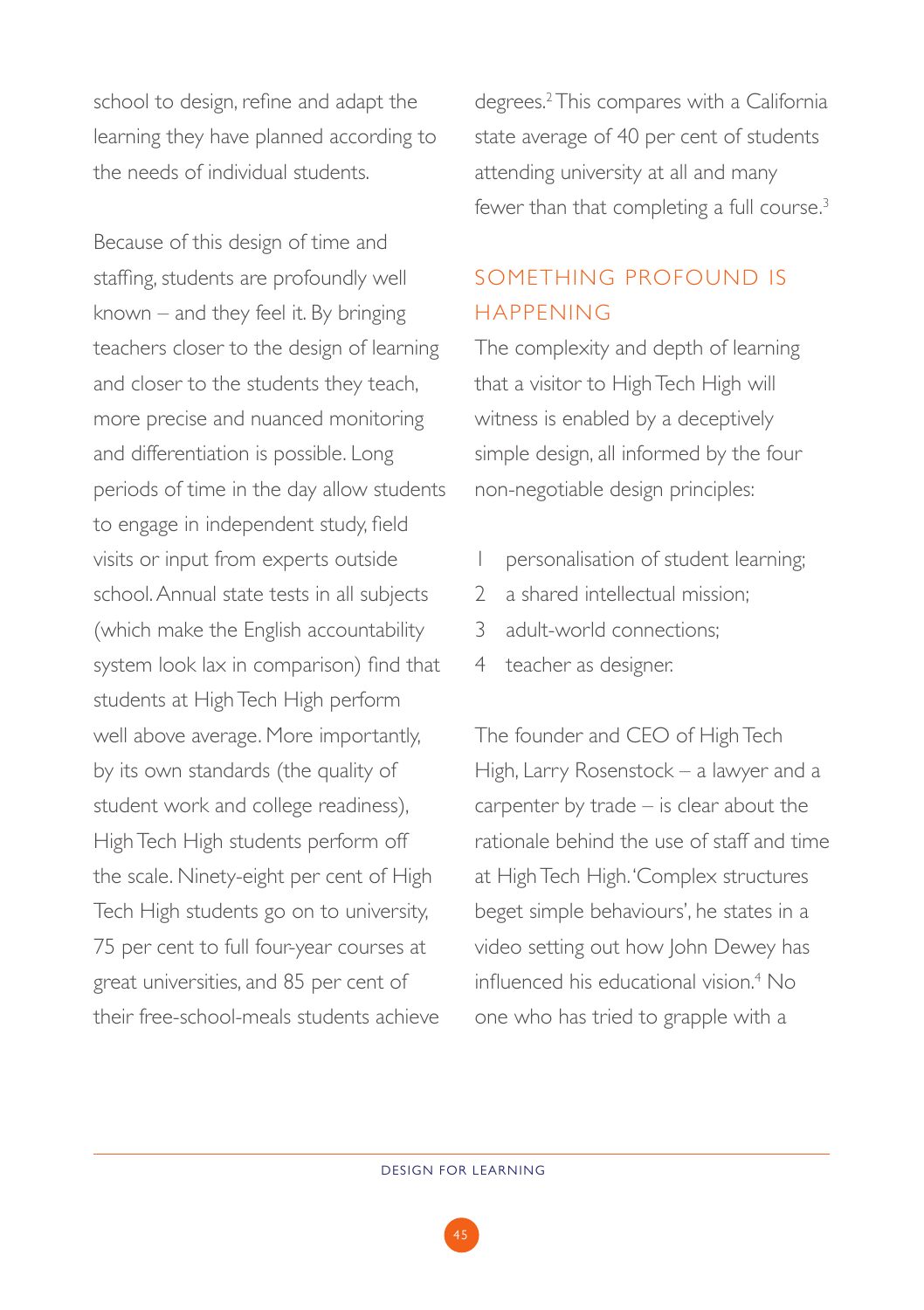secondary-school timetable in England could argue with the complexity of the task. On the other hand, Rosenstock states, 'Simple structures beget complex behaviours.' In other words, the messy complexity of human lives interacting in an institution are best accommodated by intentional design that allows space for a community to thrive. Schools designed to control, specify and standardise are unlikely to contain thriving communities.

# THE MET SCHOOL IN PROVIDENCE, RHODE ISLAND

Meanwhile, across on the East Coast of the USA, students at another successful school are spending two days of every week based outside school pursuing their interests. Not Saturdays and Sundays, but Tuesdays and Thursdays. Monday, Wednesday and Friday are spent in school. Projects pursued in realworld settings are assessed and graded by school, and the adults who mentor students in their placements work closely with teacher-advisers and students to construct an individual learning plan

for every single student. Students are connected – to their interests, to their learning, to their peers within school and to adults from outside school who share their passions.

And the Met is not alone. There are at least sixty other schools in the USA implementing this design, a further forty in Australia and others in Israel, The Netherlands and South Korea. All of these schools are influenced by the Big Picture design for schooling, which takes the principles 'one student at a time' and 'education is everybody's business' and really means them.

The results are almost disconcertingly impressive. Not only do Big Picture schools consistently outperform local and national averages on school graduation and university acceptance rates, they even surpass standardised English and maths test averages. And this with the students who have usually been pushed out or failed by other local schools $5$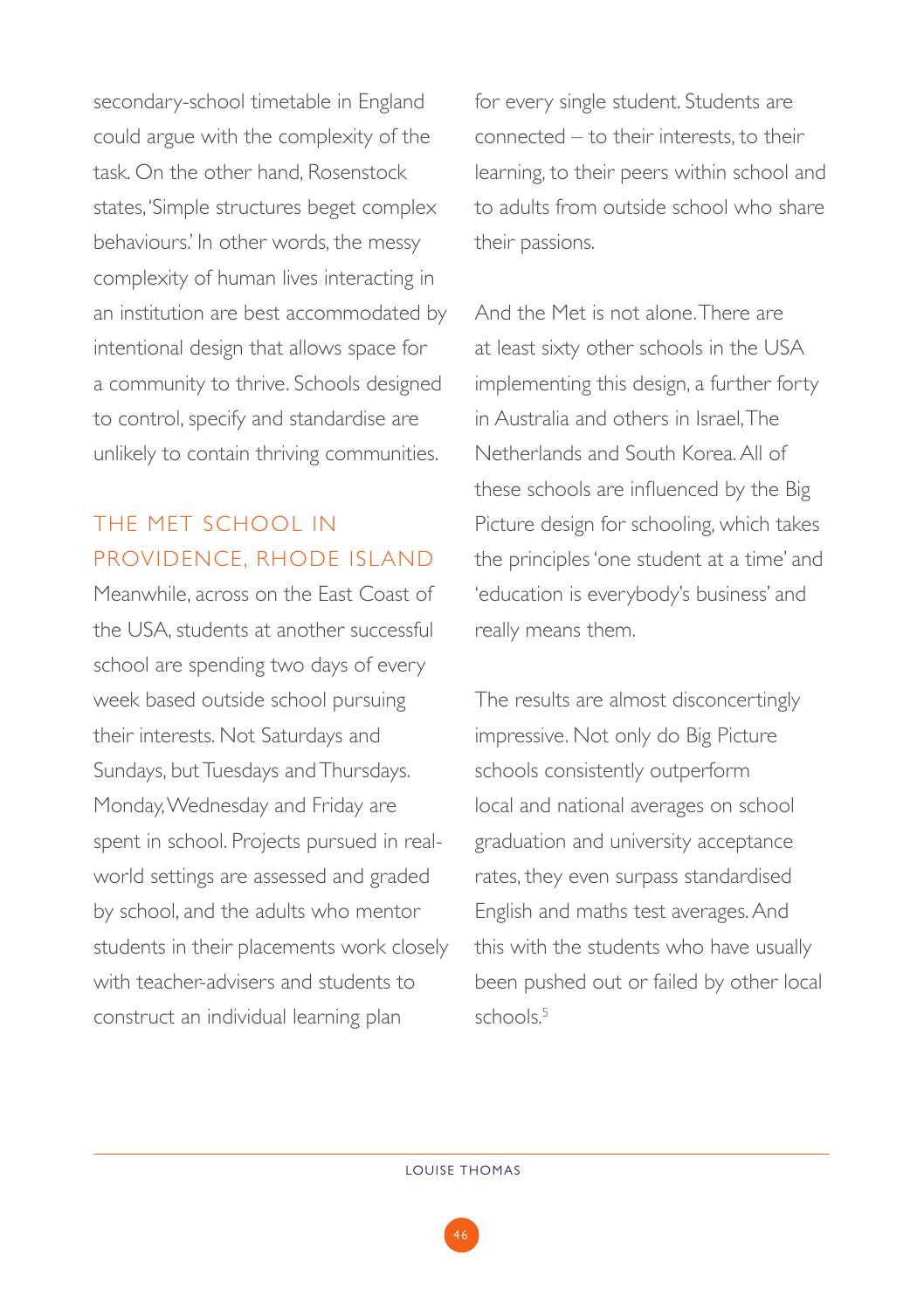# DESIGN THINKING AND DESIGN PRINCIPLES

These radically different and better designs for school do not happen by accident. They were created by people from other sectors thinking rigorously about how to respond to a specific challenge or problem. Two processes are at work in our examples:

- design thinking, which combines a set of design disciplines with a learning mindset;
- 2 design principles, which arise from the insights of design thinking but which enshrine also the nonnegotiable values and beliefs of the school.

Design thinking requires that we:

- be prepared to question old assumptions: a sense of the possible, including a willingness to question received ideas;
- start with the user: a way of working that starts with needs and

experiences of the user rather than the requirements and assumptions of the provider;

• create a culture that encourages enquiry and experimentation: empower practitioners to learn, iterate and prototype as part of their professional practice, drawing on insights from students, parents and others.

Thought of this way, design thinking is more an attitude of mind and set of processes than a closed professional discipline. It is a means of generating new insights that challenge historical assumptions and ways of working. At High Tech High, for example, their dayto-day practices model powerful learning practices: they enquire with students as to the impact of the work they do, they constantly experiment and have active, embedded action enquiry norms built into the professional practice they expect from teachers. So, while the principles are fixed, the design is not. It evolves, iterates and learns. The design principles arising from this process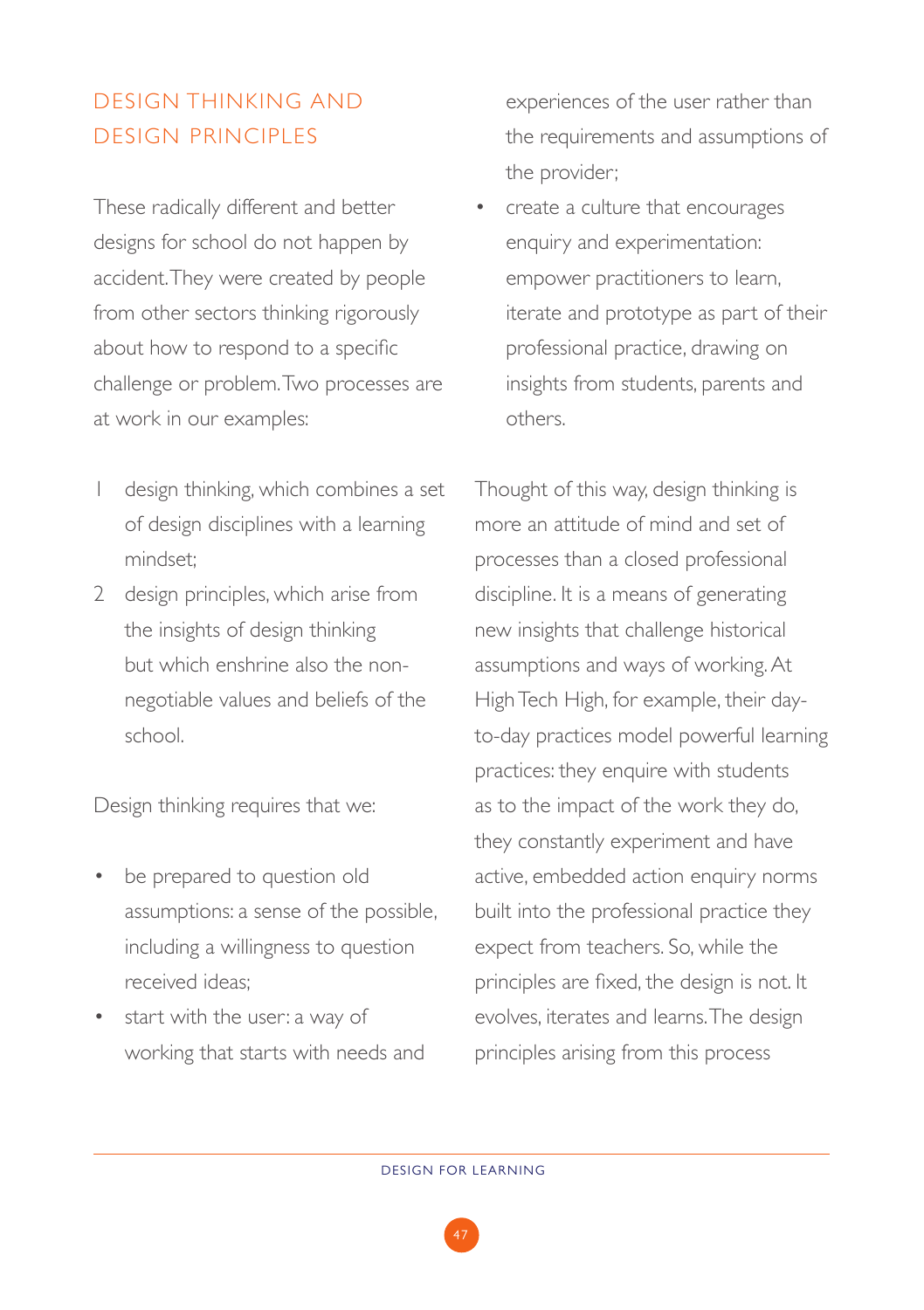become the new organisational and behavioural architecture that informs school norms and practices.

In 1996, the US Department of Education Office of Vocational and Adult Education launched the New Urban High School project in partnership with the Big Picture Company and other participating sites. It asked the question, 'What would a school look like that prepared all its students for the future?'6

The result was not only a set of case studies from schools and classrooms that had tackled this challenge but also, more significantly, a set of design principles to inform a process of school creation and school transformation. The project defined design principles as principles that connect 'how' with 'why'. The principles identified included personalisation, adult-world immersion, community partnership and teacher ownership. Both High Tech High and Big Picture schools have emerged from this work, along with New Tech Network, Rocketship Learning, Expeditionary Learning and more.

For Big Picture, the highly unusual use of time, location and personnel by a school is a result of the 'aggressive implementation' of the principle of personalisation. If every student is to be enabled to engage in learning – including and in particular those who have been failed or underserved by mainstream schooling – then what does school need to be like? It needs to embrace the learning the students do when not in school and connect students to adults inside and outside school who really know and care about them.

For High Tech High, the driving principles include integration: of hand and mind, of students by ability and background and of school and community. When teachers, parents and students lobby for maths classes set or streamed by ability (and this happens all the time), Larry Rosenstock has to say 'no'. Because, very soon, the knock-on effect would be a segregated school, which High Tech High was set up as an alternative to. What happens instead? A teacher experimented in his own classroom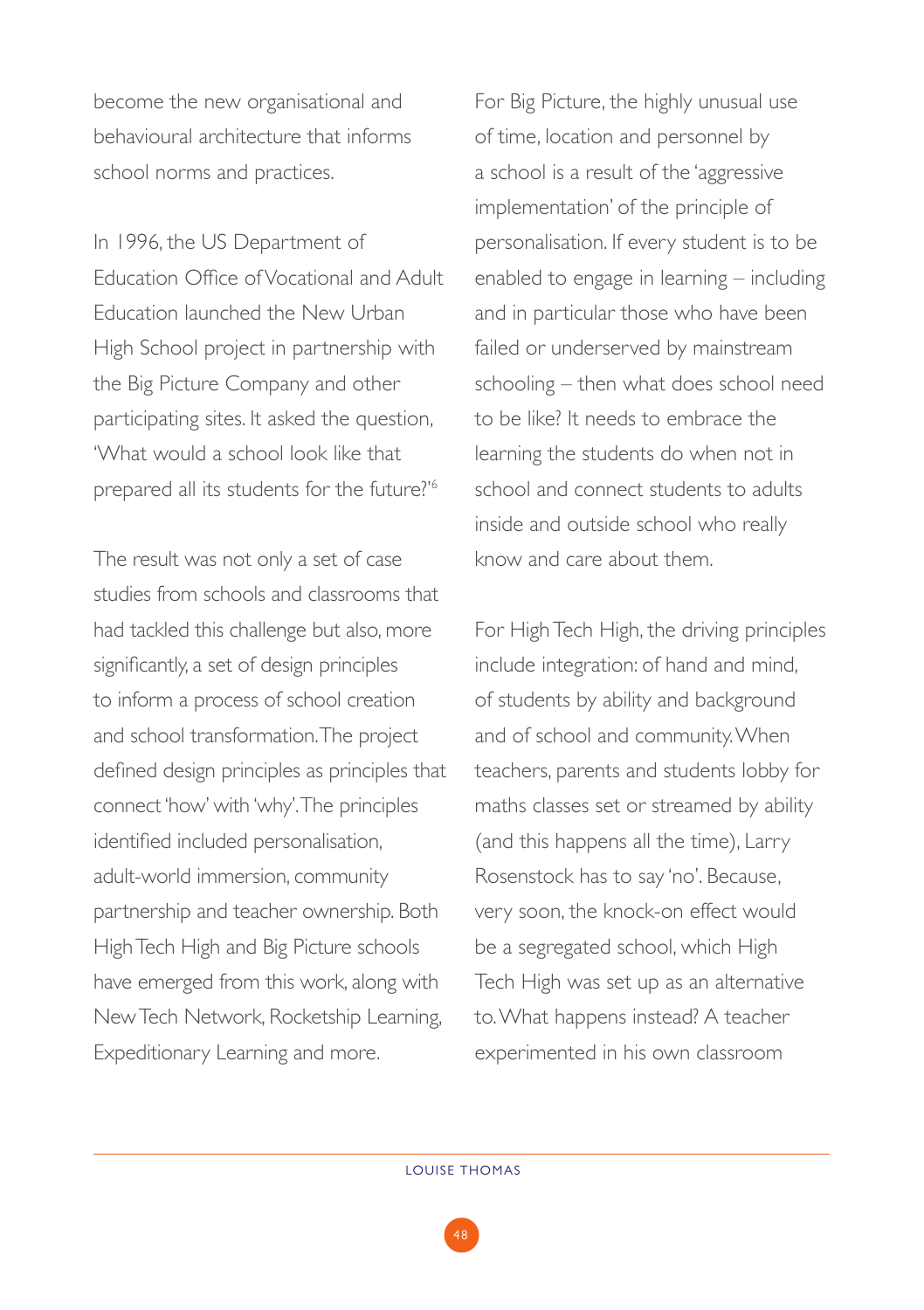and created 'Judo Math', a programme where students at different levels in the same class can progress through 'belts' in maths, eventually becoming a sensei who learns by teaching others. When a student progresses to a new belt, the whole class celebrates.

Anyone who wishes to transform learning and outcomes for their young people could do worse than apply design thinking to how they approach the question of what their school could, and should, be like. But it is design principles that enable us to turn those insights and ideas into coherent models that really change what we do on the ground.

Design principles are particularly useful to those who want to 'break' the traditional model of school in order to create something more connected, more human-scale, more able to respond to the needs of diverse young people and their communities and economies – or to generate a model that transcends the achievement norms of conventional

school. In both examples given, the principles have been used by leaders to create and sustain certain kinds of change in the face of pressures to do otherwise, to revert to the norm. As Tom Donahoe says in this chapter's opening quote, it is easier to go back than to go forward. But going forward is possible if your decisions are aligned with values that are widely shared.

# DESIGN PRINCIPLES IN SUPPORT OF SCALE: REPLIC ATION AND COLLABORATION

Exceptional and inspiring examples of schools are not hard to come by. Too often, however, they are isolated examples, vulnerable to a change of leadership or policy context. Really great designs are replicable and transferable because the same set of core principles can be taken and used to design in a different context. However, despite the success of KIP (Knowledge Is Power) programme in the USA, and some of the Academy Chains in the UK, and Kunskapsskolan in Sweden, the fidelity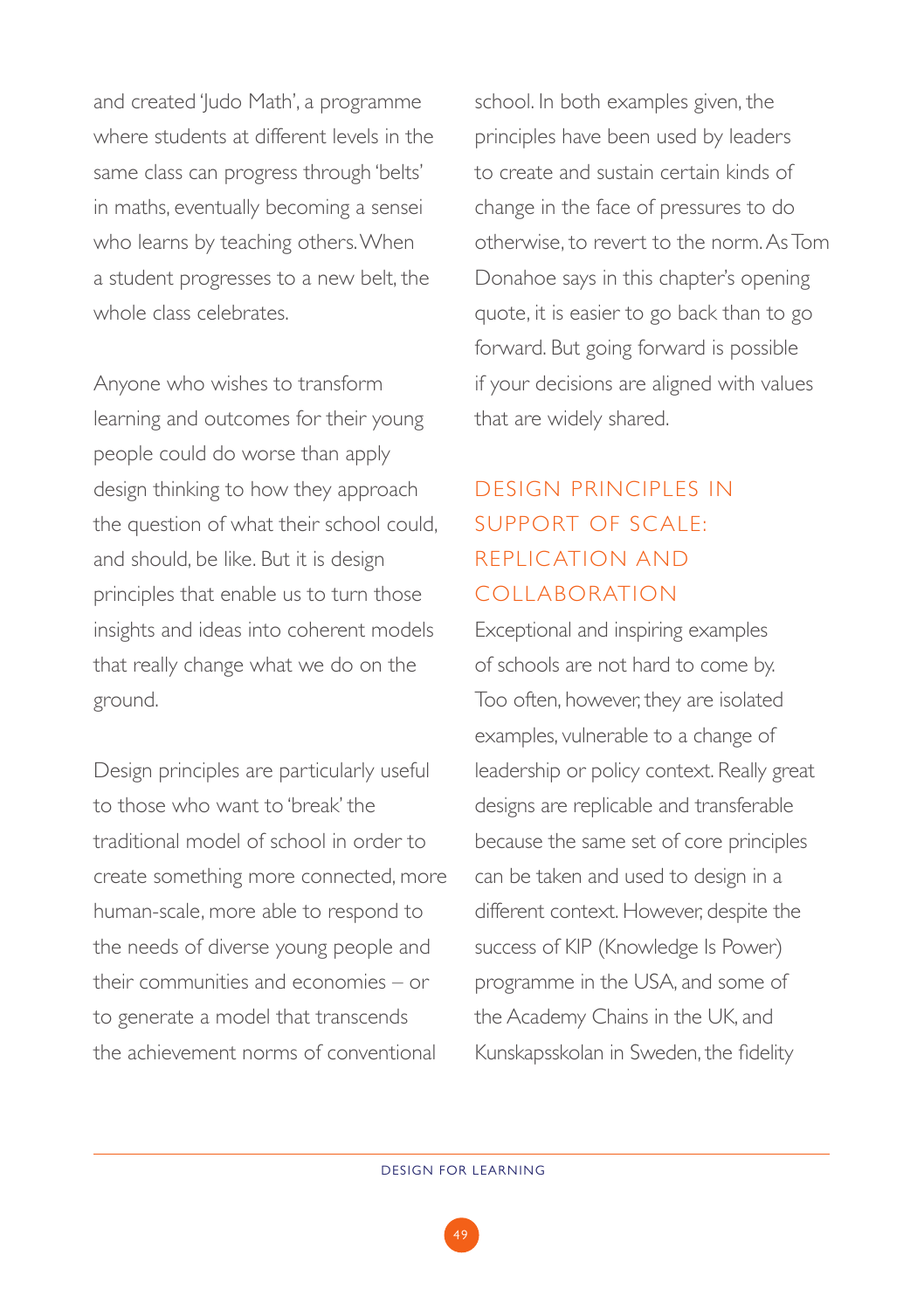model of scaling has a patchy record of success for a number of very obvious reasons. No two contexts are the same; it is difficult to recruit high-quality leaders willing to implement a model with fidelity; the capacity to adapt over time is not always built in; and the demands on the core functions of such an organisation are difficult to resource sustainably.

Design principles are an alternative way of enabling multiple schools to innovate or to learn their way forward together. Elliot Washor, co-founder of Big Picture Learning, calls what they support schools to do a design, not a model. Each Big Picture school looks different to the others, but the commitment to starting with student interests and learning in the real world remains the same. Taken to their natural conclusion, these principles tend to lead to common design features (internships, advisory, independent learning courses), and the network of schools is able to support schools embarking on this journey. They each have a wealth of other schools to draw upon to help them problem-solve how

to implement, how to lead change, how to work with parents and employers and how to engage students in their particular context.

Design principles have also more recently allowed very different schools to collaborate meaningfully around a set of common ideas. New York's iZone and Australia's Learning Frontiers programme are just two examples of programmes run by official state organisations which are using design principles to help schools innovate on behalf of the whole system. For example, schools exploring new ways to personalise learning and those experimenting with new ways to involve employers in schools are linked with one another by their common commitment to the principles but then are also enabled to work systematically with other schools to help spread the new practices.

Design thinking and processes are increasingly making their way into public policy debates. The Innovation Unit has worked on redesigning hospital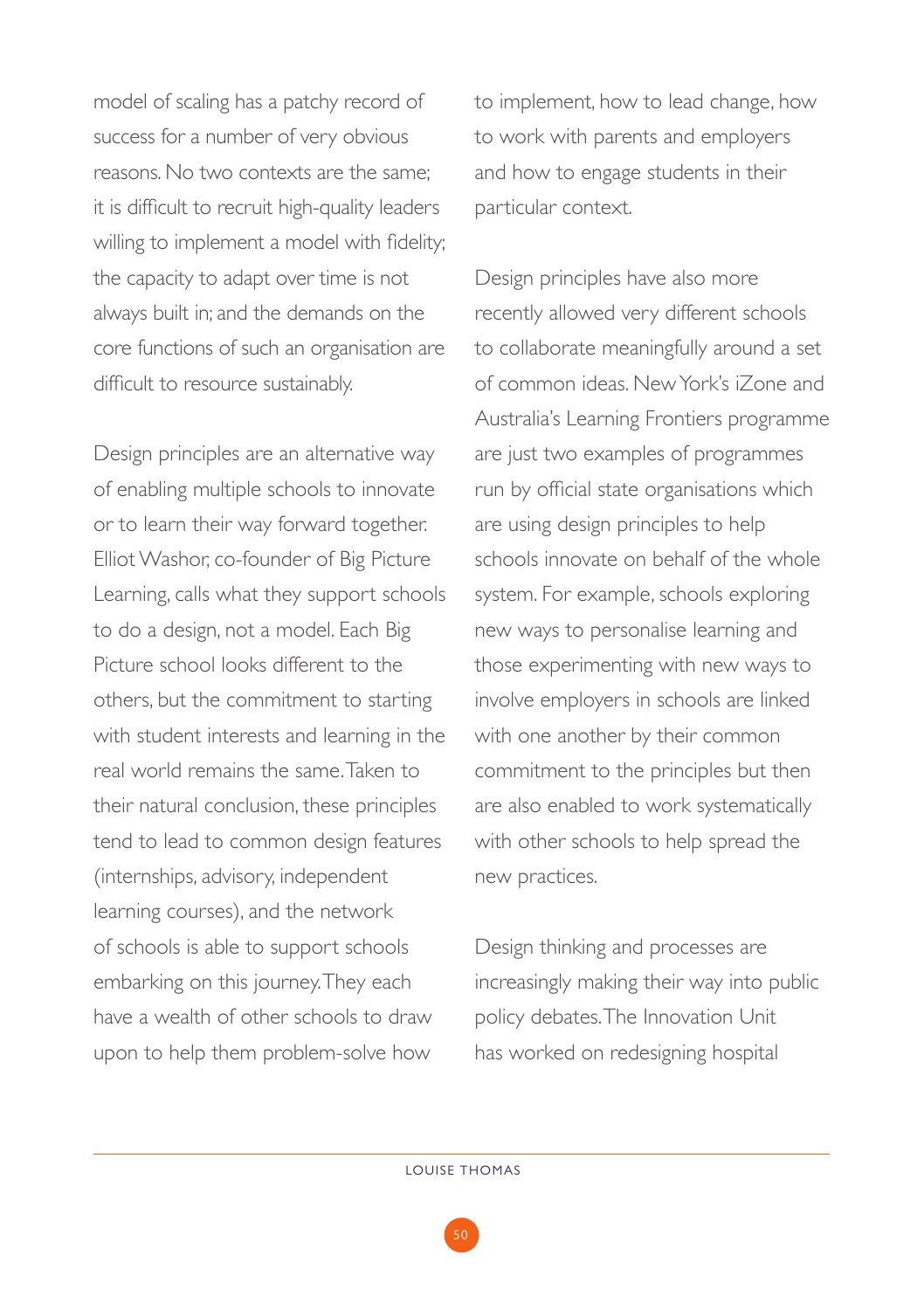services and services provided by mental-health charities and on applying design principles to major innovation programmes internationally. Innovation in schools, particularly in the UK, is usually confined to what can be delivered within the current design and, as such, is doomed to fail where it challenges rather than breaks the model and will only succeed where it does neither.

On the other hand, if we want to transform schools to be more connected, internally and externally, better able to support every single student to be successful and to be responsive to changing economic, political and social realities, then they need to be better designed.

#### **NOTES**

- 1. T. Donahoe (1993) 'Finding the Way: Structure, Time and Culture in Schools', *Phi Delta Kappan*, December, 75 (4): 298–305, at p. 298.
- 2. See http://www.hightechhigh.org/about/results.php (accessed 13 April 2015).
- 3. See http://www.cpec.ca.gov/studentdata/collegegoingrates.asp (accessed 13 April 2015).
- 4. See http://www.edutopia.org/high-tech-high-larry-rosenstock-video (accessed 13 April 2015).
- 5. See http://www.bigpicture.org/wp-content/uploads/2011/10/Big-Picture-Brochure.pdf (accessed 13 April 2015).
- 6. See http://files.eric.ed.gov/fulltext/ED423351.pdf (accessed 13 April 2015).

*Louise Thomas is Programme Manager for Education at the Innovation Unit.*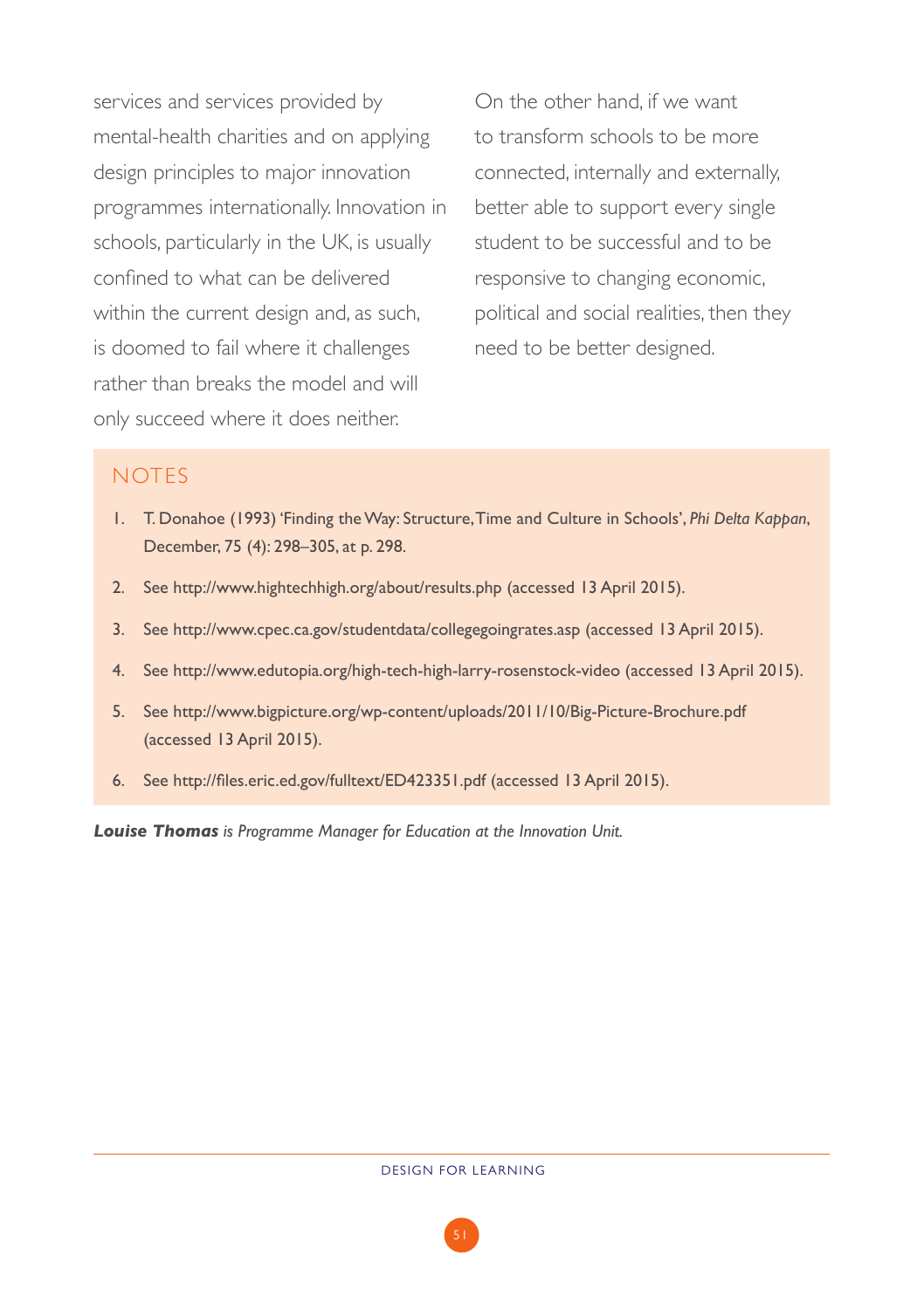# 7. BUILDING CONNECTION THROUGH BEING PRESENT The role of mindfulness in schools Katherine Weare

### INTRODUCTION

Mindfulness has hit the Zeitgeist and is impacting everywhere, not least in education, and the past ten years have seen a proliferation of conferences, publications, programmes and research on mindfulness in schools. This chapter will outline what mindfulness is and the evidence for its many and varied impacts on students and staff. It will focus particularly on ways in which it can help students and staff connect, through getting more in touch with their inner lives and the workings of their own minds and bodies, with the thoughts and feelings of others, and with their own resources for surviving and thriving in the complex and challenging social world of the school.

### WHAT IS MINDFULNESS?

Mindfulness aims to connect us directly with our lived experience in the here and now (a state of mind that is increasingly rare in our buzzing and distracting modern world). The term refers to the ability to direct the attention to experience as it unfolds, moment by moment (Kabat-Zinn 1996). Mindfulness can be developed through practices, meditations in effect, that help increase the ability to be aware of and sustain close attention to our shifting mind states and perceptions, to our passing thoughts, emotions and physical sensations and to our impressions of the outside world. This close attention is supported by an attitude of openminded curiosity and kindness. It is in contrast to a state of circular mind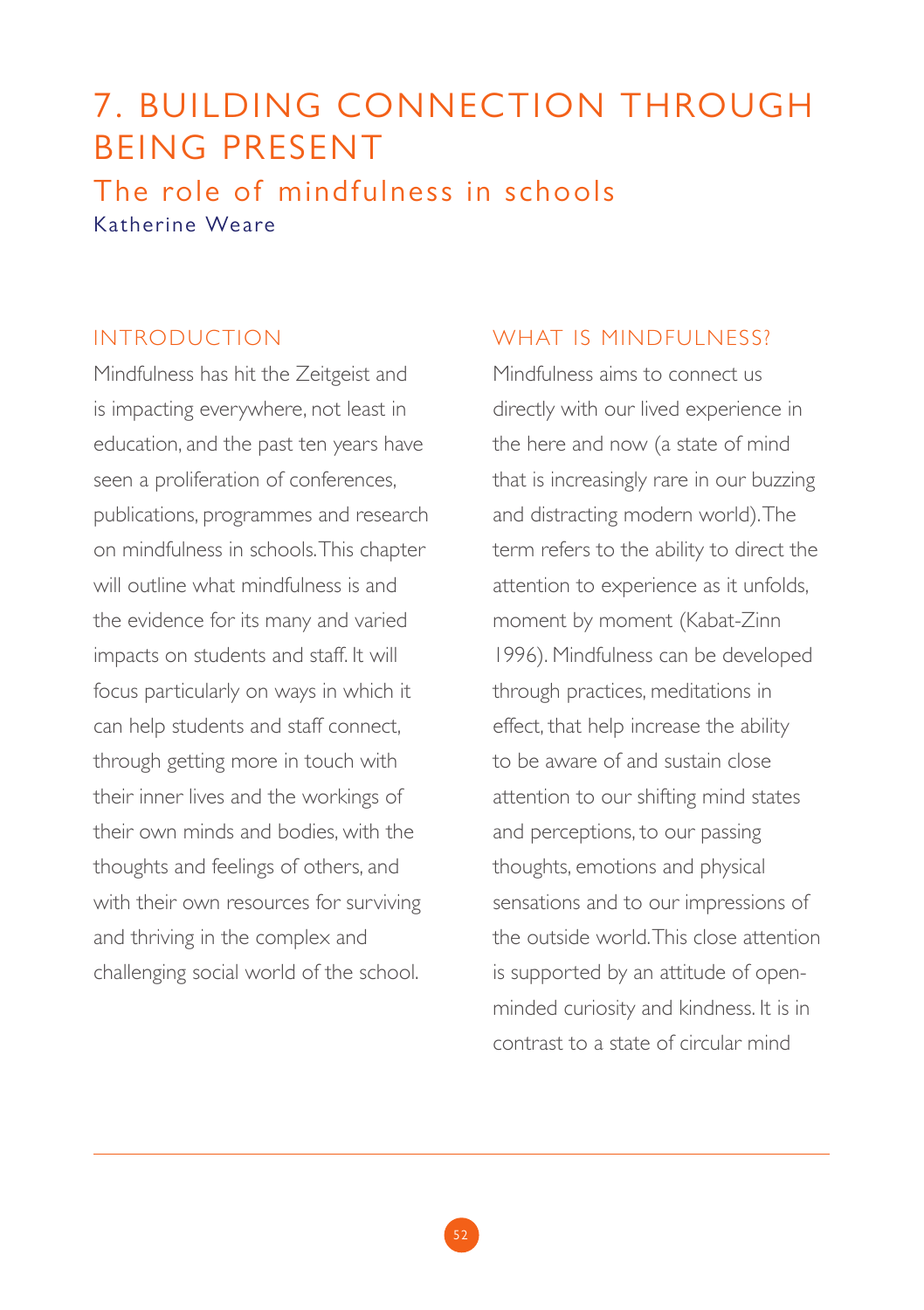chatter, habitual 'autopilot' reactivity and critical and premature judgements within which most of us live our lives.

There are now mindfulness interventions for all ages, short and long, within a wide range of contexts, not only schools but also health, therapy, the workplace and public services. Interventions include face-to-face courses, self-help, on-line and even apps. The core practices throughout these interventions are similar in content, although the detail is adapted for different contexts and audiences. Learners are invited to pay open-minded and curious attention to their changing experience, starting usually with the sensation of the breath in the body and moving on to the inner stream of thoughts, feelings and bodily sensations, and then to the 'everyday' and usually automatic experiences of walking, moving, eating, listening to sounds and being with other people. Over time, any human activity or mind state can potentially be experienced more mindfully.

Regular mindfulness practice modifies habitual mental and behavioural patterns as well as enhancing positive mind states such as kindness, compassion, calm, acceptance and happiness. MRI (magnetic resonance imaging) or brainscan studies suggest that mindfulness meditation reliably and profoundly alters the structure and function of the brain to improve the quality of both thought and feeling. It develops the cognitive and emotional areas of the brain associated with attention, self-awareness and introspection, and with kindness, compassion and rationality, while decreasing activity and growth in those areas involved in anxiety, hostility, worry and impulsivity (Davidson et al. 2003; Davidson and Lutz 2008).

### MINDFULNESS PROGRAMMES IN SCHOOL

As an indicator of growing interest, the Garrison Institute database in the USA currently lists forty-five programmes, a number which is steadily increasing (Garrison Institute 2014). Most of the programmes include school staff as well

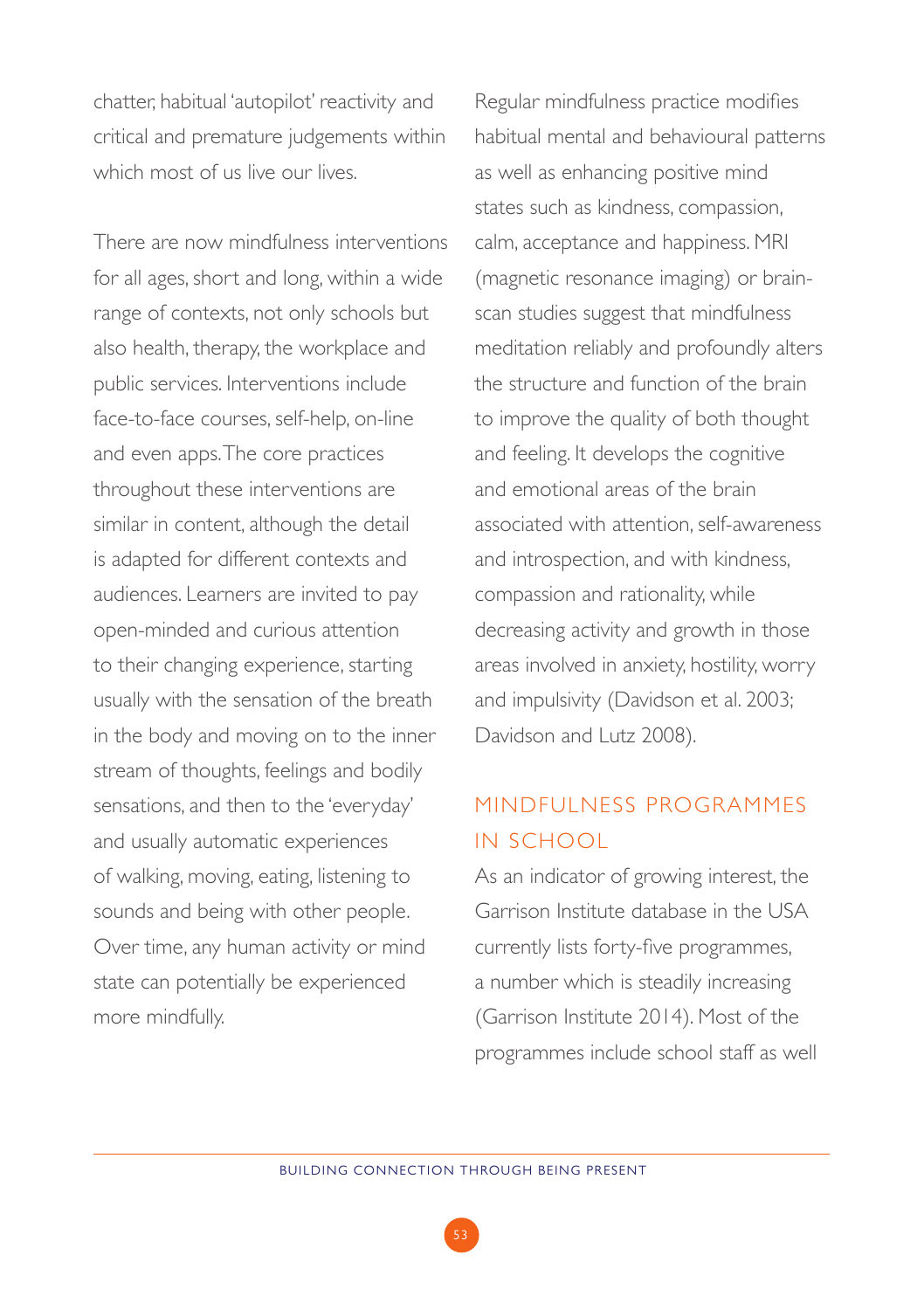as students, including some in teacher education. There are currently at least four programmes running in the UK, the most widespread being the Mindfulness in Schools Project, with ten-week programmes for primary, secondary and adults.1 Other UK programmes include Mind with Heart, which focuses particularly on compassion, Wake Up Schools, which focuses on teacher support and developing whole-school approaches, and Mindup, which integrates mindfulness with social and emotional learning.2 The evidence and consensus is that school staff need to be well trained and to continue to practise mindfulness themselves before teaching it to their students (Albrecht et al. 2012). Mindfulness has recently been recommended by an All Party Parliamentary Group on Wellbeing Economics (2014) for the education of all trainee teachers in the UK.

# IMPACTS OF MINDFULNESS ON SCHOOL STAFF

Research on the results of mindfulness for adults is now extensive, and wellconducted research, including many randomised control trials (RCTs), which are generally seen as by some as the most rigorous test, have shown clear and positive impacts on a very wide range of mental and physical health outcomes and on well-being (Baer 2006; Khoury et al. 2013). Studies of mindfulness for school staff teachers are still relatively few but are rapidly increasing in number, and findings echo that of research with adults in general. At the time of writing (October 2014), there are currently thirteen published studies of mindfulness with school staff in peer-reviewed journals. Their findings (summarised in Weare 2014) show that mindfulness for school staff can bring about:

- reductions in stress, burnout and anxiety, including a reduction in days off work and feelings of being under pressure, improved ability to manage thoughts and behaviour, an increase in coping skills, motivation, planning and problem-solving, and taking more time to relax;
- better mental health, including less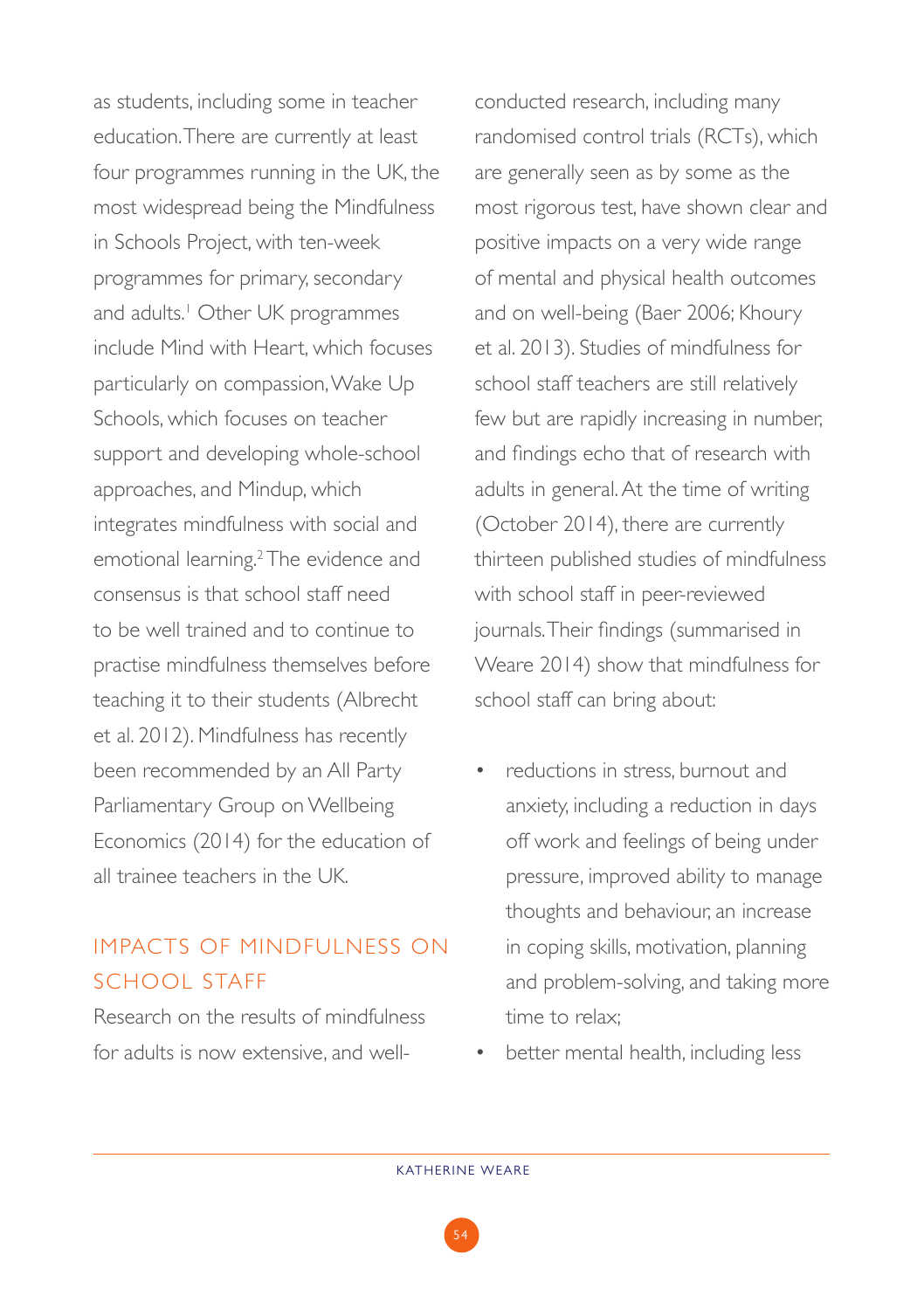distress, negative emotion, depression and anxiety;

- greater well-being, including life satisfaction, self-confidence, selfefficacy, self-compassion and sense of personal growth;
- increased kindness and compassion to others, including greater empathy, tolerance, forgiveness and patience, and less anger and hostility;
- better physical health, including lower blood pressure, declines in cortisol (a stress hormone) and fewer reported physical health problems;
- increased cognitive performance, including the ability to pay attention and focus, make decisions and respond flexibly to challenges;
- enhanced job performance, including better classroom management and relationships with students.

# THE IMPACT OF MINDEUI NESS ON SCHOOL STUDENTS

Promising results are emerging from research with children and young people in health and educational settings, with over fifty published research studies,

several reviews (e.g., Greenberg and Harris 2012; Weare 2013) and two meta-analyses (Zenner et al. 2014; Zoogman et al. 2014). The evidence is that, when well designed, properly implemented and expertly taught, mindfulness interventions for children and young people can:

- have a small but positive impact on universal populations (i.e. for everyone) and a medium impact on targeted populations (i.e. those with problems);
- fit into a wide range of contexts in schools, be enjoyed by both students and staff and to date, not do harm;
- improve the mental health of children and young people, with reductions in depression, stress, anxiety, behaviour problems, reactivity, hyperactivity, eating disorders and sleep problems;
- improve well-being (being more mindful tends to accompany more positive emotion, greater popularity and having more friends, while specific interventions have brought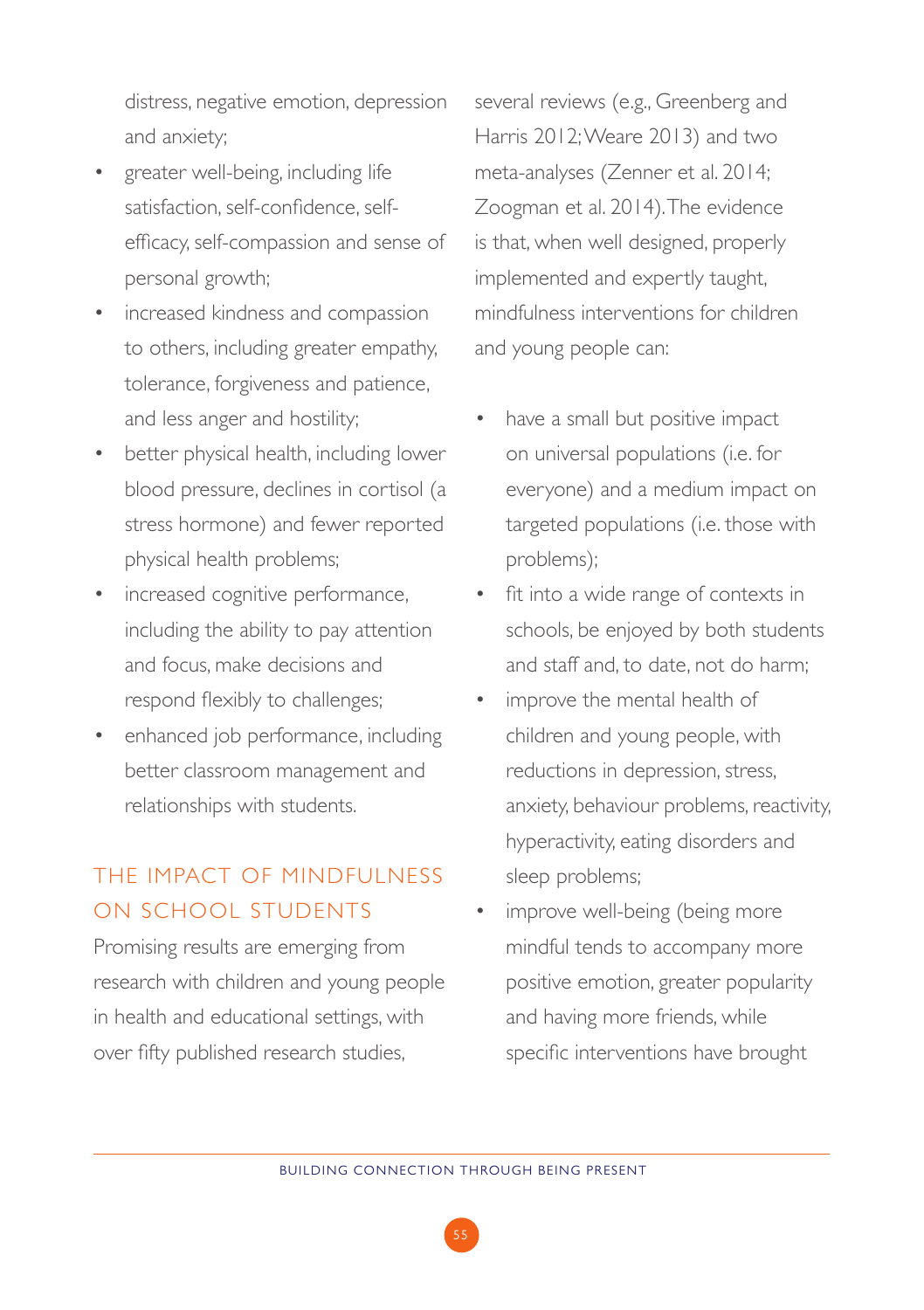greater calmness, relaxation and sense of personal well-being);

- increase self-awareness and self-acceptance, empathy and compassion;
- develop cognitive and performance skills and executive function, including greater attention, focus, better thinking skills, reasoning, planning and problem-solving and improved working memory.

The rest of this chapter will suggest some of the specific implications of these impacts for school connectedness.

# HELPING TO MANAGE STRESS, INCLUDING THAT CAUSED BY 'CONNECTEDNESS'

Mindfulness has been shown reliably to reduce stress in both students (Kuyken et al. 2013) and staff (Manas et al. 2011), providing a tool that increases the sense of control and developing strategies to cope under pressure. This is sorely needed, as staff and student stress has reached epidemic proportions, and many of its causes and the accompanying

sense of lack of control come from the forces outside of the school that set targets and scrutinise outcomes (Bowers 2004; Hagell 2012). However, there are pressures within too, and in some senses the very nature of schools and indeed their 'connectedness' poses a potentially stressful challenge. Surviving successfully in schools, especially secondary schools, is a fundamentally social skill and the day a relentless stream, or sometimes snowstorm, of interactions which must be managed in situ as they arise. The interactions routinely involve uncertainty and actual or potential conflict. To survive in schools, as staff or pupil, requires a great deal of emotional and social capacity and intelligence and to keep in touch with one's own and others' thoughts, behaviour and emotional reactions and respond appropriately. To negotiate this successfully involves constant shifts of the attention, moment-by-moment decisions and careful regulation and management of thoughts, responses and emotions. The habits of mind that mindfulness can engender, such as resilience, mental

56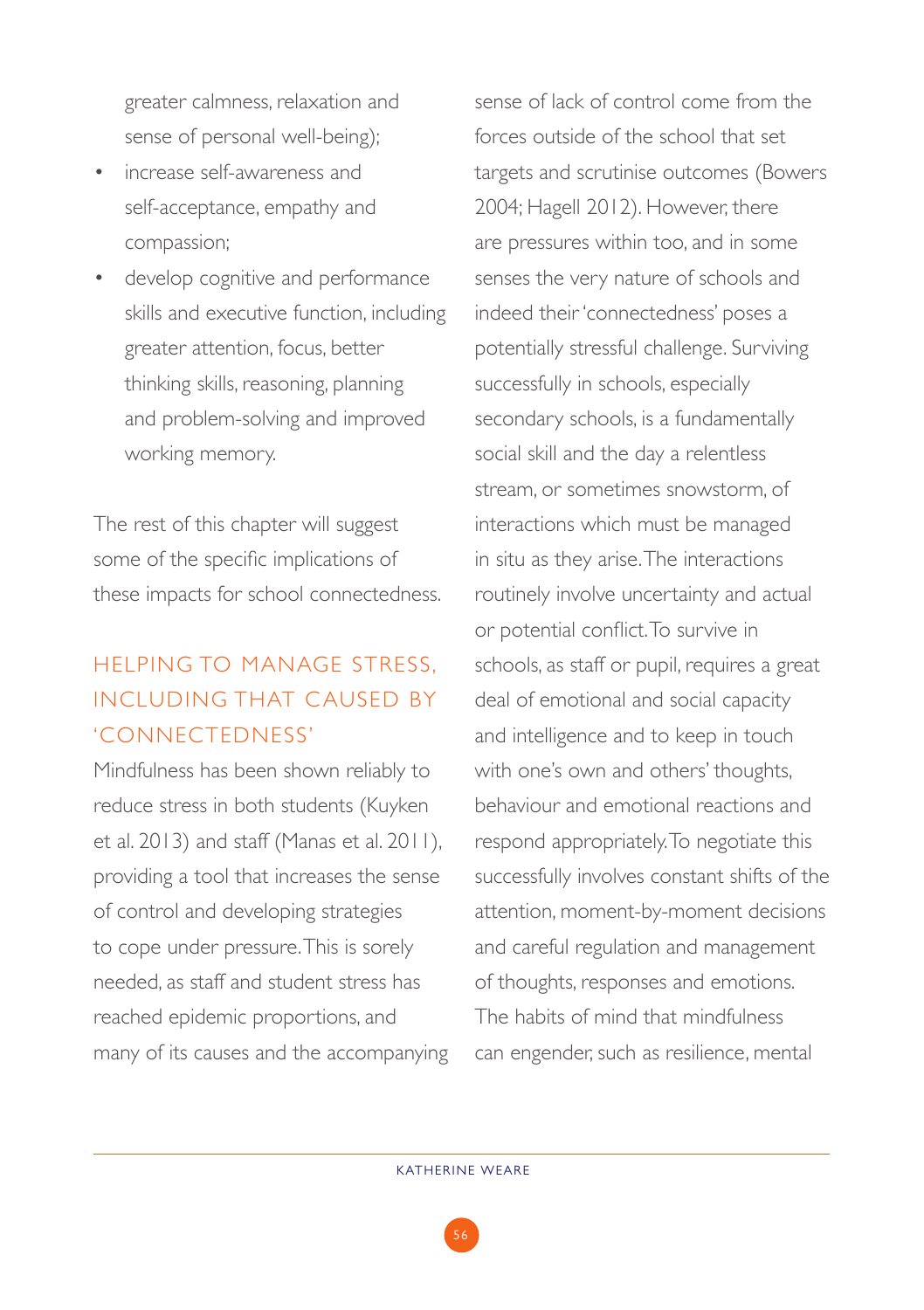flexibility, emotional regulation and relationship-management skills (Roeser et al. 2012) are clearly helpful to staff and pupils in surfing the waves of the high seas of the school day.

# MINDFULNESS AS THE 'MISSING KEY' FOR SOCIAL AND EMOTIONAL EDUC ATION

Mindfulness has shown a particularly promising impact on core social and emotional skills, such as self-awareness, self-management, emotional and behavioural regulation; on resilience, optimism, goal-setting; and on improving relationships and sociability in staff and students (Broderick and Metz 2009; Schonert-Reichl and Lawlor 2010). It is increasingly seen as the 'missing piece', with the potential to deepen the reach of social and emotional learning that may otherwise stay at the level of the theoretical, cerebral and wordy. The evidence is that a relatively small amount of mindfulness can help social and emotional learning, better reach hearts and minds, imparting a depth that comes from the inner exploration of mind

and body. Through objectivity comes a relaxed and acceptant awareness of passing thoughts, feelings and sensations, and empowerment comes from developing the inner self-management techniques to take charge of one's own growth and development (Garrison Institute 2008; Lantieri and Nambiar 2012).

# MINDFULNESS FOR SCHOOL STAFF

Teachers are driven people in a heavily scrutinised profession and tend to be hard on themselves. Mindfulness has been shown to help school staff develop the vital attitude of self-compassion, relating more kindly to themselves and being more accepting of their own mistakes, fears and vulnerabilities through the development of non-judgmental acceptance of their passing thoughts and feelings (Benn et al. 2012).

Working effectively with young people is centrally concerned with the ability to communicate, to make relationships with students, to motivate them and

57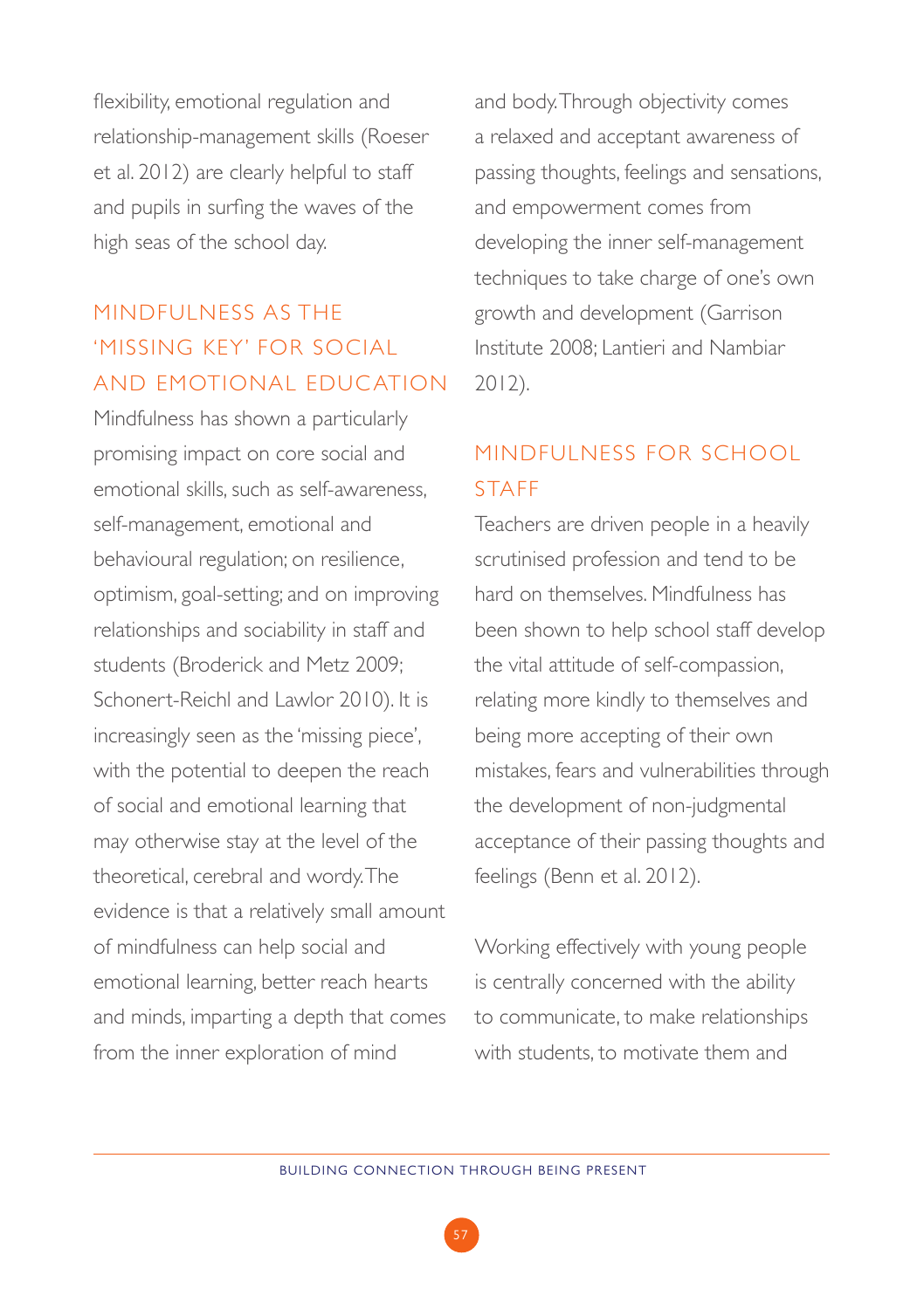to create a connected or 'pro-social classroom' (Greenberg and Jennings 2009). Mindfulness has been shown to deepen the classroom skills of teachers. At the cognitive level it can improve their classroom management and organisation, their ability to prioritise, to see the whole picture and to be more self-motivated and autonomous. At the emotional and social level, it allows them to attune more closely to students' needs, to achieve better relationships and to see behind the superficial behaviour to its emotional drivers and the child within.

As an example of the widespread effects of a programme for staff, the Cultivating Awareness and Resilience in Education (CARE) programme for teachers was evaluated with an RCT involving fiftythree participants (Jennings et al. 2013). The programme impacted on teachers' well-being, stress, burnout, satisfaction with life, physical health symptoms and sense of efficacy in the classroom, all of which were associated with reported improvements in student and classroom outcomes.

### WHERE NEXT? CONNECTING MINDFULNESS INTO THE CURRICULUM AND SCHOOL LIFE

Non-cognitive approaches in schools often suffer from being seen as 'bolt on' and low status, when to be maximally effective they need to be embedded, integrated and connected into mainstream whole-school processes (Weare and Nind 2011). An obvious starting point for integration of mindfulness is with other 'non-cognitive' areas such as well-being and social and emotional learning and personal, social and health education. In the longer run, integrating mindfulness with the subjectbased curriculum is likely to result in improvements in students' learning and achievement (Zenner et al. 2014), which will drastically raise its significance and centrality to hard-pressed schools. Beyond this there are links to be made to wider aspects of whole-school life on which mindfulness has been shown to have impact, such as school ethos and atmosphere, improving behaviour, classroom management, leadership and

58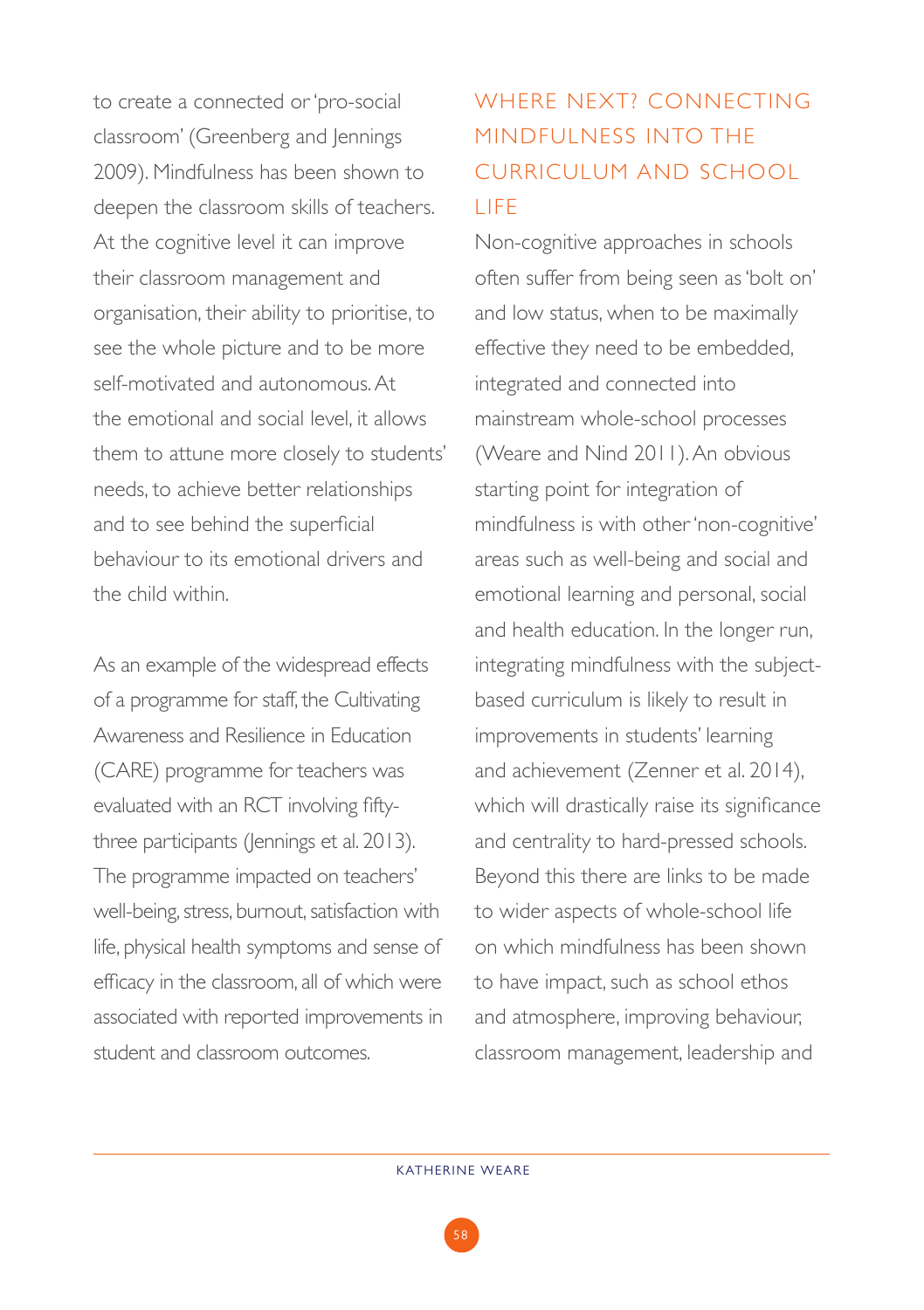mindfulness for parents (Meiklejohn et al. 2012). The suggestion that mindfulness be integrated into the education of teachers (All Party Parliamentary Group on Wellbeing Economics 2014) would seem genuinely helpful, so long as the teaching is well designed, substantial enough and taught by trained mindfulness teachers to ensure quality and authenticity. There are no quick, cheap fixes in this field, or any other.

#### CONCLUSION

Mindfulness in schools shows great promise as an effective way for children, young people and school staff to develop a sense of connection and bonding, resourcing them to deal with immediate challenges, building their resilience for longer term, promoting well-being and promoting sound teaching and learning. We need the dissemination of existing and demonstrably effective programmes, the creation of more and better programmes and a steady move to integrate mindfulness into the mainstream of school life and into the education of all teachers.

#### **NOTES**

- 1. See http://mindfulnessinschools.org (accessed 27 October 2014).
- 2. See http://mind-with-heart.blogspot.co.uk (accessed 27 October 2014); http://wakeupschools. org (accessed 29 March 2015); http://thehawnfoundation.org/mindup (accessed 29 October 2014).

#### REFERENCES

Albrecht, N. J., P. M. Albrecht and M. Cohen (2012) 'Mindfully Teaching in the Classroom: A Literature Review', *Australian Journal of Teacher Education*, 37 (12): 1–14.

All Party Parliamentary Group on Wellbeing Economics (2014) 'Wellbeing in Four Policy Areas'. Available at http://parliamentarywellbeinggroup.org.uk (accessed 27 October 2014).

59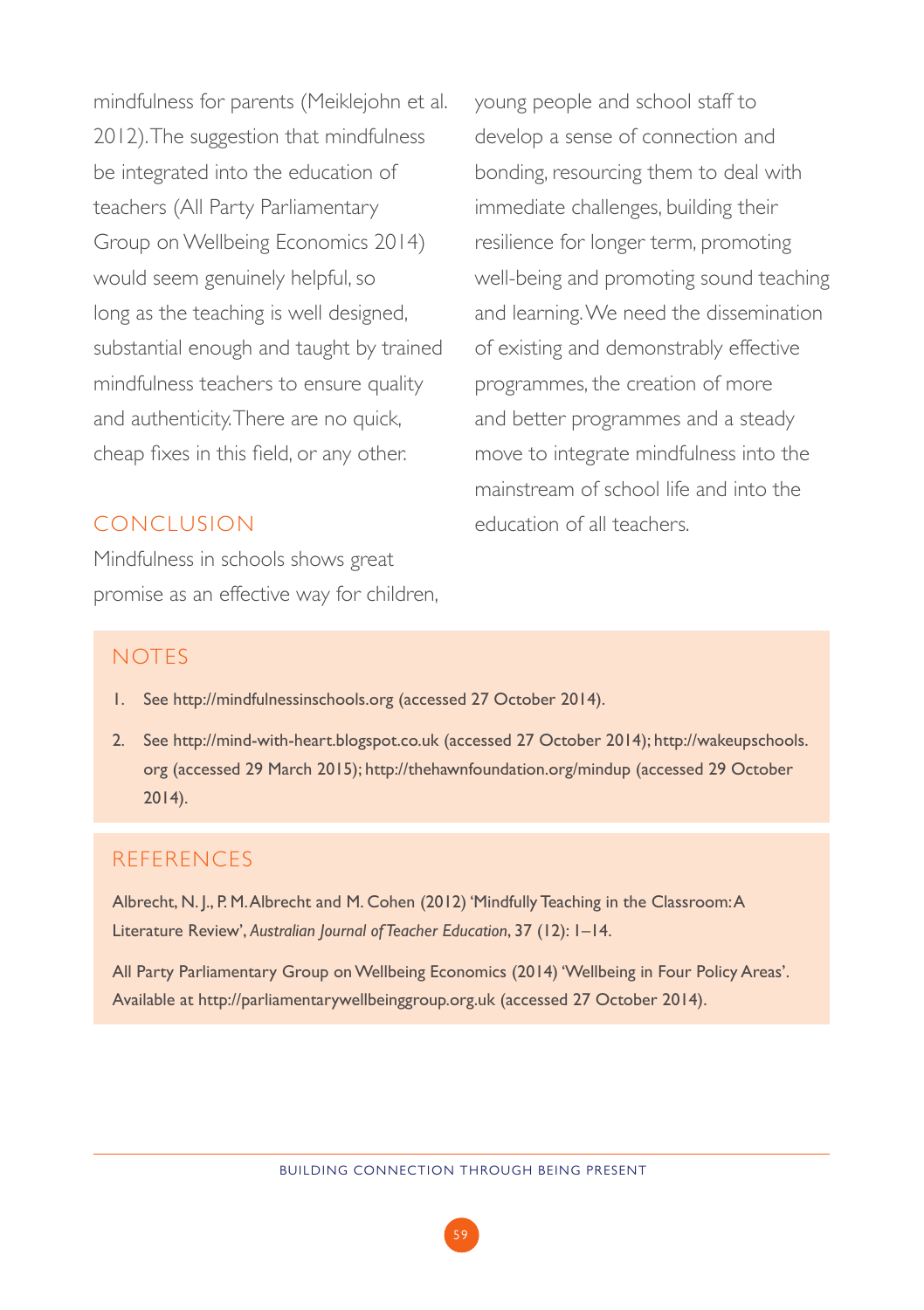Baer, R. A. (ed.) (2006) *Mindfulness-Based Treatment Approaches: Clinical Guide to Evidence Base and Applications*, London: Elsevier Academic Press.

Benn, R., T. Akiva, S. Arel and R. W. Roeser (2012) 'Mindfulness Training Effects for Parents and Educators of Children with Special Needs', *Developmental Psychology*, 48 (5): 1476–87.

Bowers, T. (2004) 'Stress, Teaching and Teacher Health', *Education*, 3–13 (32): 73–80.

Broderick, P. C. and S. Metz (2009) 'Learning to BREATHE: A Pilot Trial of a Mindfulness Curriculum for Adolescents', *Advances in School Mental Health Promotion*, 2 (1): 35–45.

Davidson R. J., J. Kabat-Zinn and J. Schumacher (2003) 'Alterations in Brain and Immune Function Produced by Mindfulness Meditation', *Psychosomatic Medicine*, 65 (4): 564–70.

Davidson, R. and A. Lutz (2008) 'Buddha's Brain: Neuroplasticity and Meditation in the Spotlight', *IEEE Signal Processing Magazine*, 25 (1): 171–4.

Garrison Institute (2008) *Garrison Institute Report Envisioning the Future of Contemplative Education*. Available at http://www.garrisoninstitute.org/contemplation-and-education/ce-reports (accessed 2 May 2014).

—— (2014) *Contemplative Education Programme Database*. Available at https://www. garrisoninstitute.org/contemplation-and-education/contemplative-education-program-database (accessed 27 October 2014).

Greenberg, M. and T. Jennings (2009) 'The Prosocial Classroom: Teacher Social and Emotional Competence in Relation to Student and Classroom Outcomes', *Review of Educational Research*, 79 (1): 491–525.

Greenberg, M. T. and A. R. Harris (2012) 'Nurturing Mindfulness in Children and Youth: Current State of Research', *Child Development Perspectives*, 6 (2): 161–6.

Hagell, A. (2012) *Changing Adolescence: Social Trends and Mental Health*, Bristol: University of Bristol Policy Press.

Jennings, P.A., J. L. Frank, K. E. Snowberg, M.A. Coccia and M.T. Greenberg (2013) 'Improving Classroom Learning Environments by Cultivating Awareness and Resilience in Education (CARE): Results of a Randomized Controlled Trial', *School Psychology Quarterly*, 28 (4): 374–90.

#### KATHERINE WEARE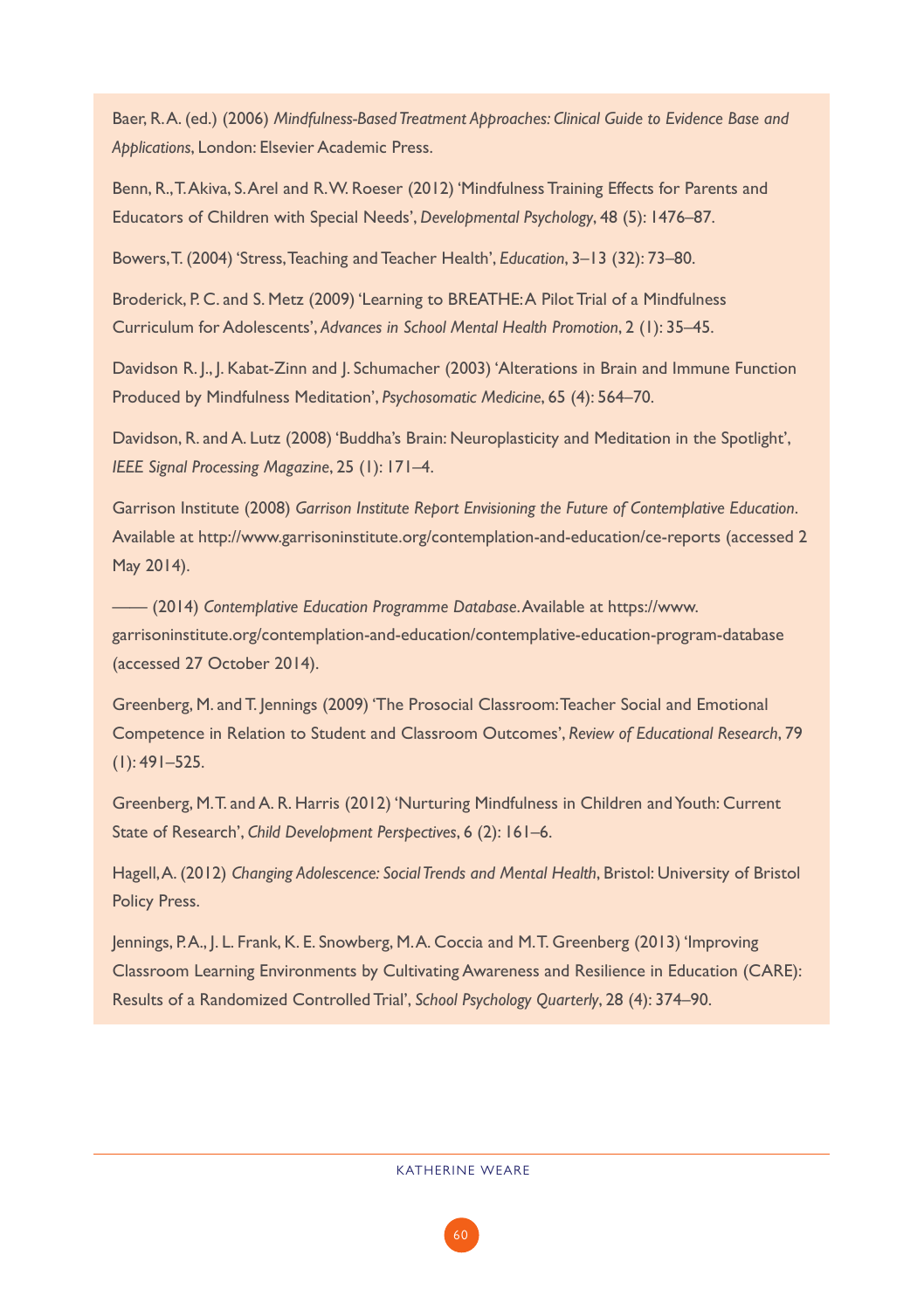Kabat-Zinn, J. (1996) *Full Catastrophe Living*, London: Piakus Books.

Khoury, B., T. Lecomte, G. Masse, M. Fortin, P. Therien, V. Bouchard, M. Chapleau, K. Paquin and S. G. Hofmann (2013) 'Mindfulness-Based Therapy: A Comprehensive Meta-Analysis', *Clinical Psychology Review*, 33 (6): 763–71.

Kuyken, W., K. Weare, O. Ukoumunne, R. Lewis, N. Motton, R. Burnett, C. Cullen, S. Hennelly and F. Huppert (2013) 'Effectiveness of the B.mindfulness in Schools Program: A Non-Randomized Controlled Feasibility Study', *British Journal of Psychiatry*, 203: 126–31.

Lantieri, L. and M. Nambiar (2012) *Social Emotional Learning and Mindfulness-Based Contemplative Practices in Education*. Available at http://whatmeditationreallyis.com/index.php/home-blog/item/380 (accessed 10 February 2014).

Manas, I. M., C. F. Justo and E. J. Martinez (2011) 'Reducing Levels of Teacher Stress and the Days of Sick Leave in Secondary School Teachers through a Mindfulness Training Programs', *Clinicia Y Salud*, 22 (2): 121–37.

Meiklejohn, J., C. Phillips and M. L. Freedman (2012) 'Integrating Mindfulness Training into K-12 Education: Fostering the Resilience of Teachers and Students', *Mindfulness*, 3 (4): 291–307.

Roeser, R. W., E. Skinner, J. Beers and P.A. Jennings (2012) 'Mindfulness Training and Teachers' Professional Development: An Emerging Area of Research and Practice', *Child Development Perspectives*, 6 (2): 167–73.

Schonert-Reichl, K. A. and M. S. Lawlor (2010) 'The Effects of a Mindfulness-Based Education Program on Pre- and Early Adolescents' Well-Being and Social and Emotional Competence', *Mindfulness*, 1 (3): 137–51.

Weare, K. (2013) 'Developing Mindfulness with Children and Young People: A Review of the Evidence and Policy Context', *Journal of Children's Services*, 8 (2): 141–53.

—— (2014) 'Evidence for Mindfulness: Impacts on the Wellbeing and Performance of School Staff', available at http://mindfulnessinschools.org/wp-content/uploads/2014/10/Evidence-for-Mindfulness-Impact-on-school-staff.pdf (accessed 13 April 2015).

Weare, K. and M. Nind (2011) 'Mental Health Promotion and Problem Prevention in Schools: What Does the Evidence Say?' *Health Promotion International*, 26 (S1): 29–69.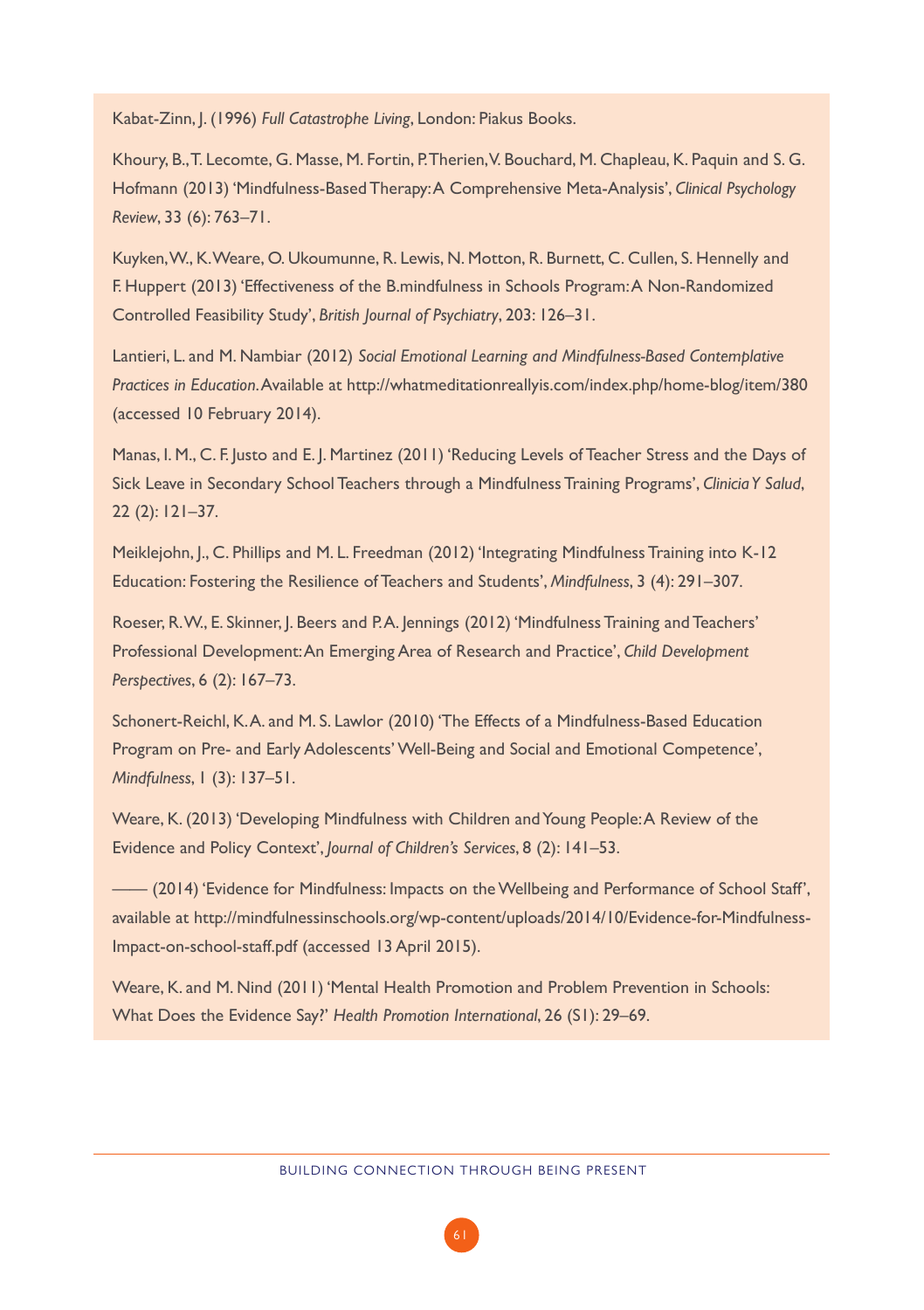Zenner, C., S. Herrnleben-Kurz and H. Walach (2014) 'Mindfulness-Based Interventions in Schools: A Systematic Review and Meta-Analysis', *Frontiers in Psychology*, 5: 1–20.

Zoogman, S., B. Simon, S. Goldberg, W. Hoyt and L. Miller (2014) 'Mindfulness Interventions with Youth: A Meta-analysis', *Mindfulness*, 1–13.

*Katherine Weare is Emeritus Professor of Education at the University of Southampton and Honorary Visiting Professor of Education at the University of Exeter.*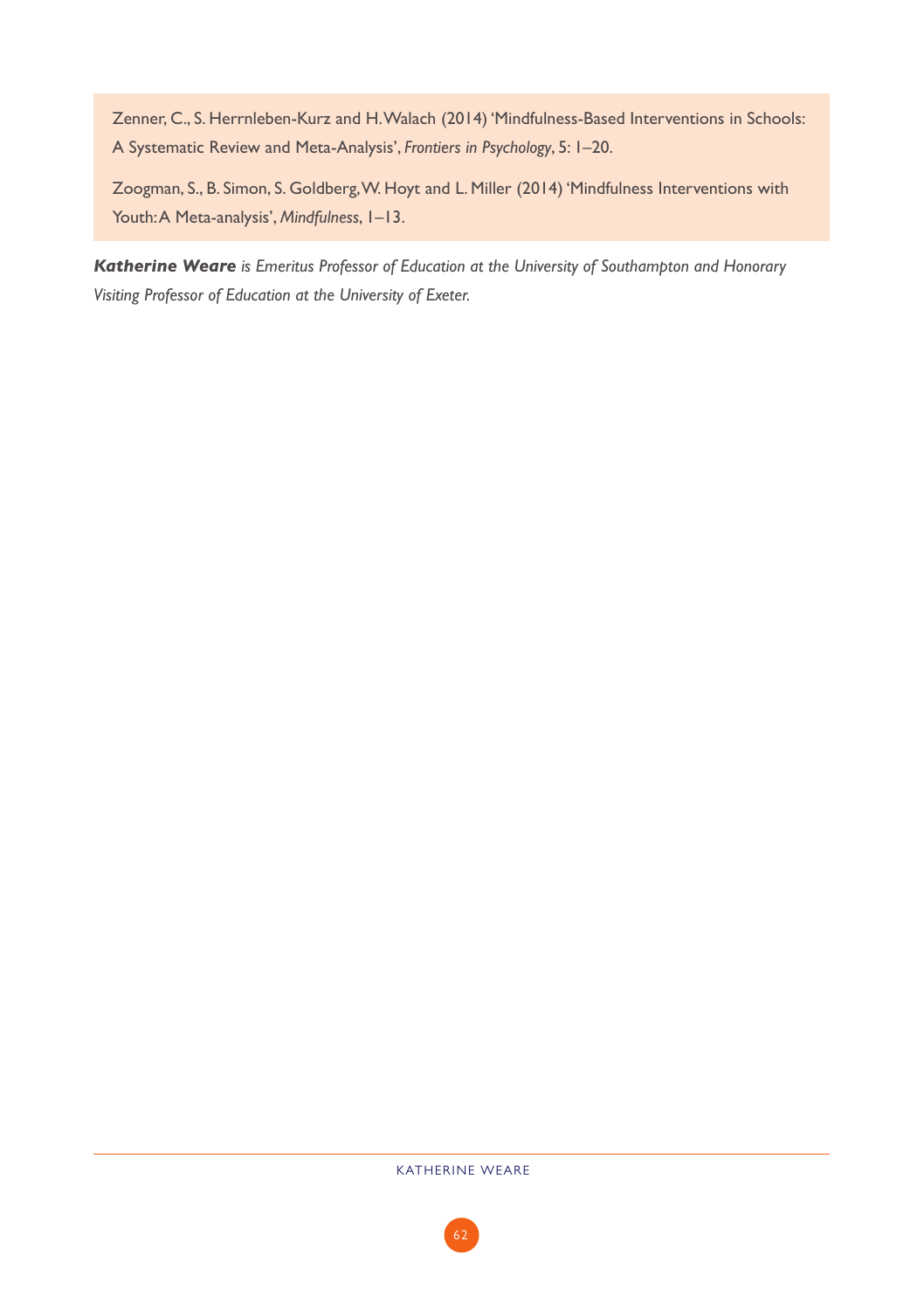## PRINCIPLES FOR EDUCATIONAL REFORM Enver Solomon and Fergus Crow

The introduction to the chapters in this paper establishes their role in stimulating debate. Although they are not about finished practice, we have also provided a set of reflection points that will help catalyse discussions about the practical implications of these ideas in school (see p. 67).

Generally, the conclusion of publications like this includes a set of recommendations for policy-makers. But we think it is not more policy that is needed; rather, it is wiser and more enduring policy that is needed: policy attuned to the changing nature of children's lives, to the impact of fragmentation and disconnection around them and to the positive role that schools can play in supporting their well-being.

As we have argued, through providing and prioritising 'connectedness' in

and through schooling, educators will in turn benefit from the authentic participation of children and young people in all aspects of school life, impact on the quality of the relationships that children and adults enjoy in school, improve wellbeing and resilience across school communities and ensure that children and young people's journeys through school really do prepare them to live flourishing lives now and in the future.

So, instead, what we set out here is a series of guiding principles for educational reform in key areas that should drive or frame the next cycle of change and which must frame the discussions that we need to have.

#### OVERARCHING PRINCIPLES

Our guiding principle is that any reform must demonstrably be in the best interests of children and young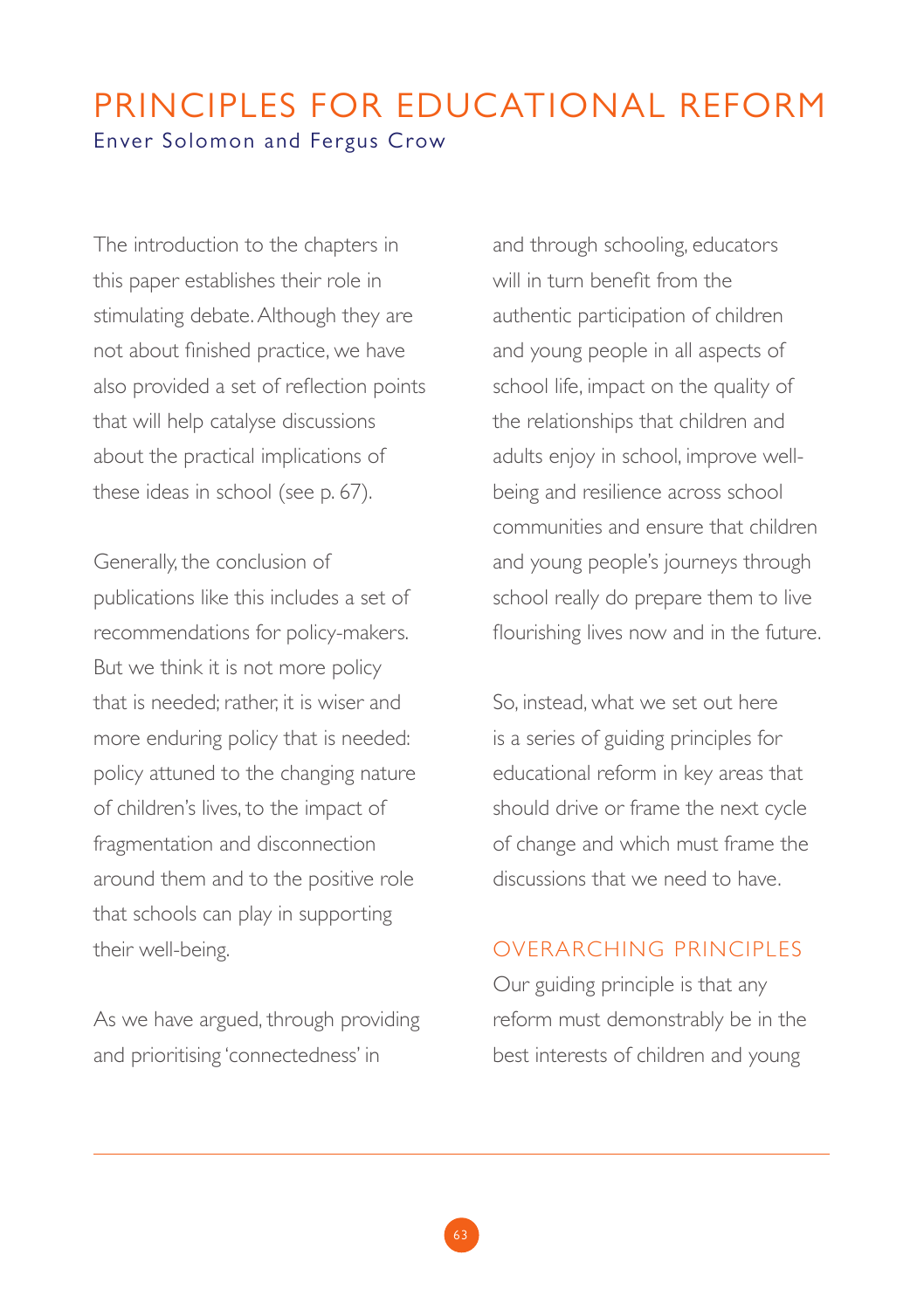people's well-being and that children and young people should have an active part to play in shaping the direction of future reforms. Reforms should have due regard to the relevant rights of the child (as set out in the UN Convention). But our principles for reform also link directly back to the premise that we set out at the start of this paper, that there is increasing disconnectedness and fragmentation in children's lives and that a legitimate and necessary function of the school is to attend to this disconnection. That schools can and should play this role is another of our guiding principles.

#### LEARNING AND CURRICULUM

Reforms should ensure that schools genuinely have the greatest freedom possible to use their curriculum learning journey to innovate. This means giving permission (and support) to think differently about the design for learning, the kinds of learning that are valued, prioritised and measured, and listening to pupils and teachers about what is best.

Curriculum reforms must set innovation goals connected to well-being, so that schools can really deliver the best curriculum for the twenty-first century. Reforms should be able to articulate a compelling vision for how the curriculum will offer support children to reconnect, and how it will enable children to learn how to flourish in a complex, fragmented world.

Any reforms to the National Curriculum should only proceed on the basis of seeking an equal weighting towards pupils' intellectual, physical, social and emotional development, providing the flexibility to enable pupils to direct their own learning, supported by their teachers, parents and carers.

#### TEACHERS AND TEACHING

Reforms to teaching must be good for the teacher. Healthy, happy teachers are a child's greatest asset in school. Their well-being is so fundamental to the well-being of their students that this relationship should be considered as a priority within any debate over the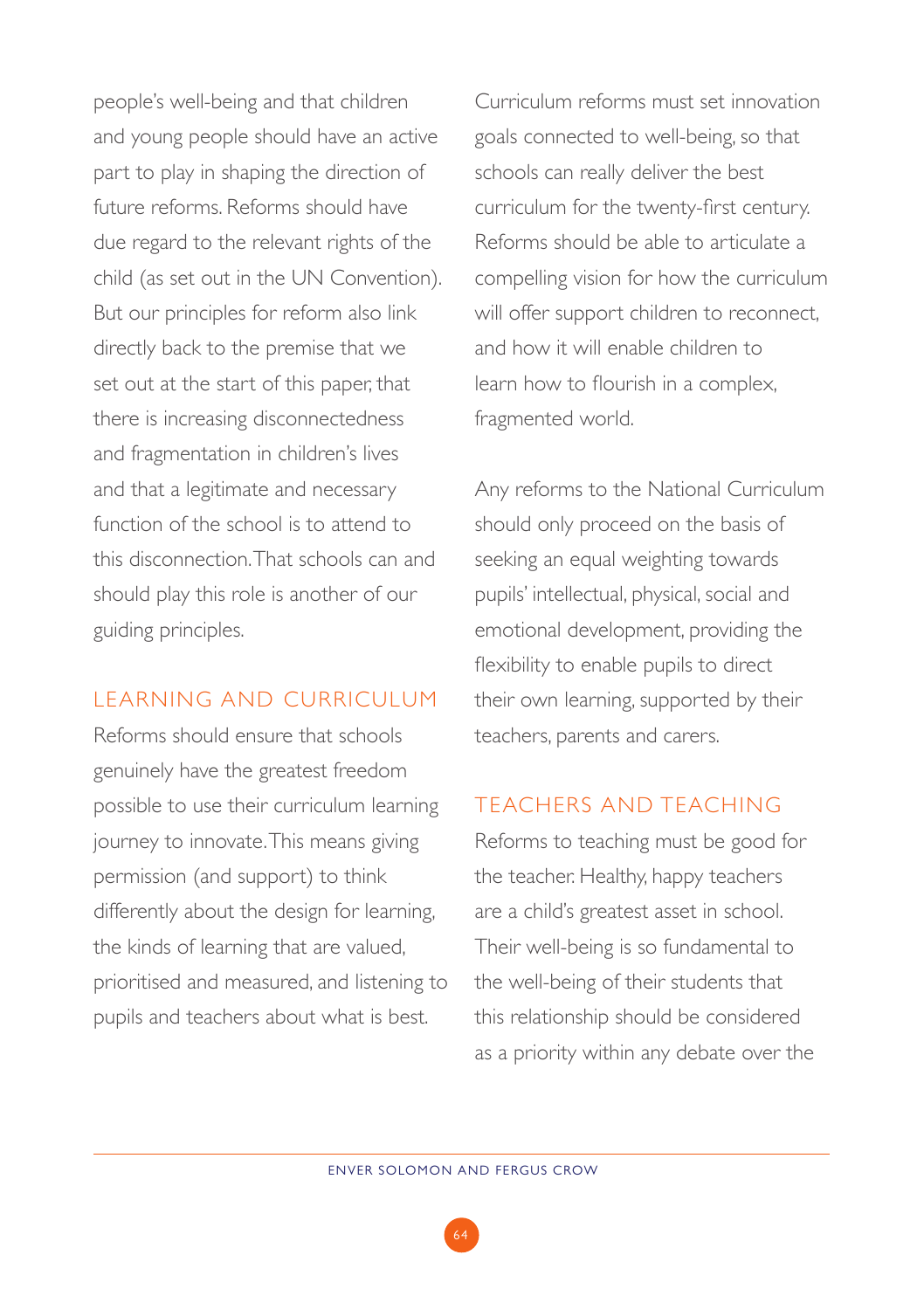development and implementation of future educational reform.

Reforms should make a link directly to the essential importance of good relationships in schooling and be framed within relational thinking. We would seek to know always how children will see and experience any proposed changes in their day-to-day lives in (and out) of school.

School leadership reforms should be based on a principle that strong leadership is also distributed leadership and that this principle will (in practice) impact on the quality and connectivity of relationships and well-being across a school.

### OUTCOMES AND ACCOUNTABILITY

Outcomes matter. Reforms must set a broad vision for what is possible and should support schools to be bold, brave and ambitious in establishing an understanding of what can be achieved in contributing to the well-being of

students and communities. This is not easy: well-being outcomes are hard to measure but we need to find a way through this challenge.

Reforms should be supported by investment in innovation to empower schools to work together to develop and take forward new models for understanding and delivering outcomes. This includes investigating greater opportunity for place-based solutions and ways in which communities can come together to support schools in delivering on their responsibilities.

#### PREVENTION

Schooling and the school experience is as much about providing children with effective early help before problems escalate as it is about ensuring they achieve academically. Reforms should position (and resource) schools to act as the primary location for prevention and early intervention in children's lives.

Reforms should seek to incentivise and prioritise authentic collaboration with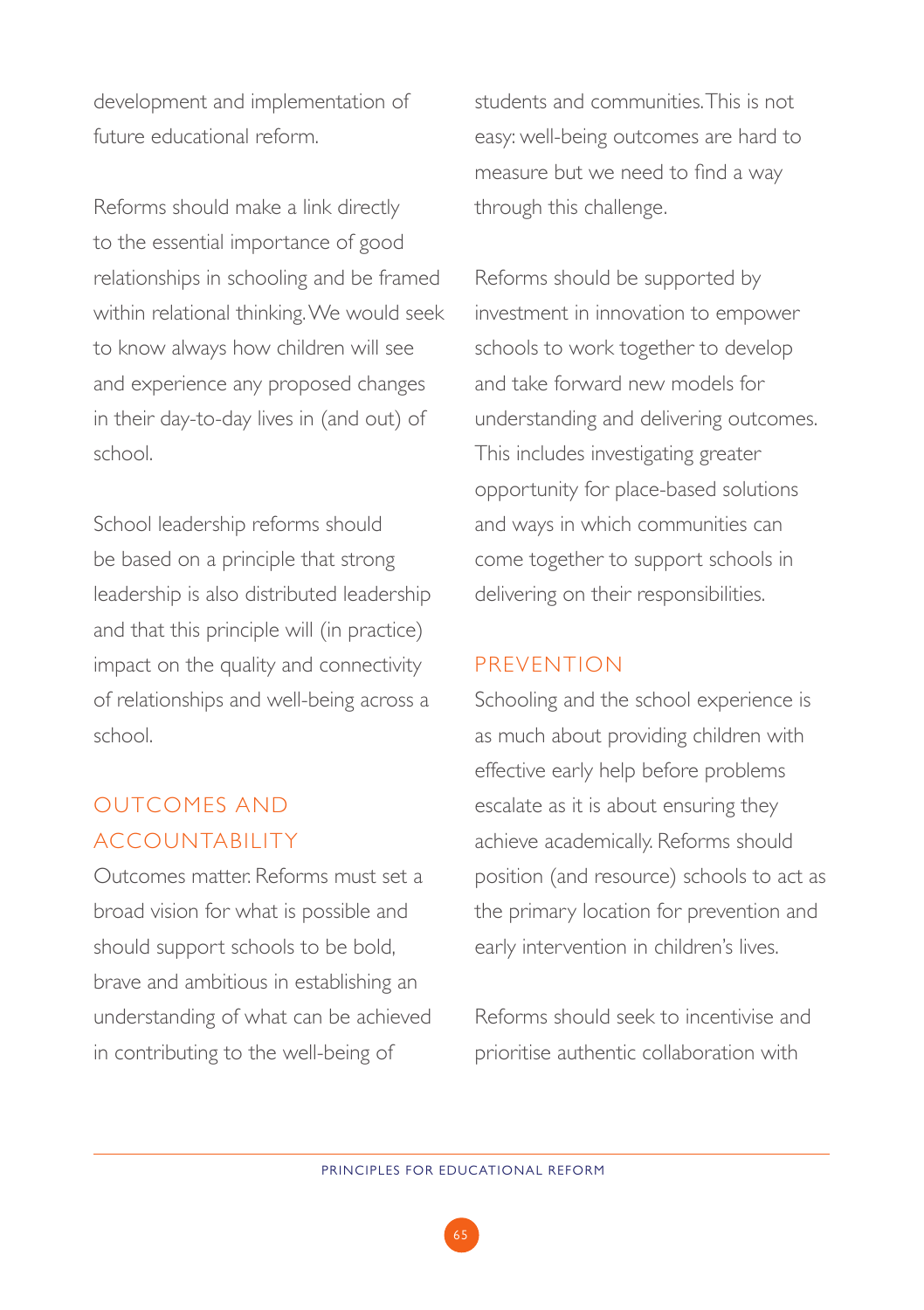other professionals. The concept of joint working across agencies needs to be embedded in a school's ethos and working culture so that they are closely

linked up with other services and so that prevention and early intervention support is provided for every child who needs it.

*Enver Solomon is Director of Evidence and Impact at the National Children's Bureau. Fergus Crow is Director of Partnerships at the National Children's Bureau.*

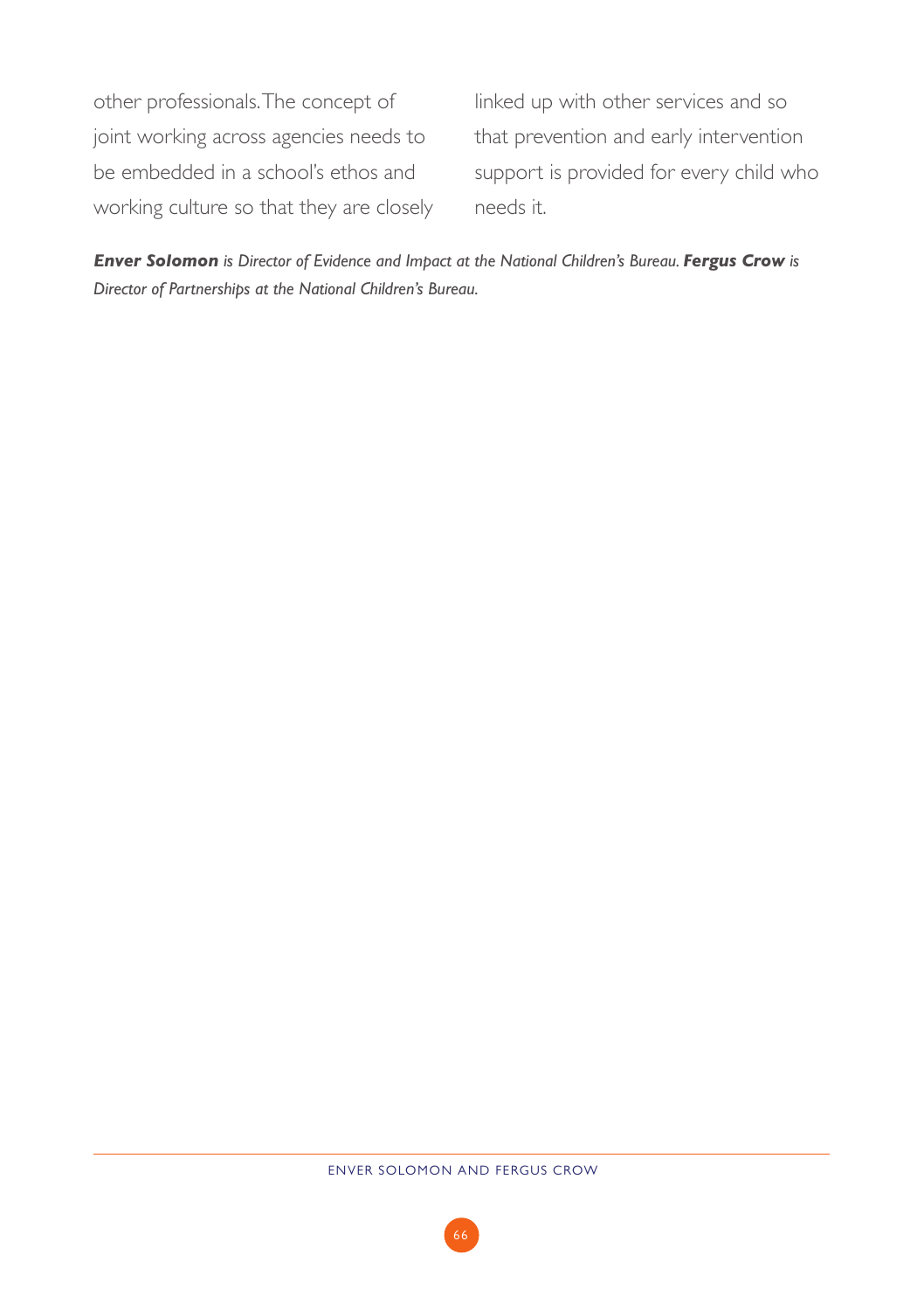# REFLECTIVE QUESTIONS FOR SCHOOL LEADERS AND PRACTITIONERS

Tom Middlehurst and Chris Smith

Developed by the research team at the Schools' Network (SSAT), these provide a reflective tool for school leaders and teachers to consider the practical implications of each chapter. SSAT works with thousands of practitioners across its network to improve educational outcomes for all students.

### 1. ADOLESCENT WELL-BEING AND THE RELATIONAL SCHOOL

- In what ways do you track students' relationships with teachers, other staff and their peers?
- Have you asked your staff to identify individual students they feel they have a good, supportive relationship with, and then identified those students who are left out?
- When implementing a change of school policy, curriculum or structure, how do you measure the potential impact on students' well-being?

### 2. CHILDREN'S COMMUNITIES AND EQUITABLE OUTCOMES

- In what ways do you 'understand children's lives in the round' and use this information to inform intervention plans?
- Have you considered the different 'areas' that make up your whole school catchment? Have you written pen portraits of them?
- Which local organisations do you work with to ensure equitable outcomes for all students?

### 3. INTERPROFESSIONAL WORKING IN AND AROUND SCHOOLS

- What are your systems for identifying vulnerable children and intervening early?
- Is your school just a 'site for other initiatives' or are 'preventive activities central to your school's mission'?
- What strategies do you use to engage parents and carers?